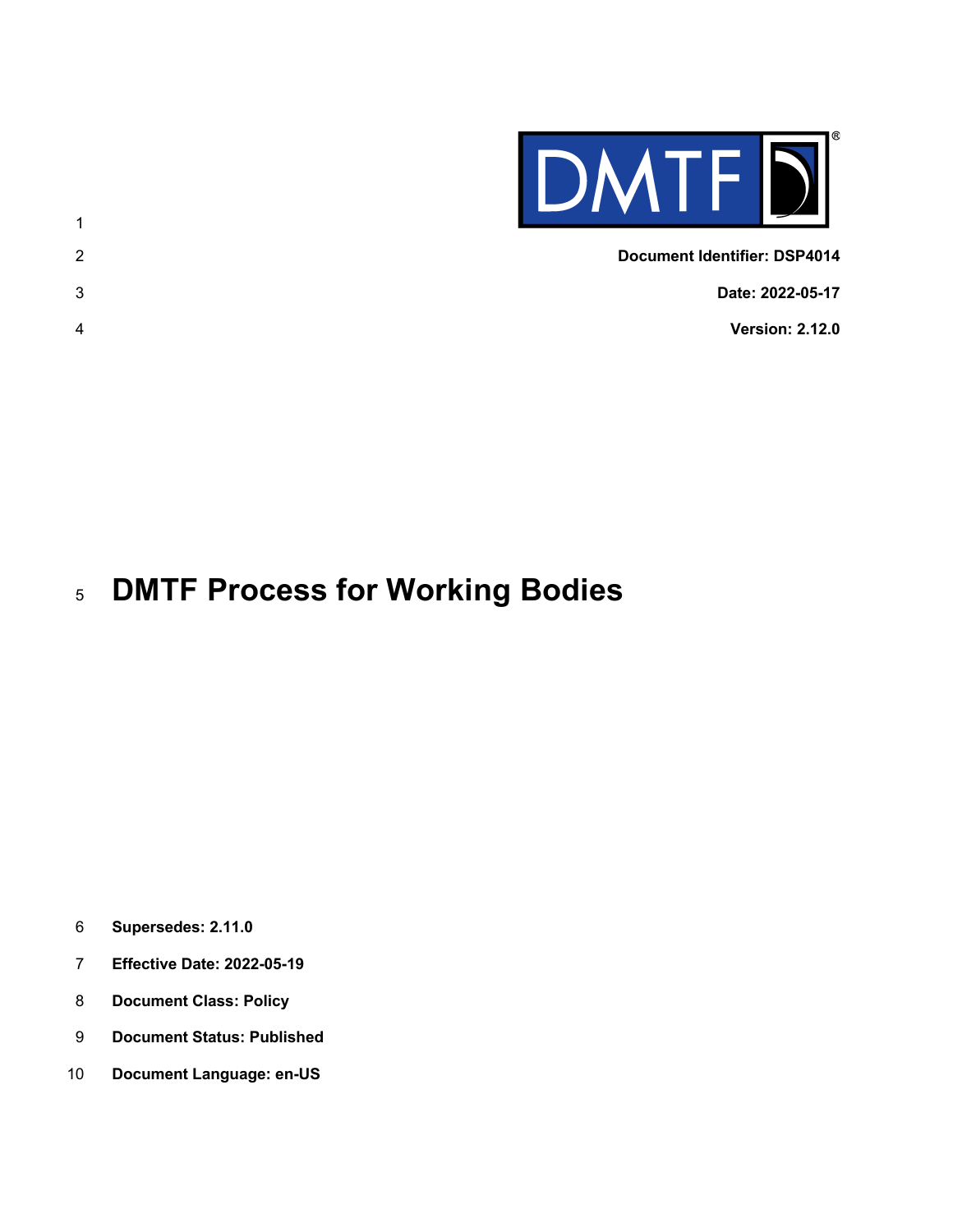#### 12 | Copyright Notice

Copyright © 2013-2017, 2019-2022 DMTF. All rights reserved.

 DMTF is a not-for-profit association of industry members dedicated to promoting enterprise and systems management and interoperability. Members and non-members may reproduce DMTF specifications and 16 documents, provided that correct attribution is given. As DMTF specifications may be revised from time to 17 time. the particular version and release date should always be noted. time, the particular version and release date should always be noted.

 Implementation of certain elements of this standard or proposed standard may be subject to third party patent rights, including provisional patent rights (herein "patent rights"). DMTF makes no representations to users of the standard as to the existence of such rights, and is not responsible to recognize, disclose, or identify any or all such third party patent right, owners or claimants, nor for any incomplete or inaccurate identification or disclosure of such rights, owners or claimants. DMTF shall have no liability to any party, in any manner or circumstance, under any legal theory whatsoever, for failure to recognize, disclose, or identify any such third party patent rights, or for such party's reliance on the standard or incorporation thereof in its product, protocols or testing procedures. DMTF shall have no liability to any party implementing such standard, whether such implementation is foreseeable or not, nor to any patent owner or claimant, and shall have no liability or responsibility for costs or losses incurred if a standard is 28 withdrawn or modified after publication, and shall be indemnified and held harmless by any party<br>29 implementing the standard from any and all claims of infringement by a patent owner for such implementing the standard from any and all claims of infringement by a patent owner for such implementations. 31 For information about patents held by third parties which have notified the DMTF that, in their opinion, 32 such patent may relate to or impact implementations of DMTF standards, visit

such patent may relate to or impact implementations of DMTF standards, visit

http://www.dmtf.org/about/policies/disclosures.php.

All feedback or comments should be directed through the DMTF Feedback Portal

- http://www.dmtf.org/standards/feedback
- This document's normative language is English. Translation into other languages is permitted.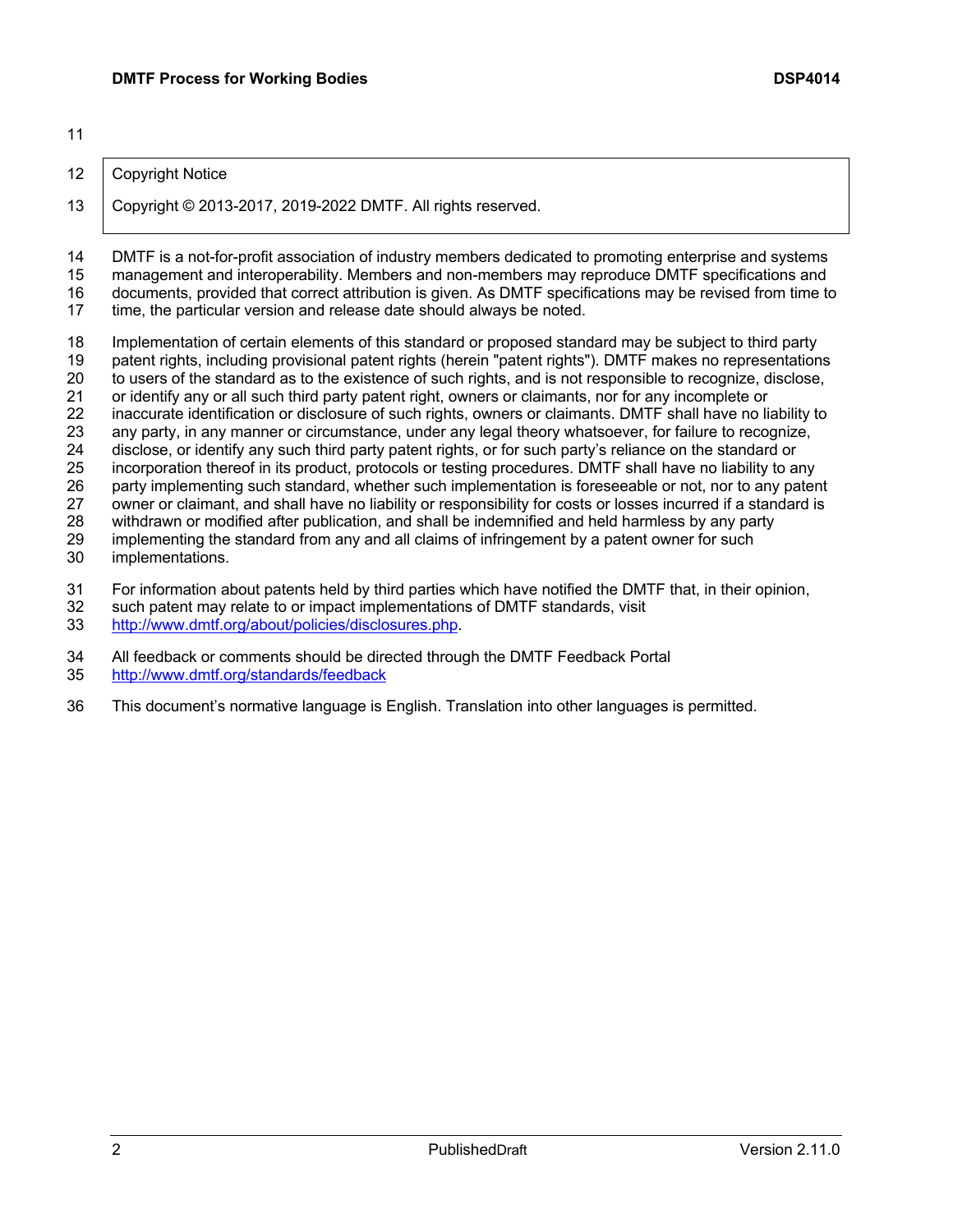# **CONTENTS**

| 38       |   |     |        |                                                                 |  |
|----------|---|-----|--------|-----------------------------------------------------------------|--|
| 39       | 1 |     |        |                                                                 |  |
| 40       | 2 |     |        |                                                                 |  |
| 41       | 3 |     |        |                                                                 |  |
| 42       | 4 |     |        |                                                                 |  |
|          |   |     |        |                                                                 |  |
| 43       | 5 |     |        |                                                                 |  |
| 44       |   | 5.1 |        |                                                                 |  |
| 45       |   | 5.2 |        |                                                                 |  |
| 46       |   | 5.3 |        |                                                                 |  |
| 47       |   |     | 5.3.1  |                                                                 |  |
| 48       |   | 5.4 |        |                                                                 |  |
| 49       |   |     | 5.4.1  |                                                                 |  |
| 50<br>51 |   | 5.5 | 5.5.1  |                                                                 |  |
| 52       |   |     | 5.5.2  | Collection of membership dues and fees; accounting services  11 |  |
| 53       |   |     | 5.5.3  |                                                                 |  |
| 54       |   |     | 5.5.4  |                                                                 |  |
|          |   |     |        |                                                                 |  |
| 55<br>56 |   | 5.6 | 5.6.1  |                                                                 |  |
| 57       |   |     | 5.6.2  |                                                                 |  |
| 58       |   |     | 5.6.3  |                                                                 |  |
| 59       |   |     | 5.6.4  |                                                                 |  |
| 60       |   | 5.7 |        |                                                                 |  |
| 61       |   | 5.8 |        |                                                                 |  |
| 62       |   |     | 5.8.1  |                                                                 |  |
| 63       |   |     | 5.8.2  |                                                                 |  |
| 64       |   |     | 5.8.3  |                                                                 |  |
| 65       |   |     | 5.8.4  |                                                                 |  |
| 66       |   |     | 5.8.5  |                                                                 |  |
| 67       |   |     | 5.8.6  |                                                                 |  |
| 68       |   |     | 5.8.7  |                                                                 |  |
| 69       |   |     | 5.8.8  |                                                                 |  |
| 70       |   |     | 5.8.9  |                                                                 |  |
| 71       |   |     | 5.8.10 |                                                                 |  |
| 72       |   |     | 5.8.11 |                                                                 |  |
| 73       |   |     |        |                                                                 |  |
| 74       |   |     |        |                                                                 |  |
| 75       |   |     |        |                                                                 |  |
| 76       |   |     |        |                                                                 |  |
| 77       |   |     |        |                                                                 |  |
| 78       |   |     |        |                                                                 |  |
| 79       |   |     |        |                                                                 |  |
| 80       |   |     |        |                                                                 |  |
| 81       | 6 |     |        |                                                                 |  |
| 82       |   | 6.1 |        |                                                                 |  |
| 83       |   | 6.2 |        |                                                                 |  |
| 84       |   |     | 6.2.1  |                                                                 |  |
| 85       |   |     | 6.2.2  |                                                                 |  |
| 86       |   |     | 6.2.3  |                                                                 |  |
| 87       |   |     | 6.2.4  |                                                                 |  |
| 88       |   | 6.3 |        |                                                                 |  |
| 89       |   | 6.4 |        |                                                                 |  |
|          |   |     |        |                                                                 |  |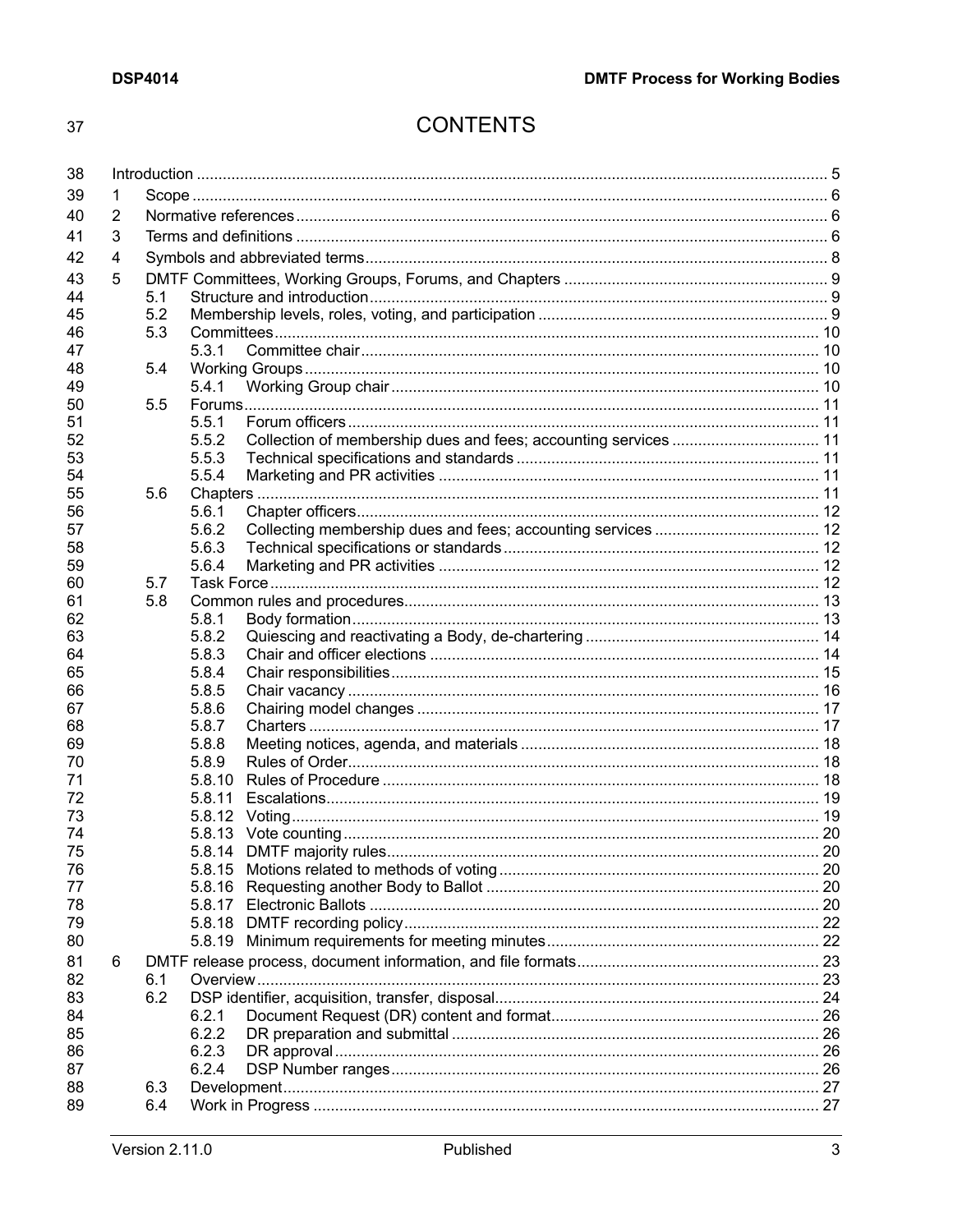| 90  |   | 6.5  |         |  |
|-----|---|------|---------|--|
| 91  |   | 6.6  |         |  |
| 92  |   | 6.7  |         |  |
| 93  |   | 6.8  |         |  |
| 94  |   | 6.9  |         |  |
| 95  |   | 6.10 |         |  |
| 96  |   |      |         |  |
| 97  |   |      |         |  |
| 98  |   | 6.11 |         |  |
| -99 |   |      |         |  |
| 100 |   |      |         |  |
| 101 |   |      |         |  |
| 102 |   | 6.12 |         |  |
| 103 |   | 6.13 |         |  |
| 104 |   |      |         |  |
| 105 | 7 |      |         |  |
| 106 |   | 7.1  |         |  |
| 107 |   |      | 7.1.1   |  |
| 108 |   |      | 7.1.1.1 |  |
| 109 |   |      | 7.1.2   |  |
| 110 | 8 |      |         |  |
| 111 |   | 8.1  |         |  |
| 112 | 9 |      |         |  |
| 113 |   | 9.1  |         |  |
| 114 |   | 9.2  |         |  |
| 115 |   | 9.3  |         |  |
| 116 |   | 9.4  |         |  |
| 117 |   | 9.5  |         |  |
| 118 |   |      |         |  |
|     |   |      |         |  |

#### **Tables** 120

| 123 |  |
|-----|--|
| 124 |  |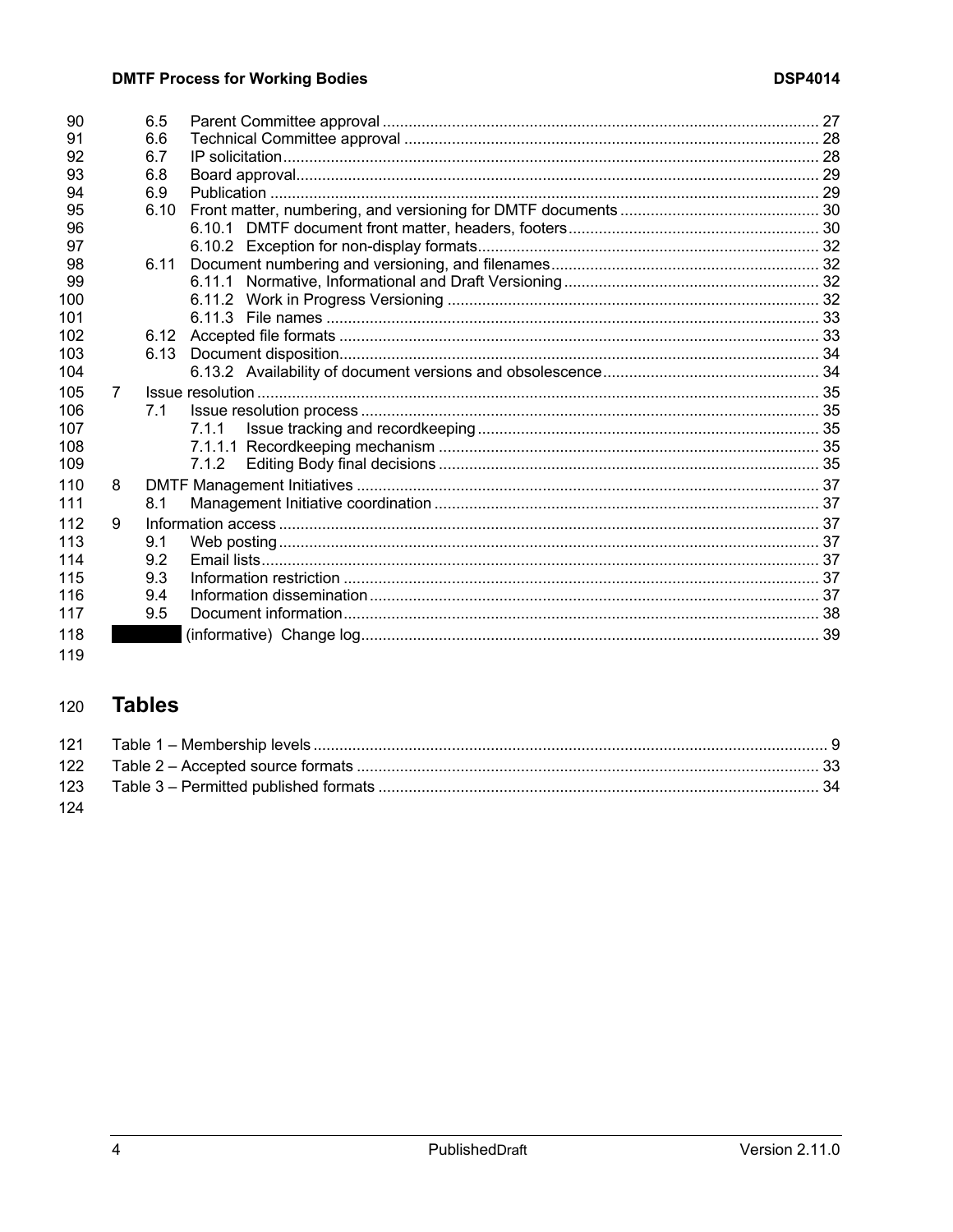| 125               | Introduction                                                                                                                                                                                                     |  |  |  |
|-------------------|------------------------------------------------------------------------------------------------------------------------------------------------------------------------------------------------------------------|--|--|--|
| 126<br>127<br>128 | This document defines the process governing DMTF bodies (Committees, Working Groups, Forums, and<br>Chapters) and documents. It is targeted to all DMTF members as a framework to facilitate the DMTF's<br>work. |  |  |  |
| 129<br>130        | This document does not define the process for all DMTF bodies and activities. Please refer to the DMTF<br>Policies page at http://dmtf.org/about/policies for a complete list.                                   |  |  |  |
| 131               | The defined processes outlined in this document include:                                                                                                                                                         |  |  |  |
| 132               | Body and sub-Body formation, structure, chartering, quiescing and dissolution<br>$\bullet$                                                                                                                       |  |  |  |
| 133               | Body membership and participation<br>$\bullet$                                                                                                                                                                   |  |  |  |
| 134               | Meeting requirements and guidelines<br>$\bullet$                                                                                                                                                                 |  |  |  |
| 135               | Chair, co-chair and vice-chair models and selection<br>$\bullet$                                                                                                                                                 |  |  |  |
| 136               | Voting and Ballots<br>$\bullet$                                                                                                                                                                                  |  |  |  |
| 137               | Supporting organizational processes<br>$\bullet$                                                                                                                                                                 |  |  |  |
| 138               | Common rules and procedures<br>$\bullet$                                                                                                                                                                         |  |  |  |
| 139               | DMTF document release process, comment resolutions and change requests<br>$\bullet$                                                                                                                              |  |  |  |
| 140               | DMTF management initiatives<br>$\bullet$                                                                                                                                                                         |  |  |  |
| 141               | Information access<br>$\bullet$                                                                                                                                                                                  |  |  |  |
| 142               | Approval processes<br>$\bullet$                                                                                                                                                                                  |  |  |  |
| 143               | DMTF Process for Working Bodies (DSP4014) was prepared by the Executive Committee.                                                                                                                               |  |  |  |

144 DMTF is a not-for-profit association of industry members dedicated to promoting enterprise and systems 145 management and interoperability. For information about the DMTF, see http://www.dmtf.org.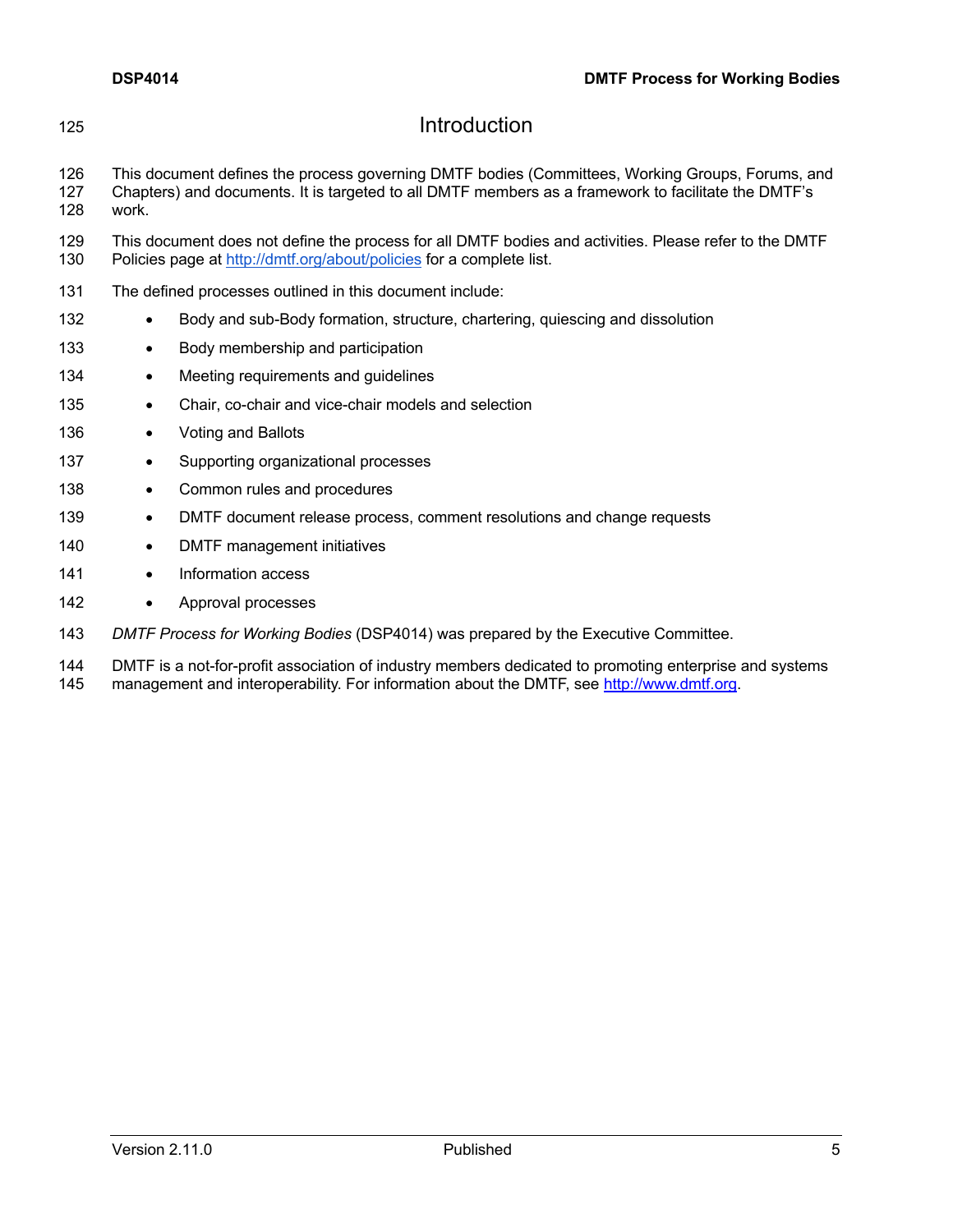**DMTF Process for Working Bodies**

### **1 Scope**

- This document defines DMTF processes governing the formation, structure, and activities of DMTF Bodies and the DMTF Release Process for DMTF documents, including:
- Documents that are intended to become DMTF Standard Documents
- Documents that are intended to become DMTF Informational Documents
- Schemas
- Source code

## **2 Normative references**

 The following documents, in whole or in part, are normatively referenced in this document and are indispensable for its application. For dated references, only the edition cited applies. For undated references, the latest edition of the referenced document (including any amendments) applies.

- 158 Policies that may be found on http://dmtf.org/about/policies:
- DMTF Bylaws
- 160 DMTF Patent and Technology Policy
- 161 DMTF DSP4003 DMTF Alliance Partnership Process
- 162 DMTF DSP4010 DMTF Financial Process and Procedures
- Charter Template
- Document Request Template (DR)
- ISO/IEC Directives Part 2 Rules for the structure and drafting of International Standards https://isotc.iso.org/livelink/livelink.exe?func=ll&objId=4230456&objAction=browse&sort=subtype
- ISO 639-1:2002 Codes for the representation of names of languages Part 1 Alpha-2 code

## **3 Terms and definitions**

- In this document, some terms have a specific meaning beyond the normal English meaning. Those terms are defined in this clause.
- The terms "shall" ("required"), "shall not," "should" ("recommended"), "should not" ("not recommended"), "may," "need not" ("not required"), "can" and "cannot" in this document are to be interpreted as described 173 in ISO/IEC Directives, Part 2, Clause 7. The terms in parentheses are alternatives for the preceding term,
- for use in exceptional cases when the preceding term cannot be used for linguistic reasons. Note that ISO/IEC Directives, Part 2, Clause 7, specifies additional alternatives. Occurrences of such additional
- alternatives shall be interpreted in their normal English meaning.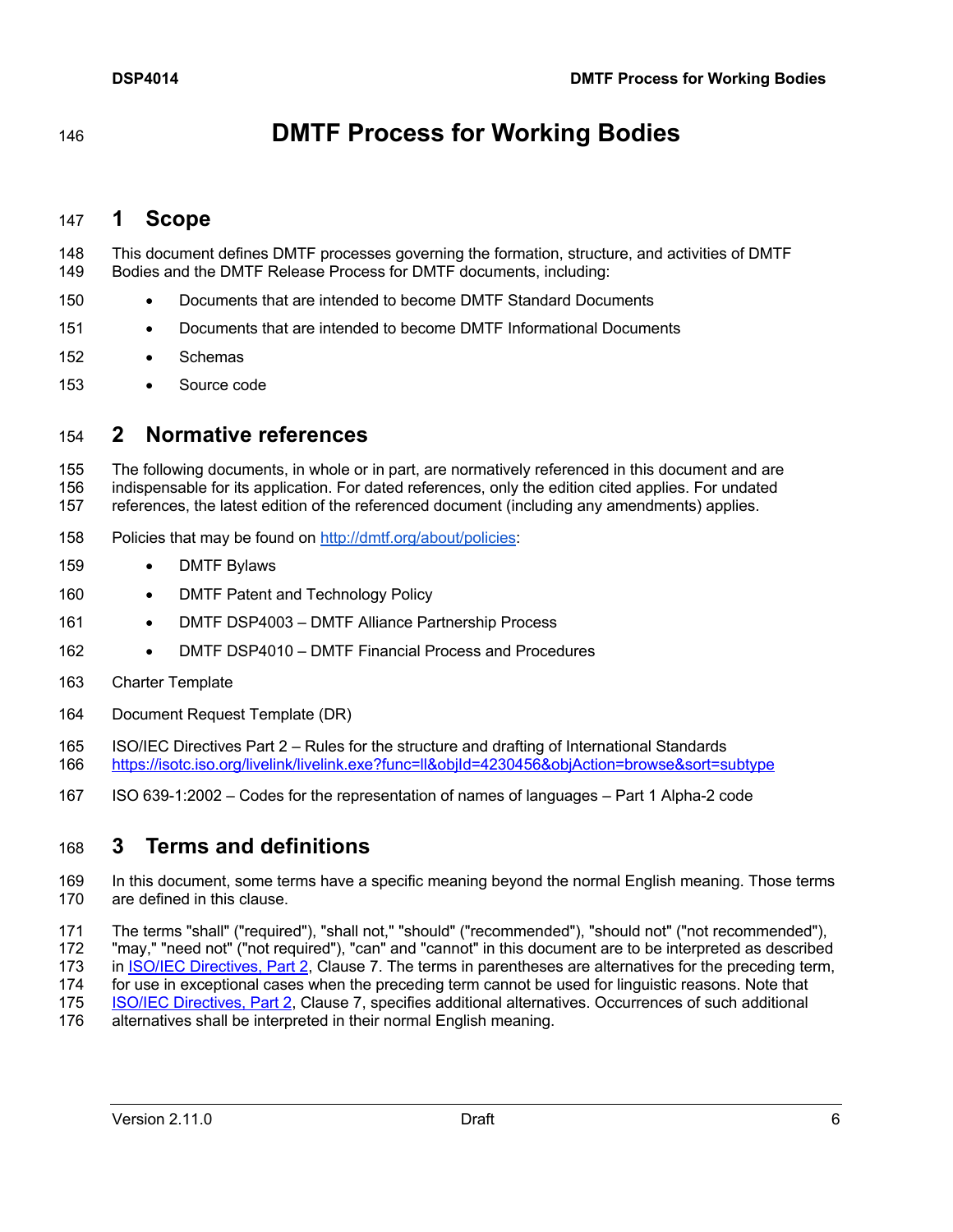| 177 | 3.1                                                                                                         |
|-----|-------------------------------------------------------------------------------------------------------------|
| 178 | <b>Alternate Voter</b>                                                                                      |
| 179 | Any person eligible to vote in a particular Body who is not identified in the roster of that Body as the    |
| 180 | Primary Voter.                                                                                              |
| 181 | 3.2                                                                                                         |
| 182 | <b>Ballot</b>                                                                                               |
| 183 | A vote by any means.                                                                                        |
| 184 | 3.3                                                                                                         |
| 185 | <b>Board of Directors</b>                                                                                   |
| 186 | <b>Board</b>                                                                                                |
| 187 | A group of persons, as defined in the <b>DMTF Bylaws</b> , chosen to govern the affairs of the corporation. |
| 188 | 3.4                                                                                                         |
| 189 | <b>Body</b>                                                                                                 |
| 190 | A substitution for Committee, Forum, Chapter, or Working Group.                                             |
| 191 | 3.5                                                                                                         |
| 192 | <b>DMTF Artifact</b>                                                                                        |
| 193 | Any published material released by the DMTF.                                                                |
| 194 | 3.6                                                                                                         |
| 195 | <b>DSP Identifier</b>                                                                                       |
| 196 | An identifier assigned to most DMTF documents.                                                              |
| 197 | 3.7                                                                                                         |
| 198 | <b>DMTF Standard</b>                                                                                        |
| 199 | A DMTF document of a normative nature that addresses a specific problem domain and has been                 |
| 200 | released by the DMTF.                                                                                       |
| 201 | 3.8                                                                                                         |
| 202 | <b>Document Request</b>                                                                                     |
| 203 | <b>DR</b>                                                                                                   |
| 204 | The template that is used to obtain, take ownership or return DSP identifiers.                              |
| 205 | 3.9                                                                                                         |
| 206 | <b>Editing Body</b>                                                                                         |
| 207 | The Committee or Working Group assigned editorial responsibility for any given document.                    |
| 208 | 3.10                                                                                                        |
| 209 | <b>Electronic Ballot</b>                                                                                    |
| 210 | A Ballot conducted electronically following the procedures defined herein.                                  |
| 211 | 3.11                                                                                                        |
| 212 | <b>IP Solicitation</b>                                                                                      |
| 213 | A notification to membership, consistent with the DMTF Patent Policy that solicits response of essential    |
| 214 | patent claims that relate to the subject document.                                                          |
| 215 | 3.12                                                                                                        |
| 216 | <b>Parent Body</b>                                                                                          |

DMTF Body immediately above the current body in the hierarchy of DMTF Bodies.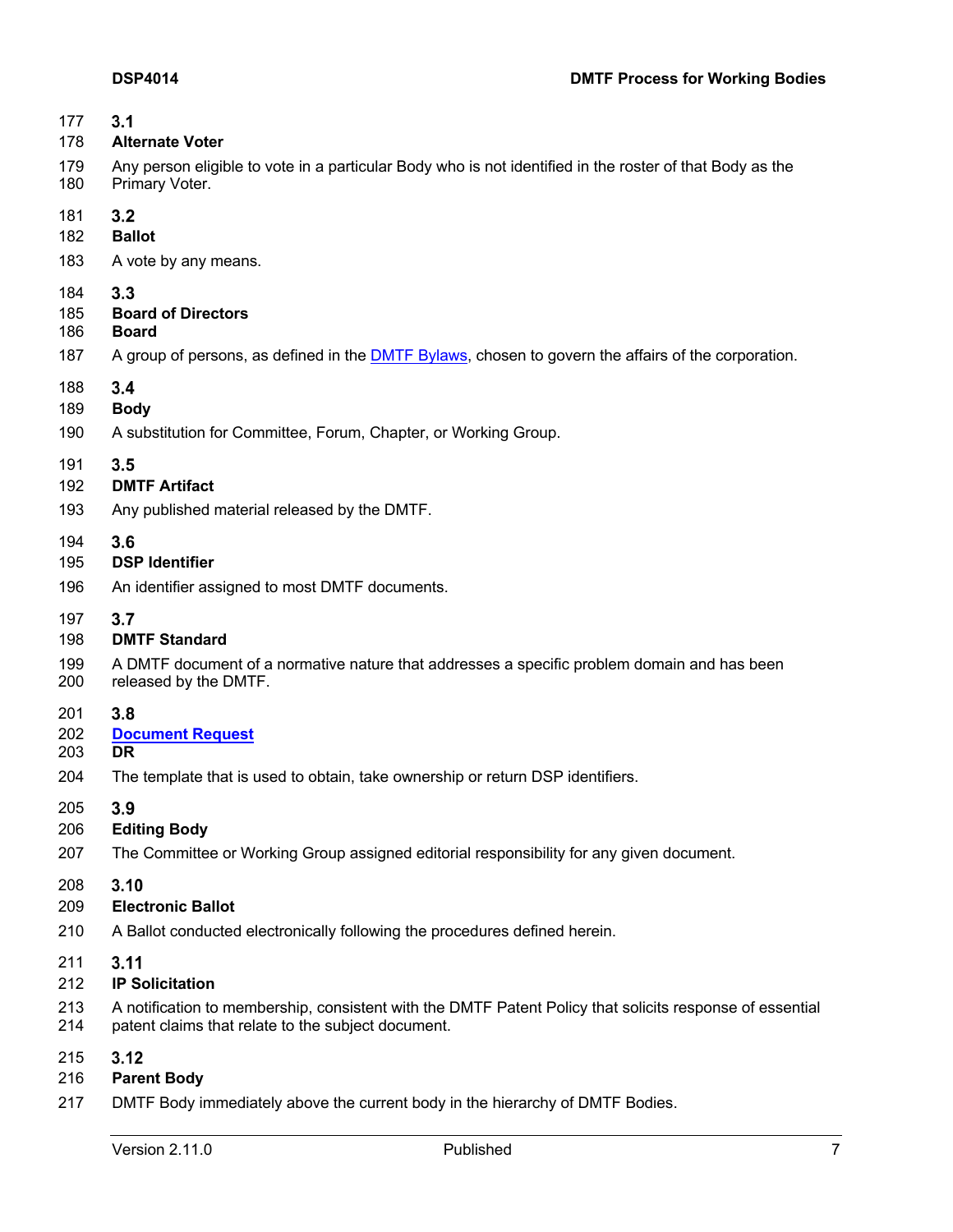$3.13$ 

#### **Primary Voter**

- The person eligible to vote in a Body that has been identified in the roster of that Body as the primary
- voter. There may only be one Primary Voter representing any Member. A Member may elect to identify different persons as the Primary Voter in each Body in which it may vote.

#### $3.14$

#### **Process Document**

Any document produced by the DMTF that defines the policies and procedures that apply to the DMTF.

#### 226<br>227  $3.15$

#### **Leadership Member**

 A Leadership member is any DMTF member company that currently holds Leadership or Board level membership in DMTF.

#### $3.16$

#### **Participation Member**

 A Participation member is any DMTF member company that currently holds Participation level membership in DMTF.

## **4 Symbols and abbreviated terms**

- The following abbreviations are used in this document.
- **4.1**
- **DMTF**
- Distributed Management Task Force
- **DR**
- Document request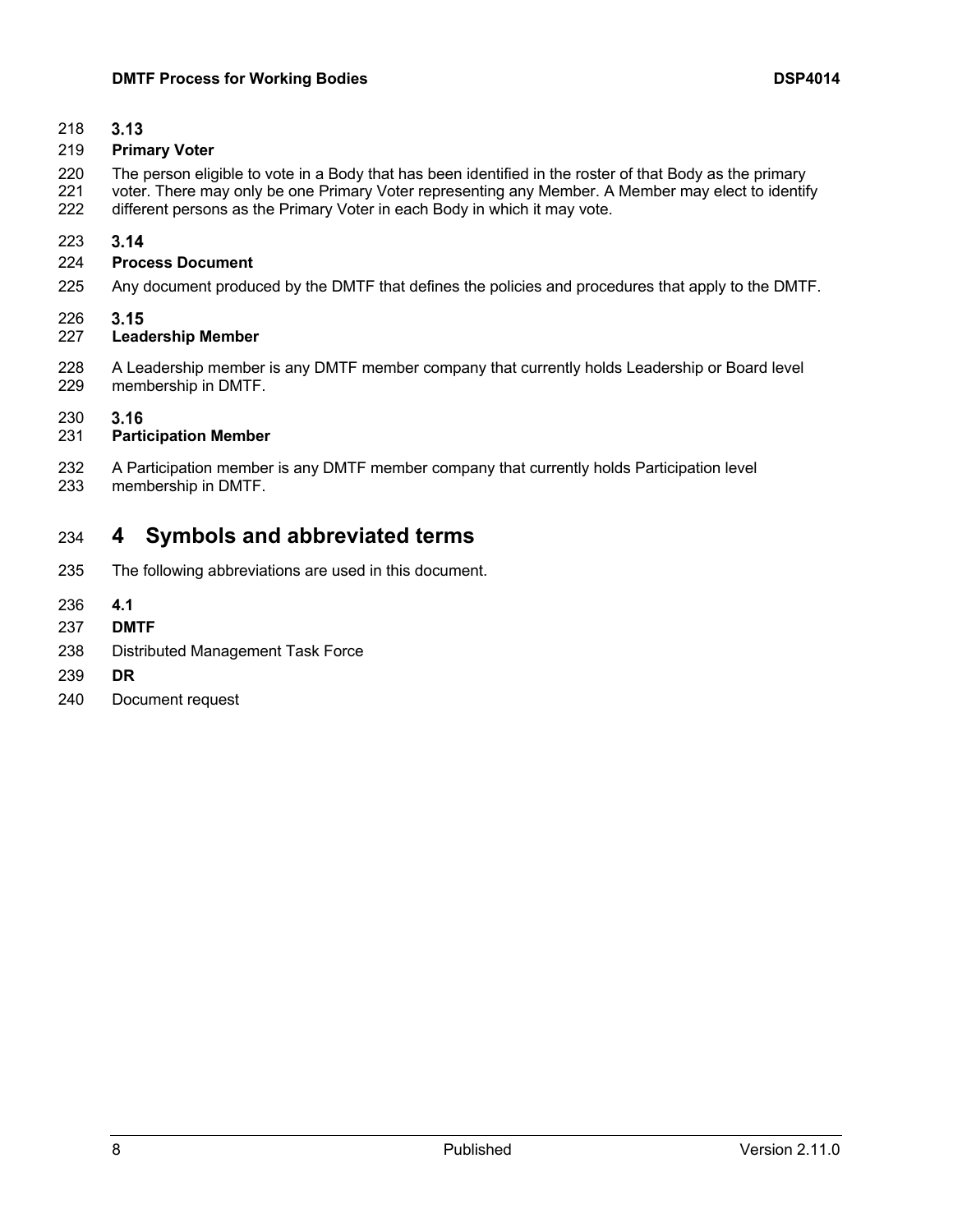# 241 **5 DMTF Committees, Working Groups, Forums, and Chapters**

#### 242 **5.1 Structure and introduction**

- 243 Bodies in the DMTF are arranged in a hierarchical structure rooted at the Board. Bodies reporting to the
- 244 Board are called Committees and operate as Other Committees in accordance with the DMTF Bylaws.
- 245 Working Groups and Chapters report to Committees. Forums may report to any Body. The Body to which
- 246 a Body reports is referred to as its Parent Body.
- 247 Every Body has a Board-approved charter that defines its scope.
- 248 Procedures common to all Bodies are described in clause 5.8 and apply unless more specific guidance is 249 provided in this clause.

#### 250 **5.2 Membership levels, roles, voting, and participation**

- 251 As determined by Board resolution and documented herein, membership is divided into various levels
- 252 that determine permissible roles, participation and voting rights within Bodies, as listed in Table 1.
- 253 Additional requirements may be documented in a specific Body's Rules of Procedure.
- 

| 254 | Table 1 - Membership levels |
|-----|-----------------------------|
|-----|-----------------------------|

| Role or right                        | Leadership | <b>Participation</b> | <b>Designated Alliance-</b><br><b>Partner Representative</b> | <b>Academic Alliance-</b><br><b>Partner Representative</b> |
|--------------------------------------|------------|----------------------|--------------------------------------------------------------|------------------------------------------------------------|
| Chair<br>Committees                  | Yes        | <b>No</b>            | No                                                           | <b>No</b>                                                  |
| Vote in<br>Committees                | Yes        | <b>No</b>            | No                                                           | No                                                         |
| Participate in<br>Committees         | Yes        | <b>No</b>            | <b>No</b>                                                    | <b>No</b>                                                  |
| Chair Work<br>Groups                 | Yes        | <b>No</b>            | <b>No</b>                                                    | <b>No</b>                                                  |
| Vote in Work<br>Groups               | Yes        | Yes                  | No                                                           | <b>No</b>                                                  |
| Participate in<br><b>Work Groups</b> | <b>Yes</b> | Yes                  | May <sup>1</sup>                                             | May <sup>1</sup>                                           |
| Serve as a<br>Forum Officer          | Yes        | <b>No</b>            | <b>No</b>                                                    | <b>No</b>                                                  |
| Vote in Forums                       | Yes        | Yes                  | <b>No</b>                                                    | <b>No</b>                                                  |
| Participate in<br>Forums             | Yes        | Yes                  | May <sup>1</sup>                                             | May <sup>1</sup>                                           |
| Vote in Chapters                     | Yes        | Yes                  | <b>No</b>                                                    | <b>No</b>                                                  |

 $1$  Fellow, Expert, Alliance Partner and Academic Alliance Partner level members may apply to participate in specific Working Groups or Forums in their application. The Board establishes specific participation at the time of approval.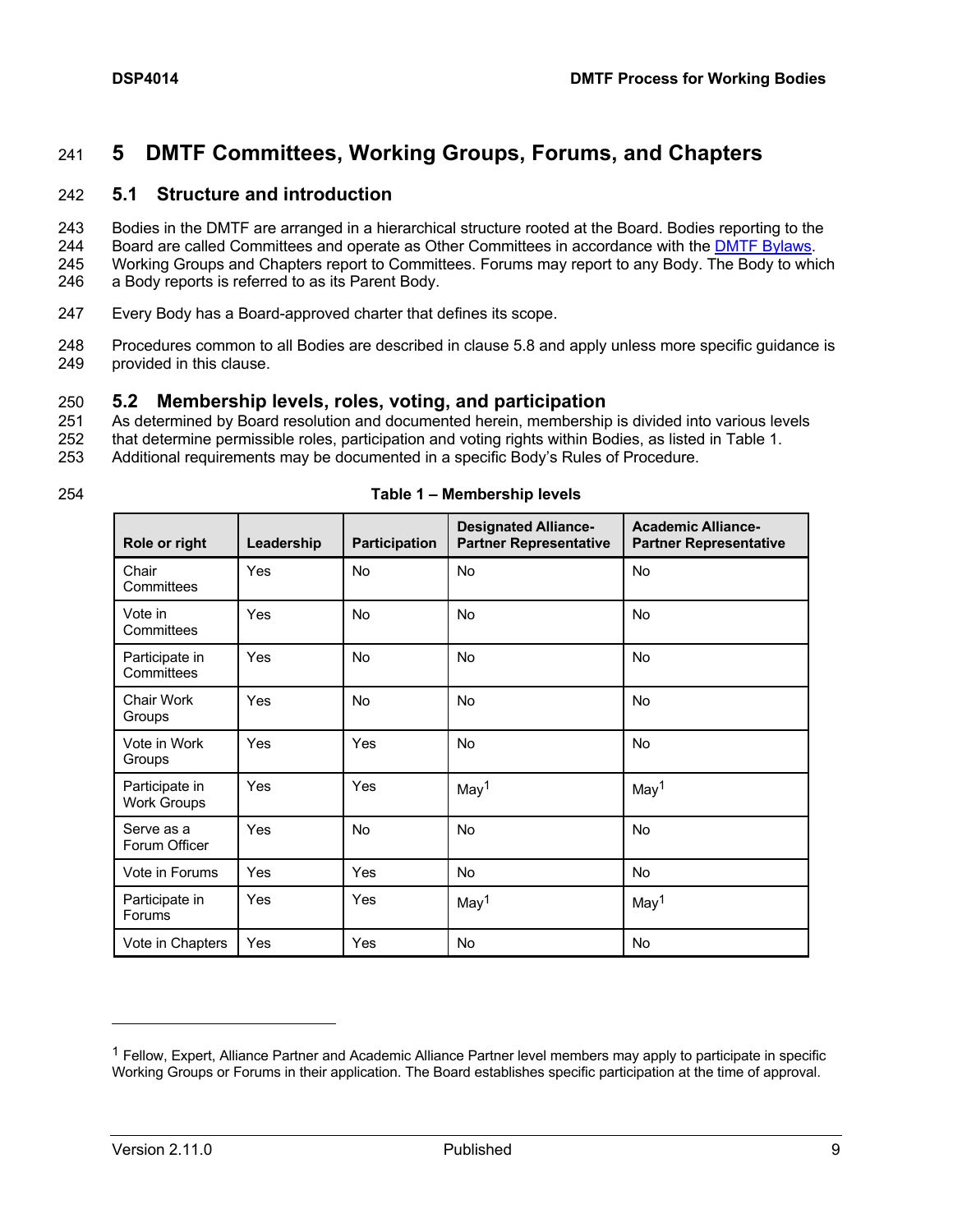| Role or right              | Leadership | <b>Participation</b> | <b>Designated Alliance-</b><br><b>Partner Representative</b> | <b>Academic Alliance-</b><br><b>Partner Representative</b> |
|----------------------------|------------|----------------------|--------------------------------------------------------------|------------------------------------------------------------|
| Participate in<br>Chapters | Yes        | Yes                  | No                                                           | No                                                         |
| Observe                    | Yes        | Yes                  | $M$ ay <sup>2</sup>                                          | Mav <sup>4</sup>                                           |

Member representatives are eligible for the role or right in any particular Body provided that the Member

is of a suitable membership level, meets the requirements of a Body's Rules of Procedure, if any, and the

representative has been admitted to the membership roll of that Body.

- DMTF Fellows may act in any role in any Body as designated by the Board.
- DMTF expects as much continuity in representation as possible.
- Members are encouraged to participate in any and all Bodies where they can actively contribute.

#### **5.3 Committees**

The Board of Directors is responsible for the creation and termination of Committees. Committees focus

 on specific aspects of the work and mission of the DMTF and are responsible for the development of DMTF marketing programs, technologies, and initiatives.

#### **5.3.1 Committee chair**

Committee chairs are appointed by the Board of Directors.

#### **5.3.1.1 Committee vice-chair**

 All Committees must have a vice-chair. It is the vice-chair's responsibility to serve in the place of the chair should the chair be temporarily unable to fulfill the duties and responsibilities required of the chair. Committee vice-chairs are elected by the Committee according to the process in clause 5.8.2, with the clarification that both the Parent Body and the Body referenced in that clause are the Committee (thus the Board of Directors is not directly involved). The vice-chair must be a voting participant of the committee prior to the election.

#### **5.4 Working Groups**

- Committees form Working Groups, consistent with the committee's charter.
- To exist, a Working Group must have current unfulfilled goals and a charter. A Working Group can be considered active regardless of whether scheduled teleconferences occur or change requests are submitted.

#### **5.4.1 Working Group chair**

- Eligible Member representatives may chair a Working Group.
- 281 1) The Working Group chair is a member of the parent committee, but may not vote unless otherwise eligible. A person may chair or co-chair more than one Working Group.
- 2) Working Groups that do not have co-chairs are encouraged to have vice-chairs. If a Working Group has a vice-chair, it is the vice-chair's responsibility to serve in the place of the chair

<sup>&</sup>lt;sup>2</sup> Observer roles may exist only if permitted by the Body's Rules of Procedure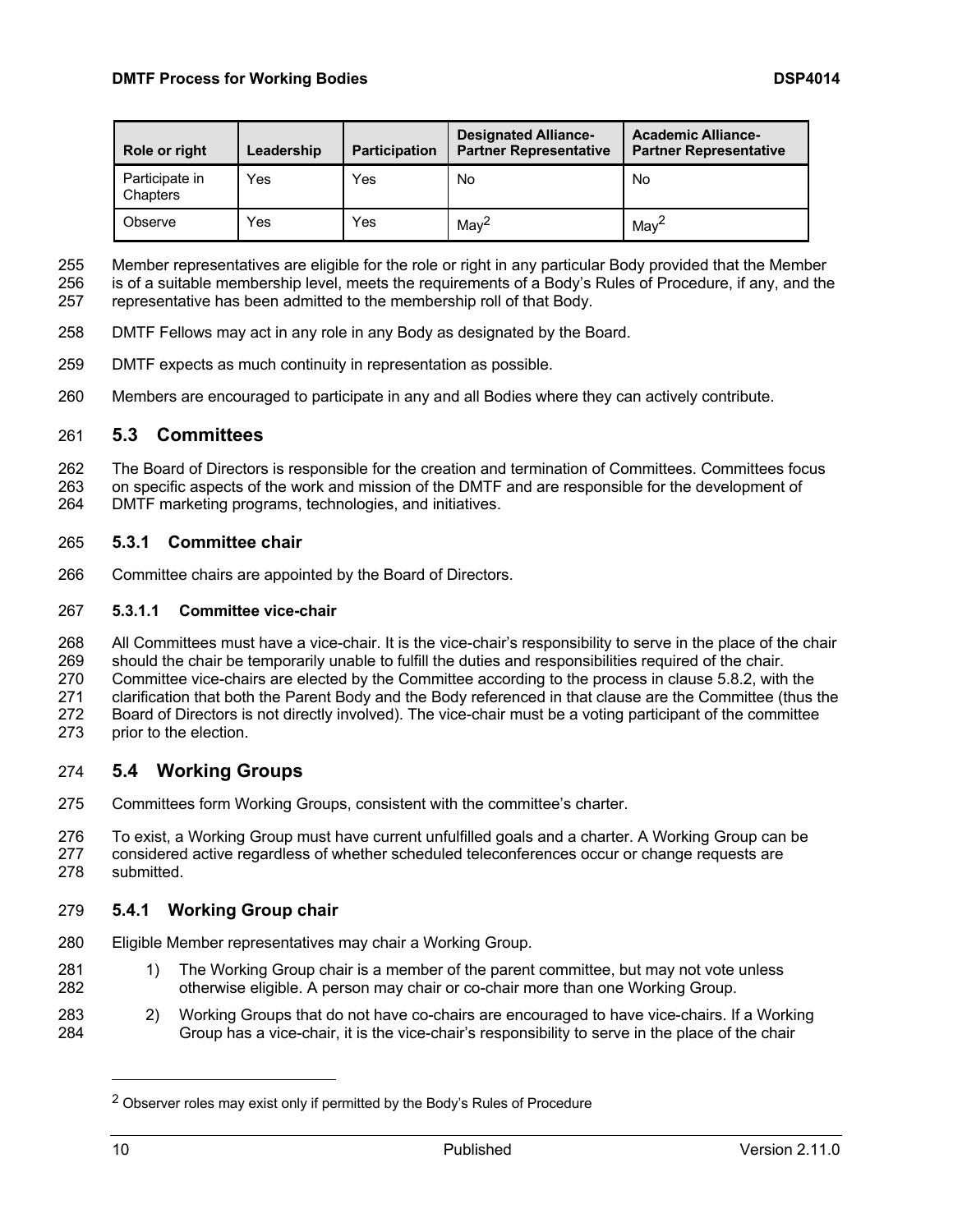- should the chair be temporarily unable to fulfill the duties and responsibilities required of the chair. There are no restrictions on the number of Working Groups that a person may vice-chair.
- 3) Subsequent elections for a Working Group chair follow the process defined in clause 5.8.2.
- 4) In the unlikely event that a Working Group chair is unable to fulfill the responsibilities of the position and has not resigned, Working Group participants from three separate Leadership Members may submit a request to the parent Committee that a new election be held. The request must be submitted in writing, either via email or hard copy. The request is then voted in the parent Committee. Prior to initiating the request, Working Group members are strongly encouraged to attempt to resolve their concerns directly with the Working Group chair.

#### **5.5 Forums**

 A Body may create Forums. Forums focus on issues in specific areas of the Body's charter. Forums are different from Working Groups in that Forums pursue work that is interesting to a subset of DMTF members and may collect and disperse monies, within the rules and regulations of the DMTF Bylaws, from this subset of the DMTF membership to succeed at their stated mission. As such, membership in a Forum may be restricted to DMTF members who fulfill key requirements like paying special dues or a 300 Forum membership fee. Forums may exist for any purpose within these guidelines and the **DMTF Bylaws**. Forums are intended to be self-funding (that is, they are responsible for collecting monies to pay for

- programs or initiatives they seek to deliver), but may request funds from their Parent Body.
- Forums may still be considered active regardless of whether scheduled teleconferences occur or change requests are submitted. It is necessary that Forums have current unfulfilled goals and charters to exist.

#### **5.5.1 Forum officers**

Forums may establish the cadre of officer positions needed to govern; however, each Forum must at

- least have a chair. Officer positions may include but are not limited to chair, vice-chair, treasurer, or
- secretary. Leadership Members who pay applicable Forum dues are eligible to be an officer in a Forum.
- No other categories of membership have the right to be an officer in a Forum. The Forum chair is a
- member of the sponsoring Committee, but may not vote unless otherwise eligible. The chair is
- responsible for leading other officers that are elected to the Forum. Officers in a Forum should be elected every two years. In the event that an officer in a Forum resigns or can no longer fulfill the obligations of
- the office, a new officer is selected according to the process defined in clause 5.8.2.

#### **5.5.2 Collection of membership dues and fees; accounting services**

- Collection of dues and fees, banking services, and other accounting services are provided to the Forum
- from DMTF central services. All Forum memberships will align with the DMTF's membership cycle and fiscal year, and follow DMTF's established practices.

#### **5.5.3 Technical specifications and standards**

 The Technical Committee shall ultimately govern and manage all standards or specifications that a Forum may require.

#### **5.5.4 Marketing and PR activities**

 Marketing and PR needed to carry out the Forum's objectives are supplied to the Forum through the DMTF Marketing Task Force.

#### **5.6 Chapters**

 The Executive Committee forms Chapters. Chapters are coordinated through the Regional Chapter Task Force. Chapters focus on issues of concern to specific geographic regions. Membership in a Chapter may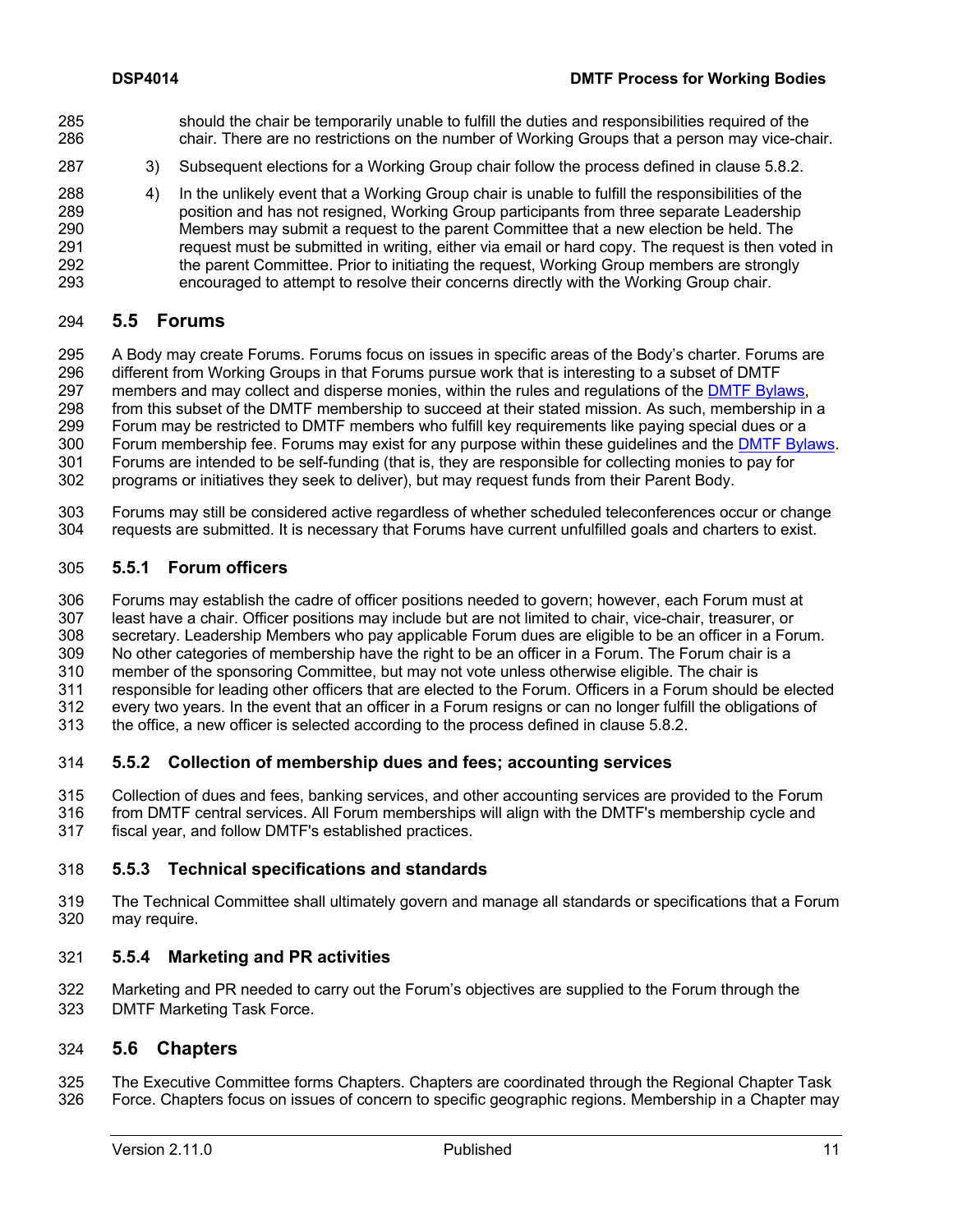- be restricted to DMTF members who fulfill key requirements such as paying special dues or a
- membership fee as defined in the chapter's Rules of Procedure. Chapters are intended to be self-funding
- (that is, they are responsible for collecting monies to pay for programs or initiatives they seek to deliver),
- however they may request funds from their governing Committee.

#### **5.6.1 Chapter officers**

 Chapters may establish the cadre of officer positions needed to govern; however, each Chapter must at least have a chair. Officer positions may include but are not limited to chair, vice-chair, treasurer, or secretary. Leadership Members who pay applicable Chapter dues are eligible to be an officer in a Chapter. A Member may hold only one officer position in any given Chapter. No other categories of 336 membership have the right to be an officer in a Chapter. The Chapter chair is a member of the sponsoring<br>337 Committee, but may not vote unless otherwise eligible. The chair is responsible for leading other officers 337 Committee, but may not vote unless otherwise eligible. The chair is responsible for leading other officers<br>338 that are elected to the Chapter. Officers in a Chapter should be elected every two years. In the event that that are elected to the Chapter. Officers in a Chapter should be elected every two years. In the event that an officer in a Chapter resigns or can no longer fulfill the obligations of the office, a new officer is selected according to the process defined in clause 5.8.2.

#### **5.6.2 Collecting membership dues and fees; accounting services**

 Collection of dues and fees, banking services, and accounting services are provided to the Chapter from DMTF central services. All Chapter memberships will align with the DMTF's membership cycle and fiscal year, and follow DMTF's established practices.

#### **5.6.3 Technical specifications or standards**

346 The Technical Committee shall ultimately govern, manage, and approve all standards or specifications 347 that a Chapter may require. that a Chapter may require.

#### **5.6.4 Marketing and PR activities**

 Marketing and PR needed to carry out the Charter's objectives will be developed in coordination with the DMTF Marketing Task Force.

#### **5.7 Task Force**

- A Task Force may be created by any Body for the purpose of producing any document or proposal to its Parent Body or to perform any work, as directed by the Parent Body.
- A Task Force may consist of one or more individuals appointed by the Parent Body; however, they do not need to be members of the Parent Body. By default, the members of a Task Force are members of the Parent Body and any participation in the Task Force by members who are not members Parent Body shall be included deliberately by an approved motion.
- Task Forces are led by a person appointed by the Parent Body, or may be elected from amongst the Taskforce membership.
- Task Forces have no minimum quorum rules and generally shall operate on a consensus basis. Votes, if required during Task Force issue resolution, require only a simple majority to pass.
- Task Forces have no standing other than to generate proposals for presentation to their Parent Body.
- Task Forces may be disbanded at the discretion of the Parent Body.
- Task Force formation is recorded in the minutes of its Parent Body along with the intended scope and membership rules.
- Task Force scope must be contained within the scope of its Parent Body.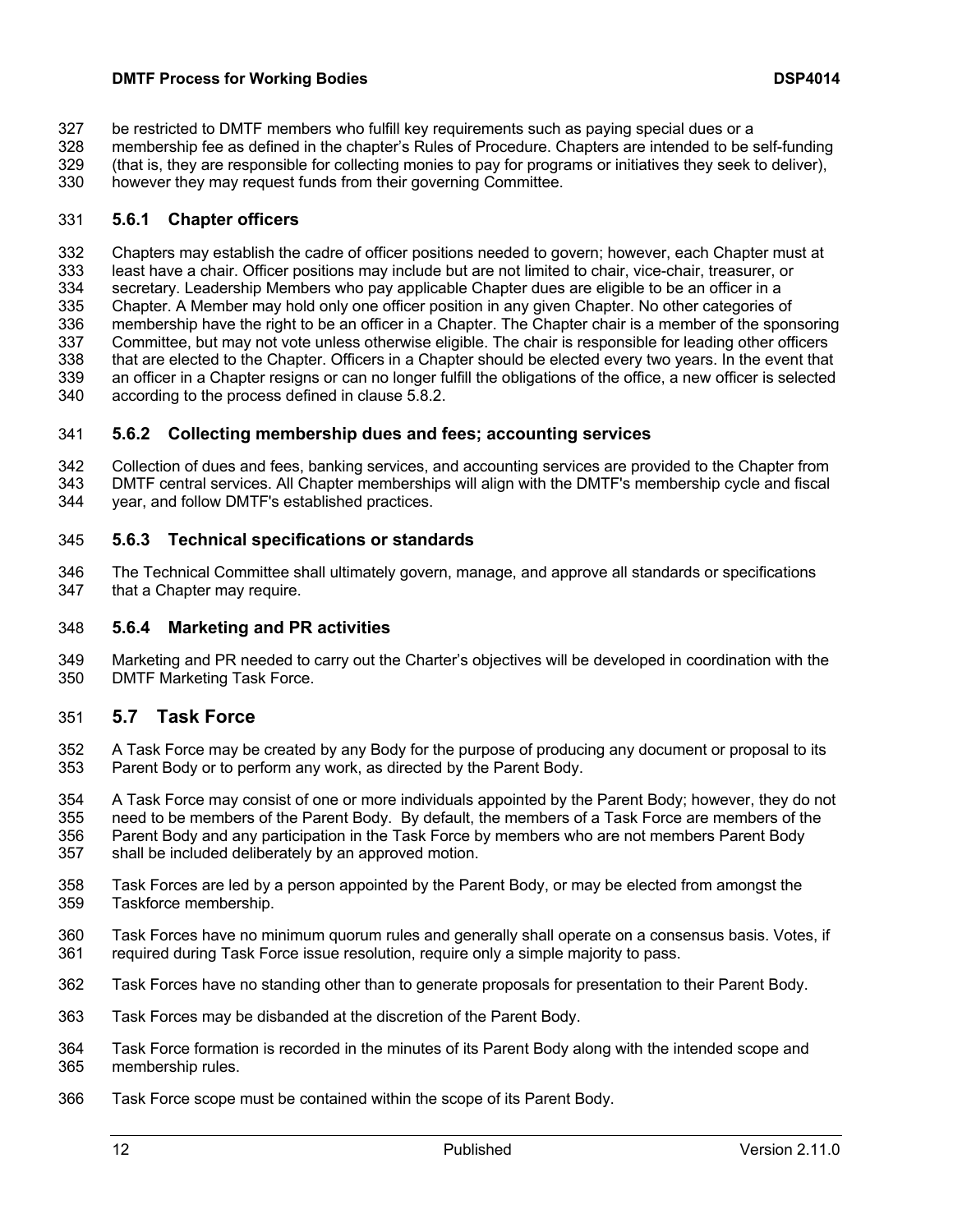Operation of a Task Force in all other ways operates the same as any other Body with regard to agenda and minutes and other procedures.

#### **5.8 Common rules and procedures**

This clause contains information supporting the prior clauses.

#### **5.8.1 Body formation**

- This clause covers the formation of bodies such as Working Groups and Forums, referred to in this clause as Body.
- 374 1) Proposals for a new Body can be proposed by any three Leadership Members of the DMTF.<br>375 They are brought to the chair of the appropriate Parent Body. A proposal to form the new Boor They are brought to the chair of the appropriate Parent Body. A proposal to form the new Body must be submitted and an interim chair or co-chairs identified (hereafter referred to as "interim chair"). The interim chair must be a Leadership Member representative. The Parent Body chair then hosts a discussion with the interim Body chair(s) and the appropriate Parent Body. The goals of the discussion are to determine whether the work aligns with the strategy and focus of the DMTF; what existing work is available in the industry; whether cooperative relationships with standards outside the DMTF might be necessary; and so on. No binding vote need be held. The proposal goes to the Board for approval.
- 2) After the proposal for the new Body is approved by the Board, an announcement is sent to all Leadership Members by the Committee chair soliciting interested participants to attend one or more formation meetings or teleconferences. The purpose of these meetings is to craft an initial charter for the Body (see charter content 5.8.7.1), goals, deliverables, timeline, and Rules of Procedure (see Rules of Procedure 5.8.10), if applicable. An interim group page is created on the DMTF web site to facilitate discussion and coordinate meetings. At least three Leadership Members must express interest to continue to the next step.
- 3) The chair of the appropriate Parent Body is responsible for providing insight and observations about the DMTF, any requested help in anticipating Committee and Board questions and responses, and answers to procedural questions.
- 4) At the conclusion of the meetings, the interim chair submits the proposed initial charter and Rules of Procedure, if applicable, to the chair of the appropriate Parent Body along with proposed goals and an initial timeline. In addition, the interim chair must identify at least three Leadership Members that remain committed to the ongoing work. The Parent Body chair then verifies the submitted information. If no issues exist, the charter and list of committed Leadership Members are sent to the Parent Body for Ballot following the normal Ballot process. The charter and Rules of Procedure go to the Board for approval. Issues with the Body's proposed charter, Rules of Procedure and list of committed members should be raised in the initial Ballot and then worked to closure.
- 5) After Board approval of the Body's initial charter and Rules of Procedure, the appropriate Committee chair sends a second announcement to all DMTF members indicating the formation of the new Body and the timing of its first meeting. At the formation meeting for the Body, the charter and list of committed members are reviewed (and possibly amended); the chairing method for the Body is decided (single chair, chair and vice chair, or co-chairs); the official chair nomination process is started; and work on the deliverables commences. Meeting times for the new Body should also be discussed and Balloted if agreement during the meeting is not reached.
- 6) At the Body's first meeting, any chairs, vice-chairs, co-chairs or other officers are elected according to the procedure in clause 5.8.2.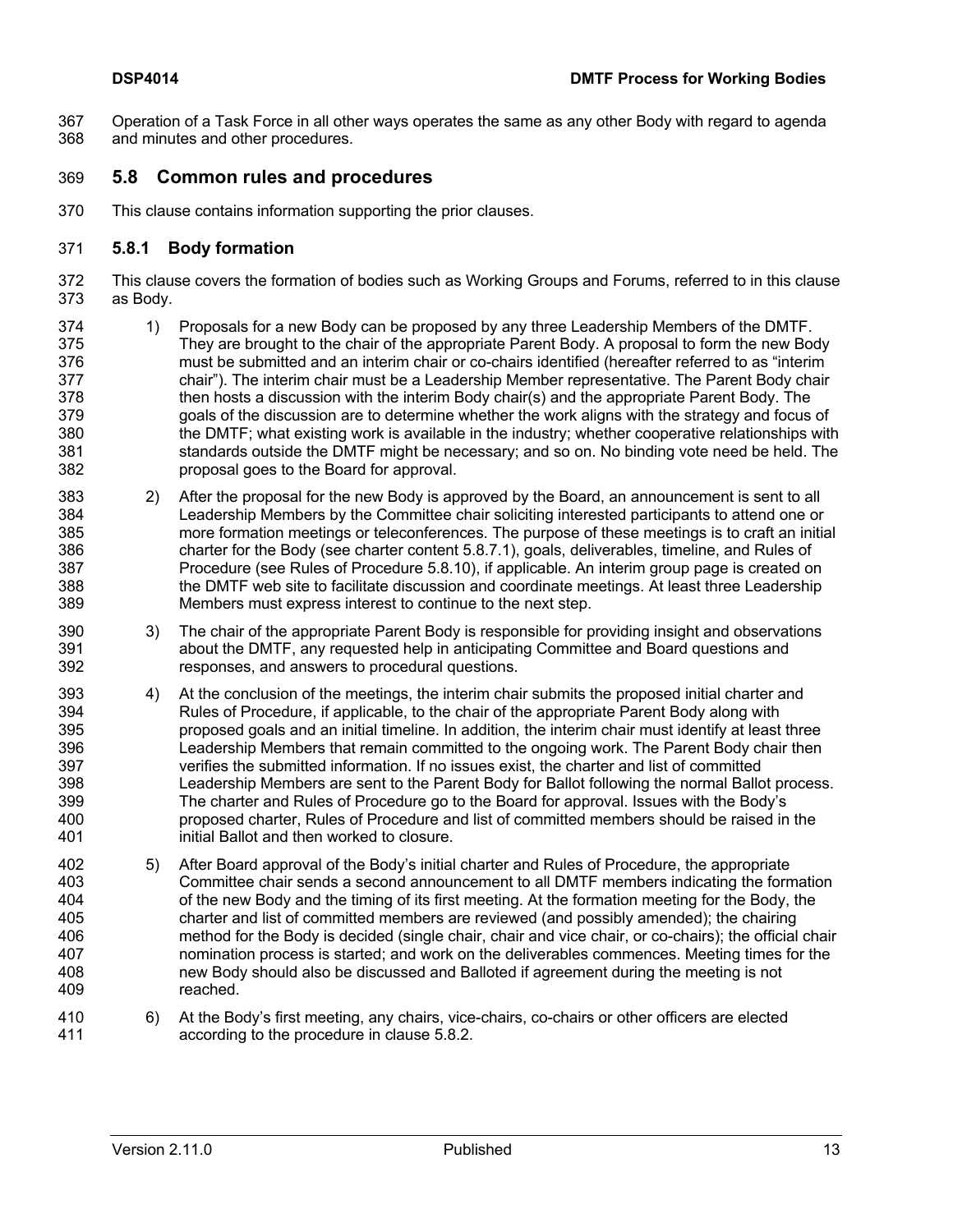#### **DMTF Process for Working Bodies DSP4014**

#### **5.8.2 Quiescing and reactivating a Body, de-chartering**

#### **5.8.2.1 Quiescing**

 Should a Body become inactive for a period of time or plan to become inactive, the Body may be quiesced as follows:

- The Body's chair may make a request to its Parent Committee's chair that the Body be quiesced. A motion is made to quiesce the Body at the parent Committee and a vote is held. Upon parent Committee approval, the request is forwarded to the Board for approval.
- After Board approval, an announcement is sent to all the DMTF members indicating that the Body is quiesced and the web location of its archived information. Questions regarding the work and deliverables of the Body can continue to be mailed to the DMTF list through the Contact page.
- If the Body has funds under its management, such as potentially Chapters or Forums, those accounts shall be settled and any excess shall be returned to the DMTF general fund. No reserve shall be carried forward.

#### **5.8.2.2 Reactivating**

- Bodies that have been quiesced may be reactivated as follows:
- Any three Leadership Members shall make a request to reactivate to its Parent Committee.
- 429 The Parent Committee shall vote. Upon an affirmative vote, the Parent Committee shall identify an interim chair or co-chairs for the reactivated Body. The interim chair(s) must be a Leadership Member representative. The proposal goes to the Board for approval.
- 432 After Board approval, the process starting in section 5.8.1 item 2 shall be follow.

#### **5.8.2.3 De-chartering**

 Any Body that has been inactive for a period of three years shall be de-chartered by an affirmative vote of the Board at any meeting subsequent to the three-year anniversary of inactivity or at the Board's discretion. It is not necessary that the Body be quiesced at the time of de-chartering.

 Previously created and archived materials remain as part of the permanent record; however, for the Body to become reactivated, a new charter must be created that specifies the continuation of the work of the previously de-chartered Body.

#### **5.8.3 Chair and officer elections**

 The following clause applies to the selection of chairs, co-chairs, vice-chairs and other officers. No Member may hold more than one chair or officer position in a particular Body.

#### **5.8.3.1 Electing Officer**

 The Electing Officer shall be the Parent Committee's presiding officer for chair, vice-chair, and co-chair elections. The Electing Officer for other officers shall be the Body's presiding officer.

#### **5.8.3.2 Order of Elections**

 If the Body's chairing model is single chair or chair and vice-chair, then the election for chair shall occur before any other election. If the Body's chairing model is co-chair, then the co-chair election shall occur before any other election.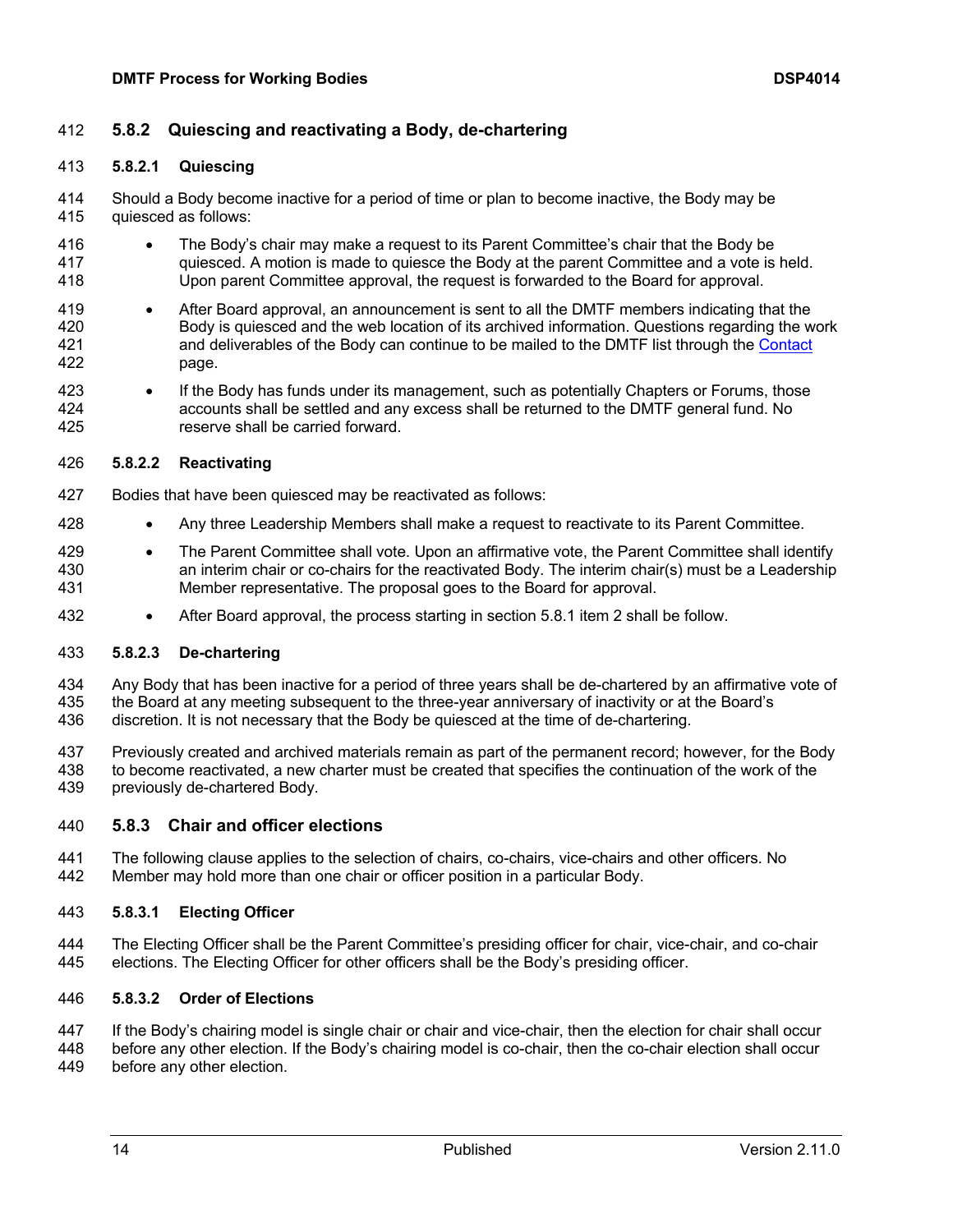#### **5.8.3.3 Election Procedure**

- The Electing Officer announces by email to the Body's mailing list that nominations for the vacant position(s) are being solicited. Nominations can be submitted at a meeting or by email to the Electing Officer's alias. Nominations shall be open for a minimum of five business days after announcement to the Body's email list.
- 455 At the meeting following the close of the nomination period, the Electing Officer announces the list of candidates nominated for each vacancy. Candidates may describe their background and interest in the role. If multiple nominees for a vacancy exist, the winning candidate is selected through an email Ballot to the Electing Officer's alias. Each Member may vote once for each vacancy on the Ballot, provided that each vote is for different persons.
- If only one candidate exists for a vacancy, a default selection is made and announced. Members may voice objections to the default selection by email to the Electing Officer's alias within five business days of the announcement. Should an objection be received, an attempt shall be made to resolve it. If resolution is not possible, then an election shall be held after another five business day call for nominations. Such election shall be held even though only one candidate stands. A simple majority of the votes is sufficient to elect the candidate.
- If multiple candidates exist for a vacancy, then the candidate with a simple majority of the votes is selected. If no candidate has obtained a simple majority, then there shall be a run-off election between the two candidates with the most votes. The Electing Officer at the conclusion of each round of voting shall disclose the total number of votes cast for each vacancy as well as the number of votes achieved by each candidate.
- In the case of the simultaneous election of two co-chairs, each Member shall have the opportunity to cast two votes, each of which must be cast for different persons. Any candidate that receives a number of votes greater than 50% of the number of Members that cast votes is elected. If one position remains unfilled, then there shall be a run-off election between the remaining two candidates that had received the most votes. Should there remain unfilled positions, then each co-chair shall be voted sequentially and the candidate with a plurality of votes shall be elected.

#### **5.8.4 Chair responsibilities**

- This clause covers the responsibilities of a chair, vice-chair, or co-chair.
- The chair is responsible for acting as the presiding officer for all meetings and ensuring that all DMTF policies and procedures are followed.
- The chair is responsible for attending meetings of the Body and providing reports to the Parent Body.
- The chair is responsible for informing the Parent Body of the progress, schedule, and status of the specific technologies or programs under development by the Body and its subordinate bodies on a monthly basis.
- As goals, schedules, and deliverables change, the chair is responsible for providing that data for publication on the Body's public web page by sending the request with all necessary information through the approvals required of an Informative Document (6) and ultimately to tc-490 support@dmtf.org for publication.
- The chair is responsible for bringing Body issues to the Parent Body for resolution and Body deliverables to the Parent Body for forwarding to the DMTF Board through the organization for publication.
- The chair is responsible for maintaining email lists and rosters for the Body.
- The chair is responsible for ensuring that accurate minutes of each meeting are taken and posted on the "Members Only" web site, together with pertinent documents. If a Body choo posted on the "Members Only" web site, together with pertinent documents. If a Body chooses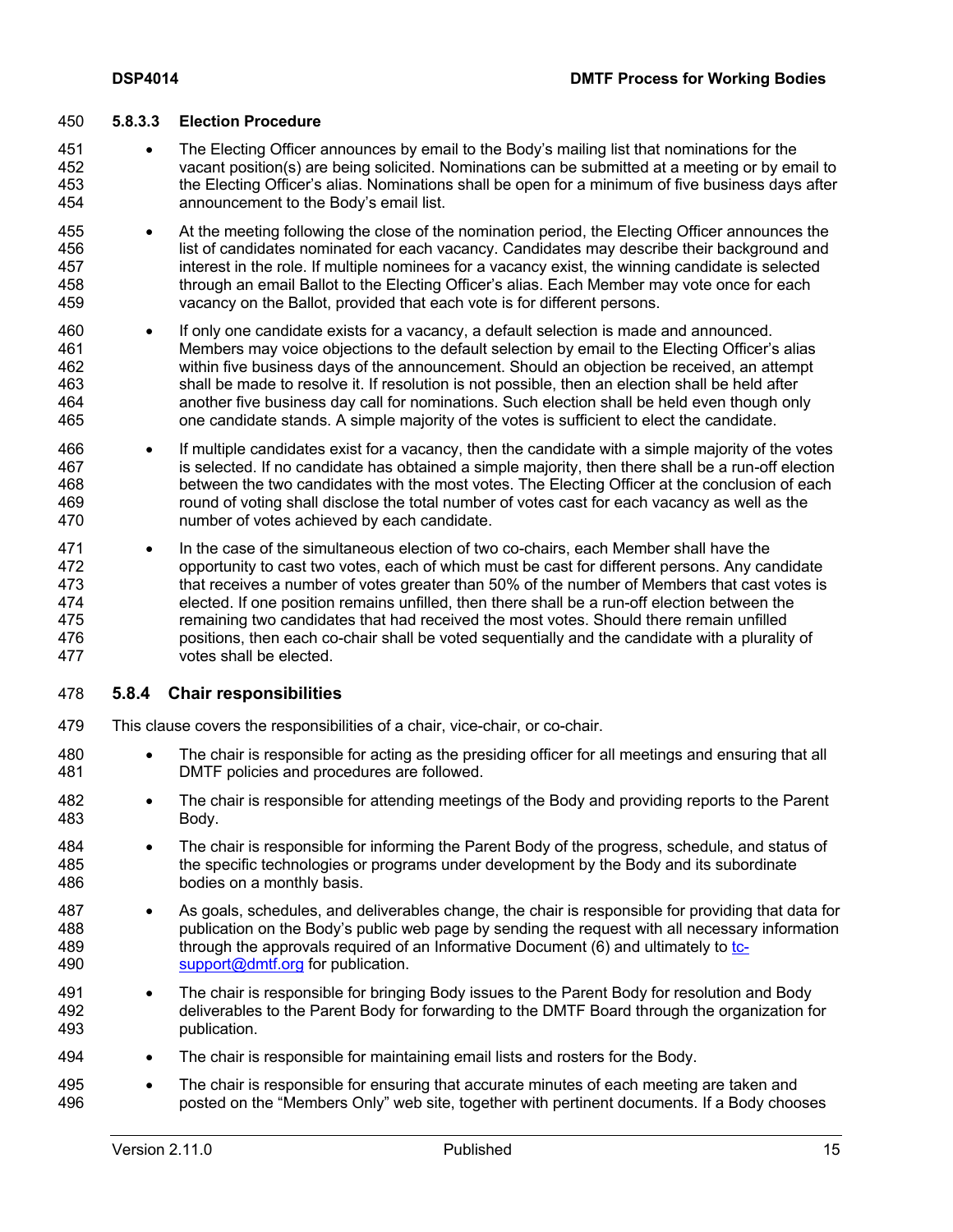| 497<br>498               |           | to rotate responsibility for recording minutes amongst its participants, each such Member is<br>required to join in the rotation.                                                                                                                                                                       |
|--------------------------|-----------|---------------------------------------------------------------------------------------------------------------------------------------------------------------------------------------------------------------------------------------------------------------------------------------------------------|
| 499<br>500               |           | The chair is responsible for seeing that meeting attendance is tracked by using the tracking tool<br>in the Body's area of the web site.                                                                                                                                                                |
| 501<br>502               |           | The chair is responsible for ensuring that an accurate record of the status of all specifications<br>owned by the Body is maintained.                                                                                                                                                                   |
| 503<br>504               |           | The chair is responsible for ensuring the Body and all subordinate Bodies are operating within<br>their charters and those charters are up to date.                                                                                                                                                     |
| 505<br>506               | $\bullet$ | The chair is responsible for publishing the agenda 72 hours prior to meetings and ensuring that<br>all collateral material for discussions are published 72 hours prior to meetings.                                                                                                                    |
| 507<br>508<br>509<br>510 |           | Collateral material, for the purposes of this document, includes any material that is the<br>$\bullet$<br>subject of discussion, the subject of an electronic ballot or voice vote or any other<br>document, presentation or deliverable that is not considered feedback on any such ballot<br>or vote. |
| 511                      | $\bullet$ | The chair is responsible for declaration of voting results.                                                                                                                                                                                                                                             |
| 512<br>513               | ٠         | The chair is responsible for Alliance Partner Work Register (DSP4003) responsibilities and<br>milestones as declared in the Work Registers.                                                                                                                                                             |
| 514                      | $\bullet$ | The chair is responsible for ensuring adherence to the DMTF Recording Policy.                                                                                                                                                                                                                           |
| 515<br>516               | $\bullet$ | The chair is responsible for ensuring that the Body and all subordinate Bodies have a vice-chair<br>or co-chair that can assume the role of chair upon a vacancy or absence of the chair.                                                                                                               |
| 517<br>518<br>519        | $\bullet$ | The chair is responsible for coordinating with the DMTF Marketing task force so that press<br>releases or other distribution of information related to those documents produced by the group<br>are properly targeted and issued in a timely manner.                                                    |
| 520<br>521<br>522        | ٠         | The chair shall ensure that an appropriate Body representative capable of knowledgably<br>addressing issues or questions attend the meeting of a Parent Body that is considering an<br>action or Ballot on behalf of the Body.                                                                          |
|                          |           |                                                                                                                                                                                                                                                                                                         |

## **5.8.5 Chair vacancy**

 From time to time, events may result in the temporary absence of the chair, co-chair and/or vice-chair(s) 525 of a DMTF Body. In this event, the chair of the Parent Body(s) may act in their stead. Additionally, the 526 DMTF President may fill in temporarily in the absence of all of the Parent Body chairs, co-chairs and vic DMTF President may fill in temporarily in the absence of all of the Parent Body chairs, co-chairs and vice-chairs or in the temporary absence of any Vice Presidents and their designated alternates.

528 From time to time, events may result in the necessity for the chair, co-chair or vice-chair of a DMTF Body<br>529 to vacate permanently. The following clause indicates circumstances when chair changes are warranted to vacate permanently. The following clause indicates circumstances when chair changes are warranted and how they should be managed:

- 1) When the chair, co-chair or vice-chair leaves or changes their relationship with the Leadership Member that they represent (other than through a merger or buyout), the position held by that person must be vacated and a new election held; or in the case of a Committee, a new Board appointment is made.
- 2) When a Body changes chairing model, the rules in clause 5.8.6 require that an election be held.
- 536 3) When a Leadership Member is purchased by, or merged with, another Leadership Member and<br>537 the co-chairs or the chair and vice-chair now represent the same Leadership Member, one of the co-chairs or the chair and vice-chair now represent the same Leadership Member, one of the positions must be vacated and a new election held for that position; or in the case of a Committee, a new Board appointment is made.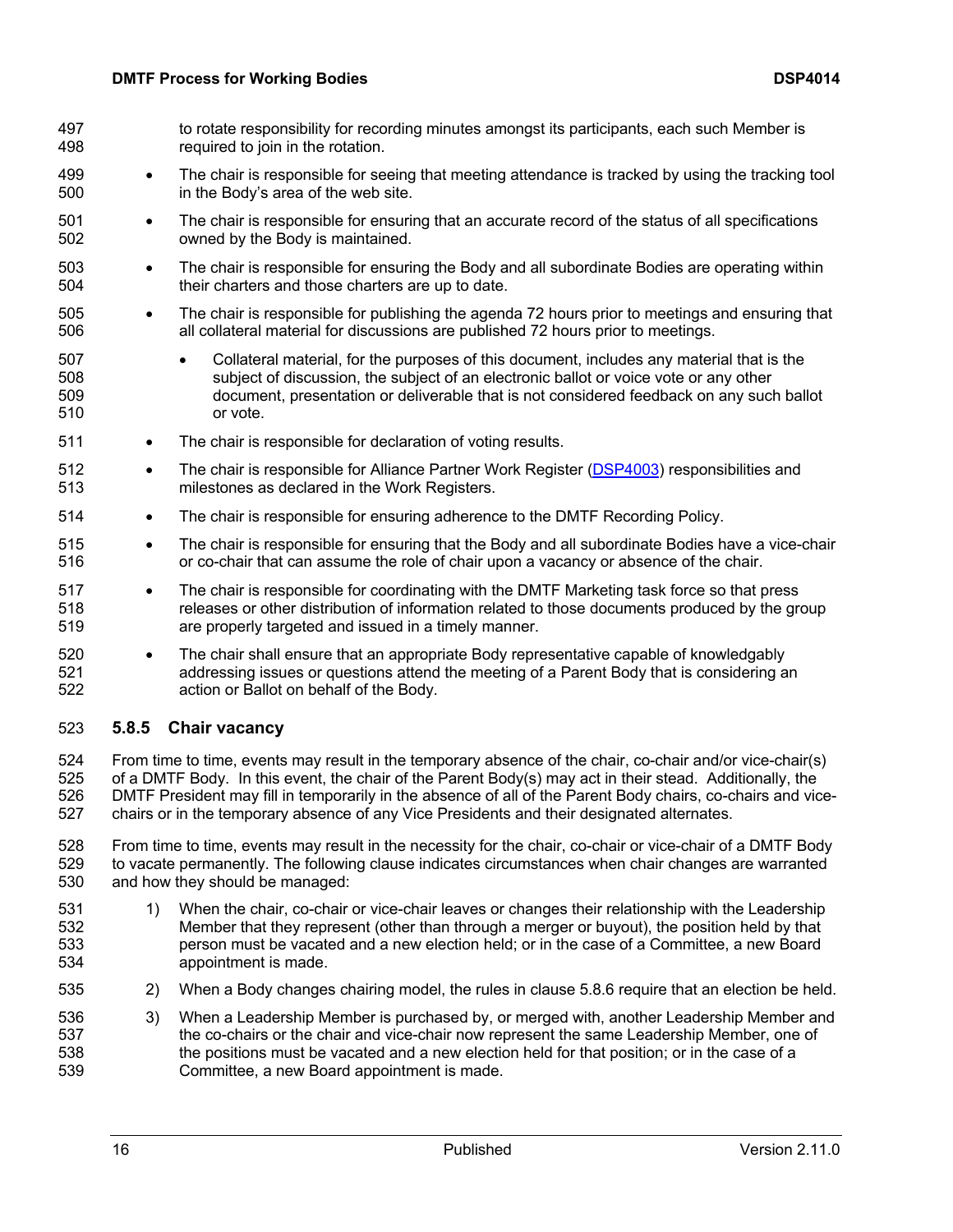4) If no vice-chair or co-chair has been elected at the time of the vacancy, the chair of the Parent Body assumes the responsibility until a new election can be completed; or in the case of a Committee, a new Board appointment is made.

#### **5.8.6 Chairing model changes**

- Should a DMTF Body deem it necessary to change its chairing model (which can be done any time by motion in the DMTF Body), the following procedures shall be followed:
- When a Body with a single chair changes to a model with a chair and a vice-chair, the current chair maintains the position and an election is held for vice-chair.
- When a Body with a single chair changes to a model with co-chairs, the current chair maintains the position and an election is held for the other co-chair.
- When a Body with a chair and vice-chair changes to a model with a single chair, the current chair maintains the position and the vice-chair position is eliminated.
- When a Body with a chair and vice-chair changes to a model with co-chairs, the current chair maintains the positions, the vice-chair position is eliminated and an election is held for the other chair.
- When a Body with co-chairs changes to a model with a single chair, the process is more complex. If one chair resigns, the other chair maintains the position. Otherwise, the chairs become interim chairs until an election is held for the single chair seat.
- When a Body with co-chairs changes to a model with a chair and vice-chair, the process is more complex. If one chair resigns, the other chair maintains the position. Otherwise, the chairs become interim chairs until an election is held for the single chair seat. The vice-chair position is then filled through the normal election process.

#### **5.8.7 Charters**

 All Bodies must have a Board-approved charter that defines the scope of work to be performed by the Body. Charter format shall be according to that defined in the *Charter Template*.

#### **5.8.7.1 Charter content**

- Charter scope includes the following:
- Purpose, technology area, problems to be solved, and anticipated work to be performed.
- General nature of anticipated deliverables such as specifications, test code, example source code, schemas or other materials.
- Parent Body.
- Disambiguate the nature of the Body from any other DMTF Body.
- Charter scope does not include the following:
- Specifically named deliverables
- Chairs
- Schedule or time-line

#### **5.8.7.2 Initial charter creation**

- Committee charters are set by the Board.
- The initial charters for other bodies are formed according to the initial charter procedures described in Body formation (clause 5.8.1).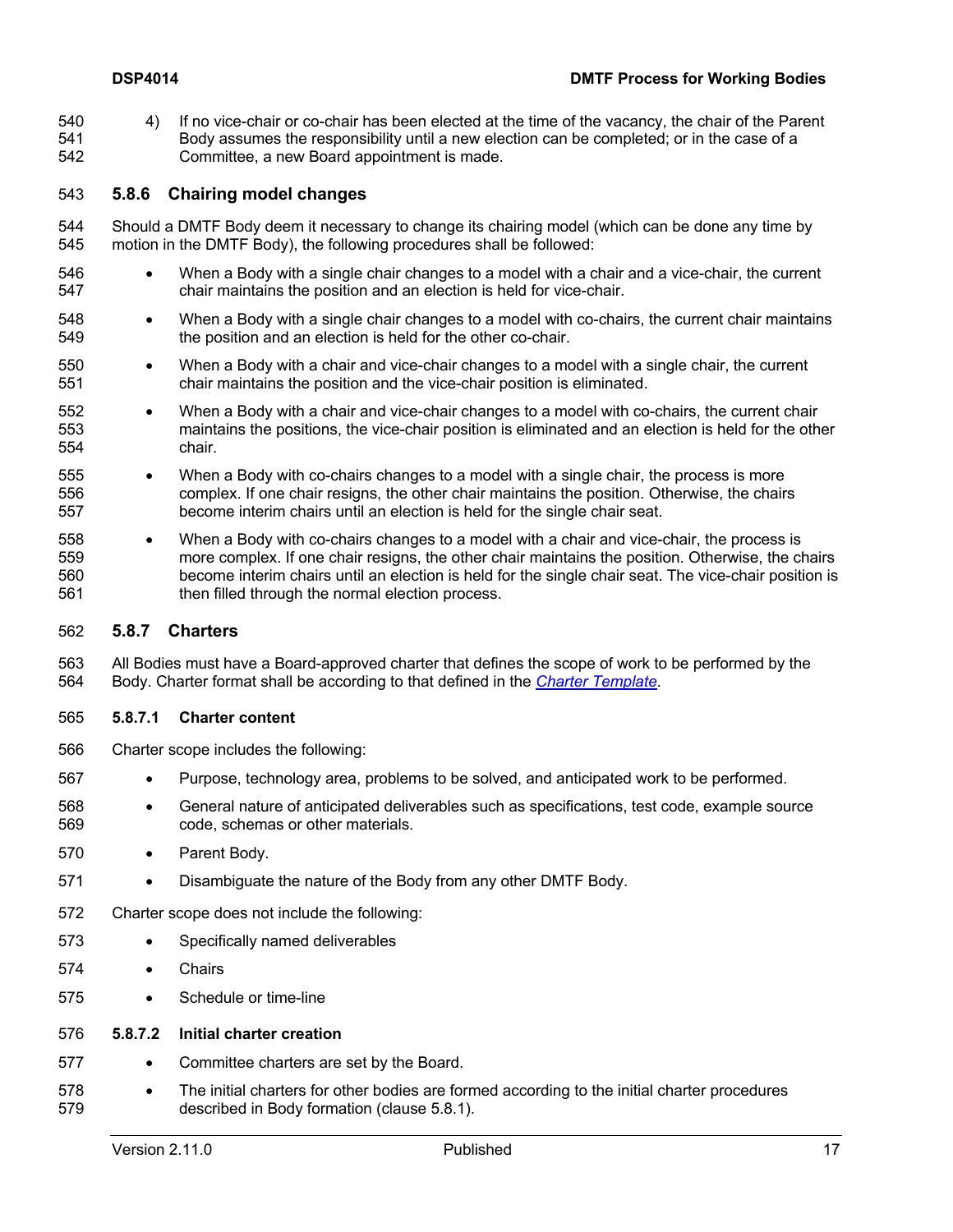#### **5.8.7.3 Charter modification**

 • Bodies wishing to change their charters may do so by preparing the proposed new charter and then obtaining Board approval (clause 6).

#### **5.8.8 Meeting notices, agenda, and materials**

 Meeting notices shall be posted on the DMTF event calendar. Meeting agenda should be included in the DMTF event calendar and must be sent to the Body's email list at least 72 hours the meeting. Collateral material, or the material that is the subject of discussion, shall be posted at least 72 hours prior to the start of the meeting. Bodies may decide on the frequency and nature (teleconference or face-to-face) of their meetings.

#### **5.8.9 Rules of Order**

 DMTF Bodies shall operate according to the rules contained in the current edition of Robert's Rules of Order Newly Revised (RONR) unless those rules are inconsistent with the DMTF Bylaws or any rules or processes that are defined in this document.

#### **5.8.10 Rules of Procedure**

 Bodies may establish additional Rules of Procedure that may apply to themselves, to their child Bodies, or to both. Rules of Procedure may include specific additional processes that must not be inconsistent with DMTF Bylaws, policies, or this document. Any Member may escalate a Rules of Procedure that they believe contradicts DMTF Bylaws, policies, or this document by means of the Escalation Procedure (clause 5.8.11). All effective Rules of Procedure for any Body must be accessible from the Body's public facing web page. Rules of Procedure are approved by the Board (clause 6).

#### **5.8.10.1 Financial rules**

- Forums and Chapters may establish additional fees for the purpose of funding their activities.
- Participation in such Bodies may be subject to payment of the fees described in their Rules of Procedure.
- Approval of contracts, budgets, statements of work and expenses for all DMTF Bodies are subject to DSP4010 - DMTF Financial Process and Procedures

#### **5.8.10.2 Other rules**

- The following is a non-exclusive list of the types of items that might be contained in a Body's Rules of Procedure:
- Procedures for submitting items for consideration and the forms attendant thereto.
- Specification of tools to be used for test, document generation, or otherwise in the pursuit of the Body's Charter.
- 611 Naming conventions, or other sorts of conventions necessary for the orderly pursuit of the Body's Charter.
- **5.8.10.3 Prohibited rules**
- No Rules of Procedure document may:
- Violate any provision of the DMTF Bylaws, policies, or this document.
- Diminish any Member's rights as defined in DMTF Bylaws, policies, or this document, including those rights that accrue based on their membership level.
- Include any provision disapproved by the Board through escalation or prior escalation.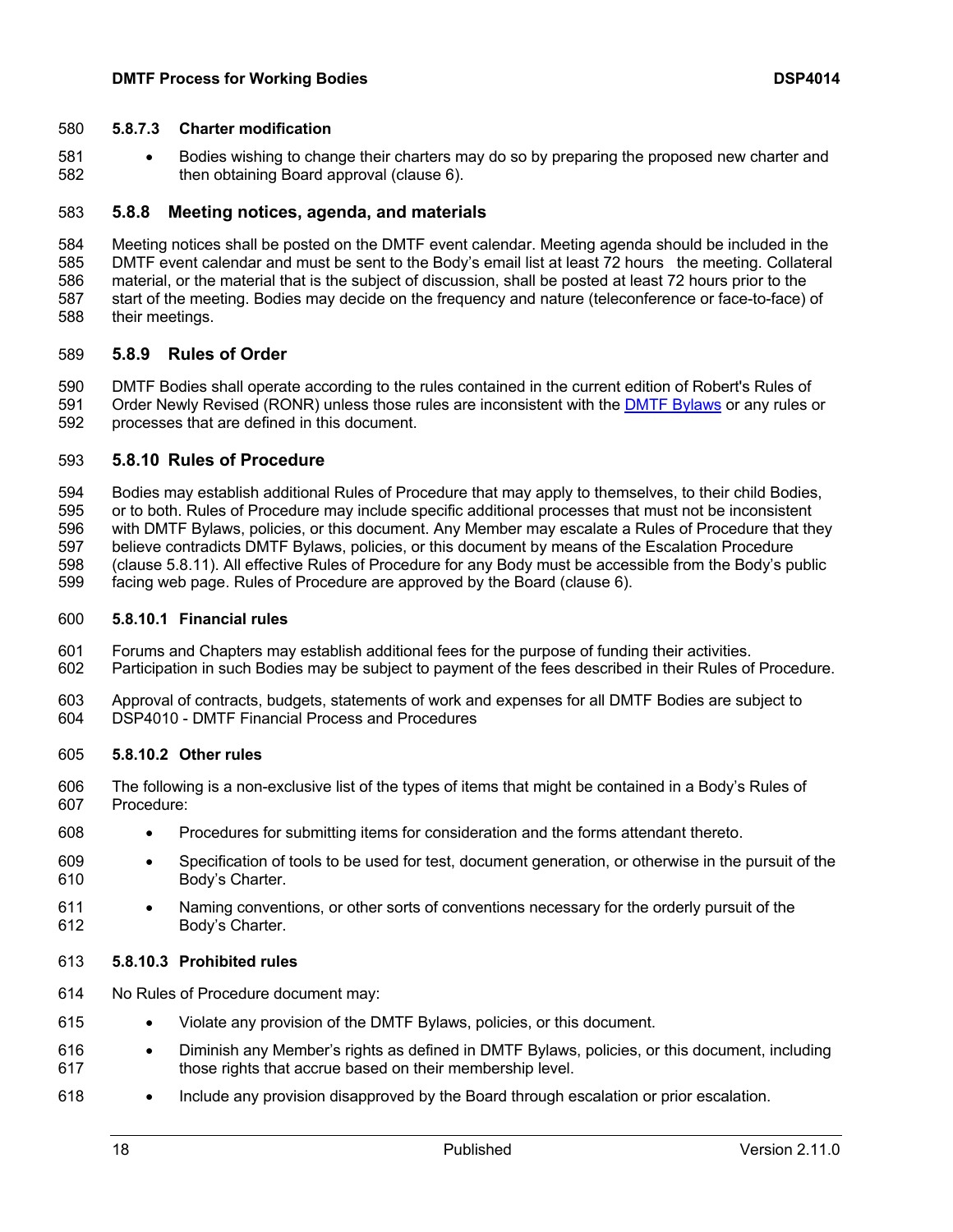#### **5.8.10.4 Rules of Procedure approval**

- The proposing Body's Parent Committee approves Rules of Procedure.
- Committee-approved Rules of Procedure go into effect 31 days past approval to permit potential escalations by objecting Members.
- After a Member notifies the chair that an objection to a Rules of Procedure document not currently in effect is being escalated, the proposed Rules of Procedure shall be stayed until the escalation is complete.

#### **5.8.11 Escalations**

 When an action taken or not taken by a Body or Member is alleged to be in violation of the policies, processes, and procedures set forth by the DMTF, Members should attempt to resolve the disagreement within the Body. If resolution is unsuccessful, the dispute must be documented in the Body's minutes. Any Member may appeal by means of an escalation. The creation of an escalation results in review of the situation and resolution by the Parent Body.

#### **5.8.11.1 Responsibilities**

- When a Member raises an escalation, it is the responsibility of the chair of the Parent Body to place the issue on the agenda for discussion within the earlier of the next 3 regular meetings or 30 days.
- The Parent Body chair must inform the originating Body chair and the escalating Member of the escalation as to when it will be on an agenda for discussion. During that agenda slot, the originator and origin Body's chair are invited to attend regardless of normal participation rights.

#### **5.8.11.2 Escalation requirements**

- The complaint should state the nature of the objection(s) in writing, including any direct and material
- adverse effects upon the appellants; the relevant clause(s) of the DMTF policies, procedures, or
- processes at issue; the actions or inactions at issue; and the specific remedial action(s) that would satisfy
- the appellants' concerns.

#### **5.8.11.3 Timeline**

An escalation must be raised within 30 days of the contested action.

#### **5.8.11.4 Further escalation**

 If the Member escalating an issue is dissatisfied by the decision of the Parent Body, the escalation may be raised to the next level in the organization.

#### **5.8.11.5 Final decisions**

Escalations that reach and are decided by the Board of Directors are final.

#### **5.8.12 Voting**

- The voting processes are designed to be adaptable to the size of the Body, the nature of the question,
- and efficiency of operation. In the case where there is a manageable number of voters and the chair is
- satisfied that the minimum number of voters necessary for the type of Body are present, a call for
- unanimous consent is in order and may be used as determined by the chair. If an objection exists, a vote

is taken.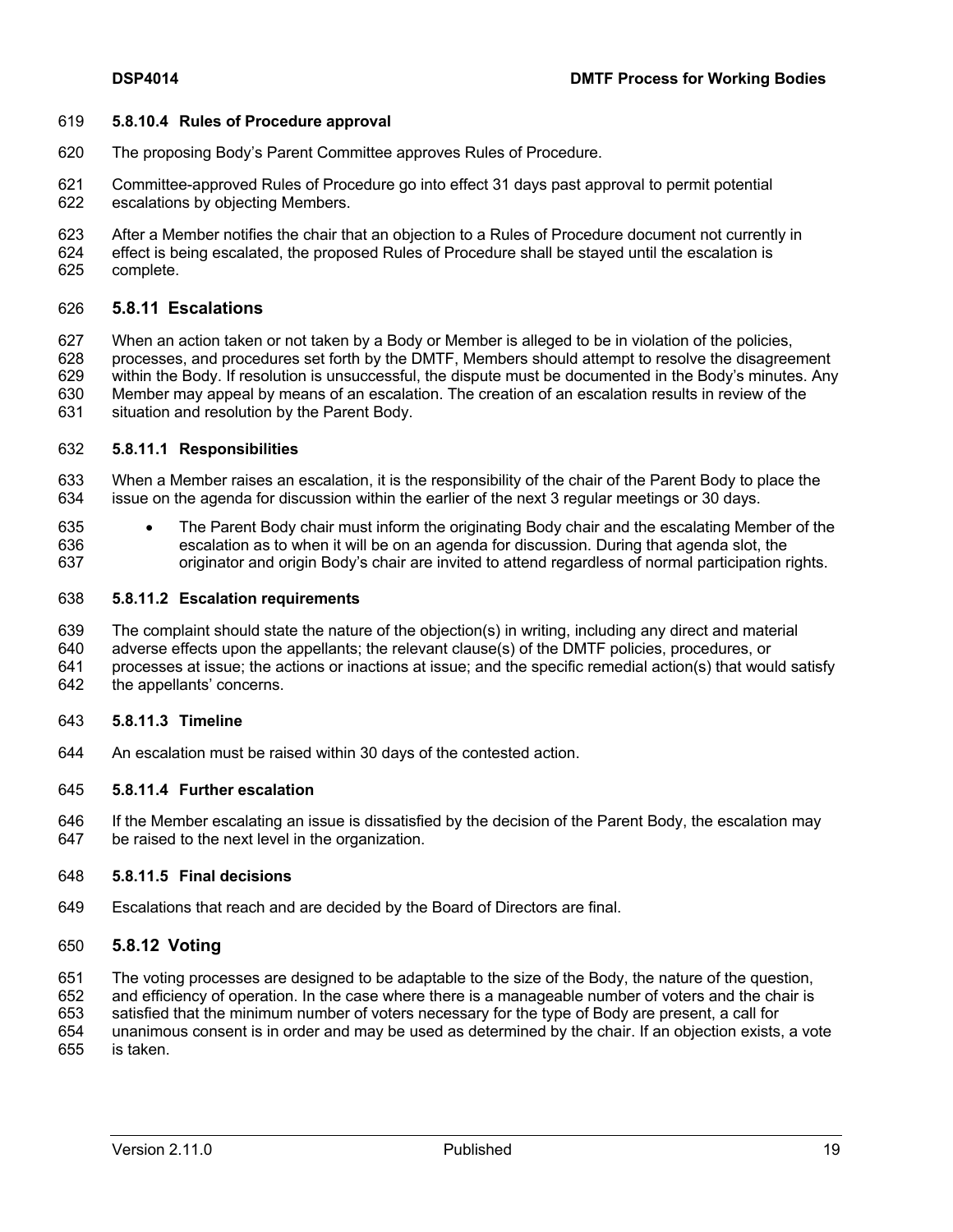#### **5.8.13 Vote counting**

 Vote counting may be by any means that the chair determines will yield an accurate count unless an incidental motion specifying a particular type of counting has been passed. In no case are abstentions counted or recorded.

 Each voting Participation Member or Leadership Member may cast only one vote in any DMTF Ballot conducted by any means. If a Participation Member or Leadership Member casts more than one vote, the chair shall select the vote cast by the Primary Voter. If the Primary Voter has abstained and there exists conflict amongst the votes cast by Alternate Voters, the chair shall discard all votes by the Participation Member or Leadership Member.

#### **5.8.14 DMTF majority rules**

 All motions in the DMTF, unless specified herein, require a 2/3 majority of votes cast to pass. In addition, there shall be a minimum of four votes cast by votes taken by a Committee unless specified by the Board; all other bodies shall have a minimum of three votes cast. A Body may decide to reduce this majority rule to those majorities stipulated in RONR by means of a motion to waive the 2/3 rule, which shall pass with a minimum of a 75% majority.

#### **5.8.15 Motions related to methods of voting**

 Any member may make an incidental motion to specify a voting mechanism during debate on a question or at any time until but not after the question on another motion has been stated. This incidental motion shall require a simple majority to pass (RONR §30).

- Typical incidental motions include:
- Motion for an Electronic Ballot q.v.
- Motion for a standing vote (or show of hands)
- Motion for a roll-call vote

#### **5.8.16 Requesting another Body to Ballot**

 Should a vote be solicited of a Body other than the originating Body, such as a Ballot request to a Parent 681 Body, an email containing all the particulars shall be sent to Ballot-request@dmtf.org requesting that a Ballot be opened to implement that request.

- **5.8.17 Electronic Ballots**
- Because RONR discusses but does not specify the procedures for Electronic Ballots, the rules governing Electronic Ballots are described herein.

#### **5.8.17.1 Validity**

 Electronic Ballots have equal weight and validity to other voting mechanisms described in Robert's Rules of Order Newly Revised.

#### **5.8.17.2 Electronic Ballot lifecycle**

- A motion that will be decided by Electronic Ballot is made, discussed, and potentially amended.
- An Electronic Ballot is opened by the chair during, or subsequent to, the meeting.
- The Electronic Ballot remains open for the time agreed unless extended.
- Votes may be made or changed until the result is declared.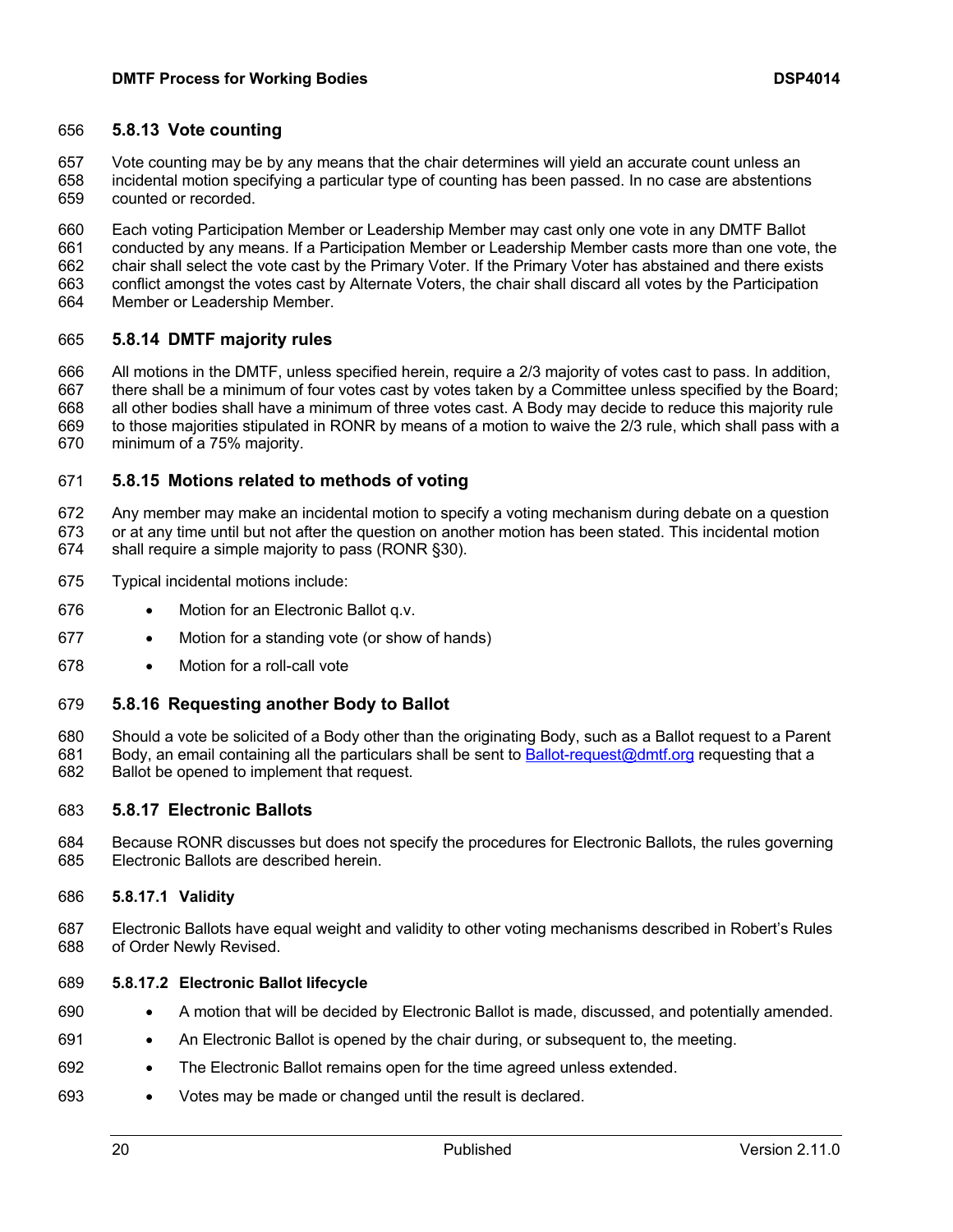- In the meeting in which the Electronic Ballot is scheduled to close, or subsequent to the scheduled closure of an Electronic Ballot, but before it is declared, comments may be discussed and voters may change their votes.
- After all vote changes have been made, the chair declares the result.

#### **5.8.17.3 Amendments**

- Motions that are to be decided by Electronic Ballot may only be amended until the question has been
- called. The question, as well as any associated references or documents, shall remain static for the
- duration of the Electronic Ballot and shall be documented therein.

#### **5.8.17.4 Comments**

- Comments, when appropriate, may be considered at the discretion of the chair whether or not the vote
- associated with the comment was counted or if the comment is associated with an abstention. Those wishing to comment who are not Leadership or Participation Members may do so by means of an
- abstention with comment.

#### **5.8.17.5 Incorporation of comments**

- Although comments are encouraged to receive the widest possible review, the question, including
- attachments and associated documents, shall not be altered during comment disposition. A new Ballot by
- any permitted means is required to approve a question or document with changes that are the result of
- comments received during the process of an Electronic Ballot.

#### **5.8.17.6 Duration**

- Electronic Ballots shall be open for a period of no less than 152 hours (six days plus eight hours). An
- incidental motion made prior to declaration by any member and agreed to by simple majority may extend
- the duration. Implicitly, Electronic Ballots are open until the results are declared in the next meeting of the
- Body after the agreed closure time has expired or a meeting scheduled for an interval that includes the
- scheduled closure time occurs.

#### **5.8.17.7 Closure and declaration**

- If an Electronic Ballot closes between meetings of the voting Body, the declaration of the Ballot must be 720 part of the next meeting of that Body. It is recommended that chairs set up the Electronic Ballot to close<br>721 during the meeting itself. The following procedures are for closing and declaring the results of the during the meeting itself. The following procedures are for closing and declaring the results of the
- Electronic Ballot:
- The early part of the agenda for the voting Body must include an item for closing Electronic Ballots.
- The voting Body may discuss any comments made during the Balloting period.
- Members of the voting Body may either cast or change their existing vote. The responsibility for recording this change falls upon the chair. The votes shall be recorded in the Electronic Ballot.
- 728 The chair of the voting Body closes the Electronic Ballot and declares the results.

#### **5.8.17.8 Recording of Electronic Ballots**

- Motions subject to Electronic Ballot are recorded in the minutes of each meeting in which an action is taken with respect to that Electronic Ballot.
- The question as well as the decision to perform an Electronic Ballot are recorded in the minutes of the meeting in which they are made.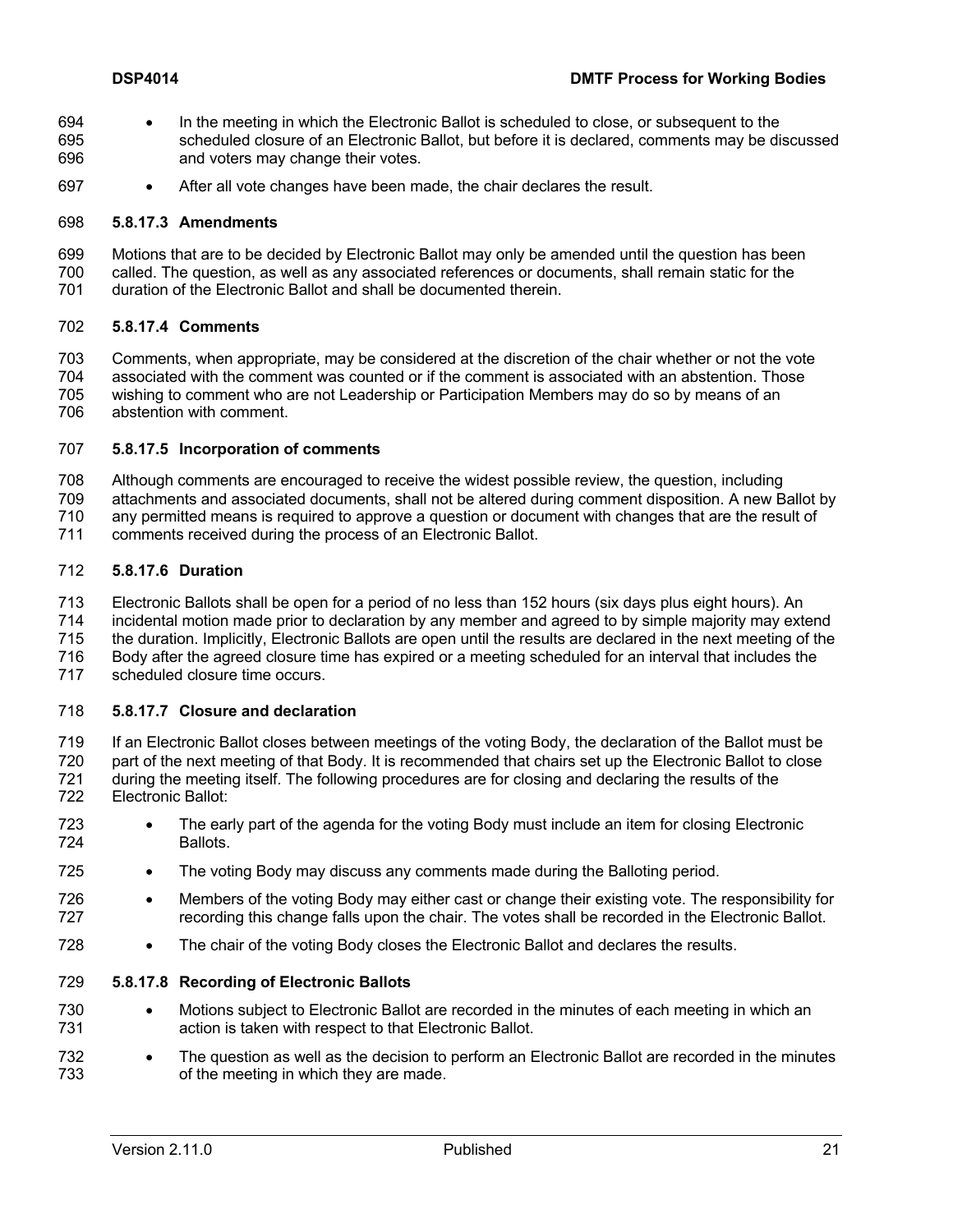- Incidental motions to extend the closure of an Electronic Ballot are recorded in the minutes of 735 the meeting in which they are made.
- The results of an Electronic Ballot are recorded in the minutes of the meeting in which they are declared.

#### **5.8.17.9 Responsibility to manage**

Electronic Ballots shall be opened, managed, and closed by the chair or designee.

#### **5.8.17.10 Identification of Electronic Ballots**

 Electronic Ballots shall be distinguished from other forms of information gathering, such as preference polls, requests for comments (RFC), or other informal polls, by starting the text of the question with The "Motion to"; shall state the question upon which the Body is voting; and shall have voting options of yes,<br>The no, and abstain. Any other use of electronic voting facilities shall not be considered Electronic Ballots no, and abstain. Any other use of electronic voting facilities shall not be considered Electronic Ballots under this clause.

#### **5.8.18 DMTF recording policy**

DMTF meetings of any Body may not be audio or video recorded under any circumstances:

#### **5.8.19 Minimum requirements for meeting minutes**

 All meetings of any DMTF body, when that Body has adequate participation to permit decisions, must result in minutes that record decisions made. The contents of such minutes follow rules established in 751 RONR  $11<sup>th</sup>$  ed.

#### **5.8.19.1 Meeting minutes format**

- The preamble to the minutes shall include:
- The kind of meeting regular, special, adjourned regular or adjourned special; and
- 755 The name of the Body; and
- The date and time (hour) of the meeting; and
- The location of the meeting in the case of a face-to-face meeting or simply the notation that it was a teleconference if there was no physical location; and
- The fact that the regular chair, vice-chair, or co-chair and secretary (minute-taker) were present or, if not, the name of the persons serving in these capacities; and
- 761 Whether the minutes of the previous meeting(s), identified by date, were approved as posted or, if corrected, the notation that they were approved as corrected. Corrections are made in the minutes of the previous meeting and not detailed in the current minutes.
- The body of the minutes shall include:
- A separate paragraph for each subject.
- The wording of each main motion as adopted or otherwise disposed of, as well as the name of the mover. The seconder (if any) is not recorded. Motions that are withdrawn are not recorded. The existence of motions to amend or of debate may be recorded but only parenthetically.
- If a main motion is disposed of temporarily, then any motions to amend and secondary motions that adhere to the main motion are recorded that are pending at the time of disposal.
- The minutes shall end with the hour of adjournment.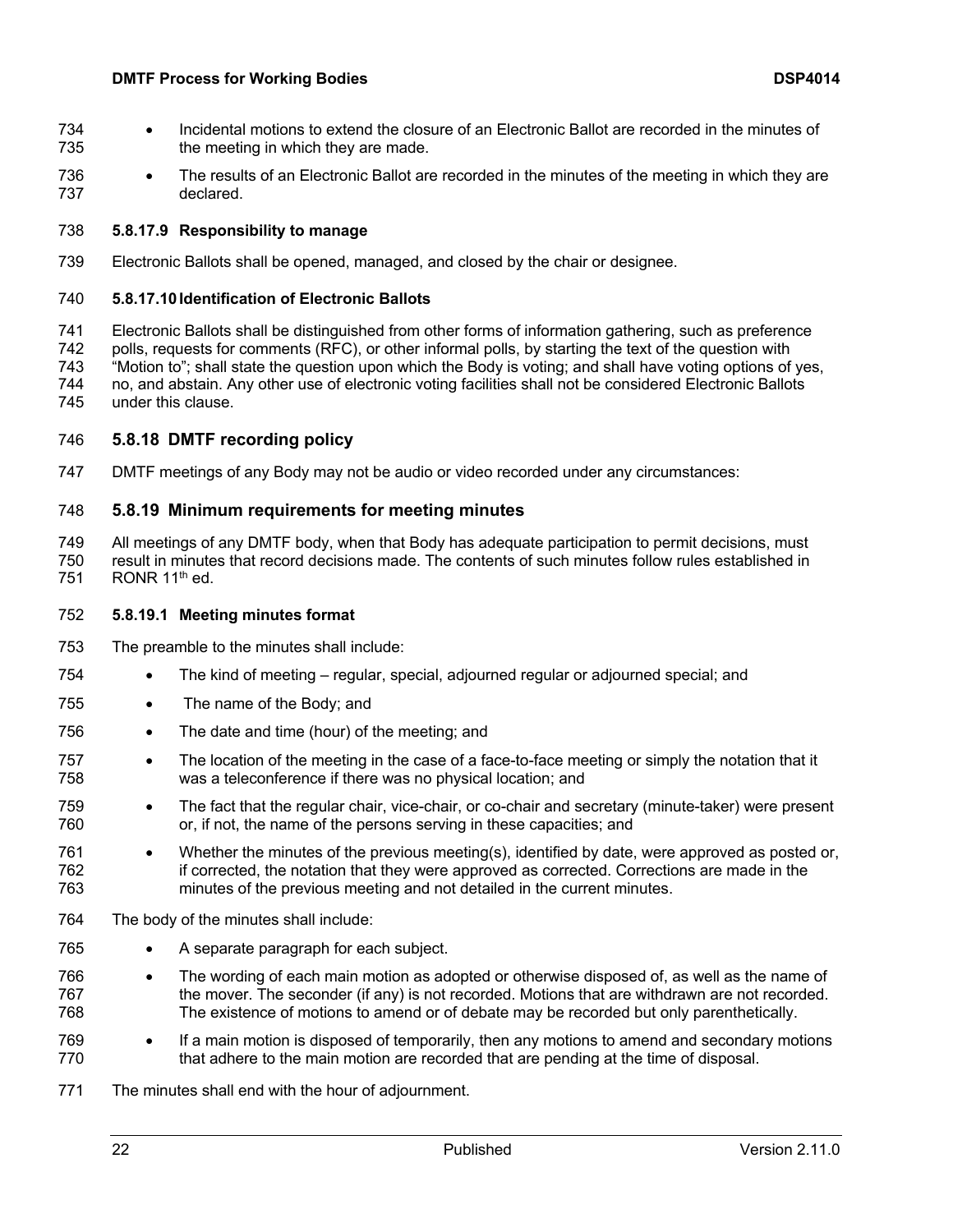772 Significantly more detail is provided in RONR  $(11<sup>th</sup>$  ed.) §48.

## **6 DMTF release process, document information, and file formats**

Documents are sorted into classes and a procedure is defined in this clause for each class. The classes

 are: 776 • Normative documents such as: • DMTF Standards • DMTF Informative Standards • Schemata 780 • Informative documents such as: • Presentations • White papers • Posters • Software (executable or source code) 785 • Use-cases or requirements • Marketing material for distribution to the DMTF Membership 787 • Policy documents such as: • This document • Other documents defining DMTF processes or procedures • Corporate policies • Charters • Body Rules of Procedure • Marketing material for public distribution • Budgets • Contracts and their addenda 796 • Source code such as: 797 • Open source projects • Test code • Sample implementations **6.1 Overview** The steps in the release process for a normative document are as follows: 802 • DSP identifier acquisition (clause 6.2) 803 • Development (clause 6.3) 804 • Work in Progress (recommended) (clause 6.4) 805 • Technical Committee approval (clause 6.6)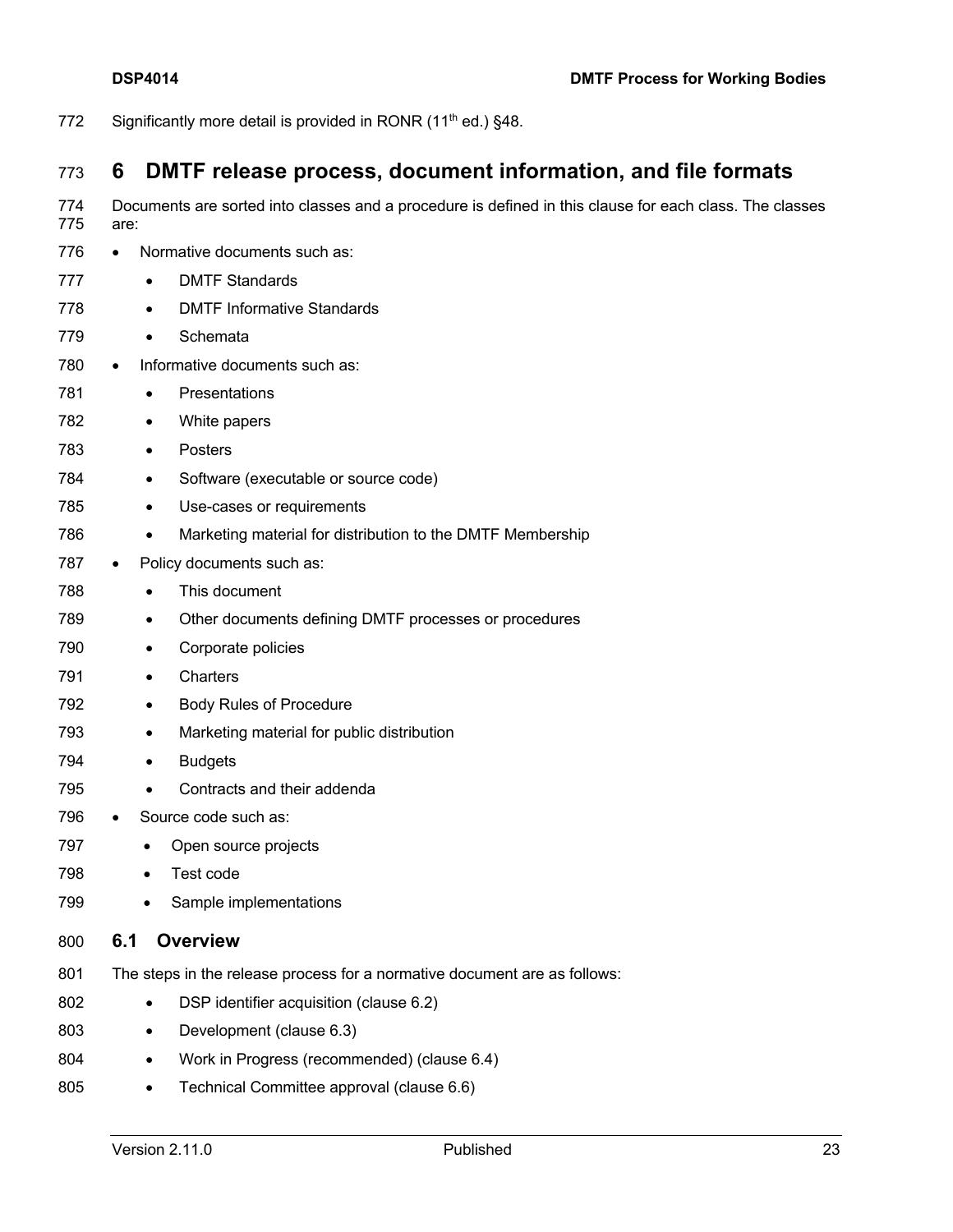### **DMTF Process for Working Bodies DSP4014**

| 806 | IP solicitation (clause 6.7) and parallel Board approval (clause 6.8)<br>٠    |
|-----|-------------------------------------------------------------------------------|
| 807 | Publication (clause 6.9)<br>$\bullet$                                         |
| 808 | The steps in the release process for an Informative document are as follows:  |
| 809 | DSP identifier acquisition (clause 6.2)                                       |
| 810 | Development (clause 6.3)<br>$\bullet$                                         |
| 811 | Work in Progress (recommended) (clause 6.4)<br>$\bullet$                      |
| 812 | Parent Committee approval (clause 6.5)<br>$\bullet$                           |
| 813 | Publication (clause 6.9)<br>$\bullet$                                         |
| 814 | The steps in the release process for a Policy document are as follows:        |
| 815 | DSP identifier acquisition (clause 6.2)<br>$\bullet$                          |
| 816 | Development (clause 6.3)<br>$\bullet$                                         |
| 817 | Work in Progress (potential) (clause 6.4)<br>$\bullet$                        |
| 818 | Parent Committee approval (clause 6.5)<br>$\bullet$                           |
| 819 | Board approval (clause 6.8)<br>$\bullet$                                      |
| 820 | Publication (clause 6.9)                                                      |
| 821 | The steps in the release process for Source code are as follows:              |
| 822 | DR approval (clause 6.2)<br>$\bullet$                                         |
| 823 | Development (clause 6.3)<br>$\bullet$                                         |
| 824 | Parent Committee approval (clause 6.5)<br>$\bullet$                           |
| 825 | Board approval (clause 6.8) for initial release<br>$\bullet$                  |
| 826 | Publication (clause 6.9)<br>$\bullet$                                         |
| 827 |                                                                               |
| 828 | DSP identifier, acquisition, transfer, disposal<br>6.2                        |
| 829 | Applies to document classes:                                                  |
| 830 | Policy documents<br>$\bullet$                                                 |
| 831 | Normative documents<br>$\bullet$                                              |
| 832 | Informative documents<br>$\bullet$                                            |
| 833 |                                                                               |
| 834 | As exceptions, the following documents do not require DSP identifiers:        |
| 835 | Charters                                                                      |
| 836 | <b>Rules of Procedure</b>                                                     |
| 837 | Press releases or other marketing collateral                                  |
| 838 | Newsletters or other Member communications                                    |
| 839 | Posters, brochures, or other graphics for promotional display or distribution |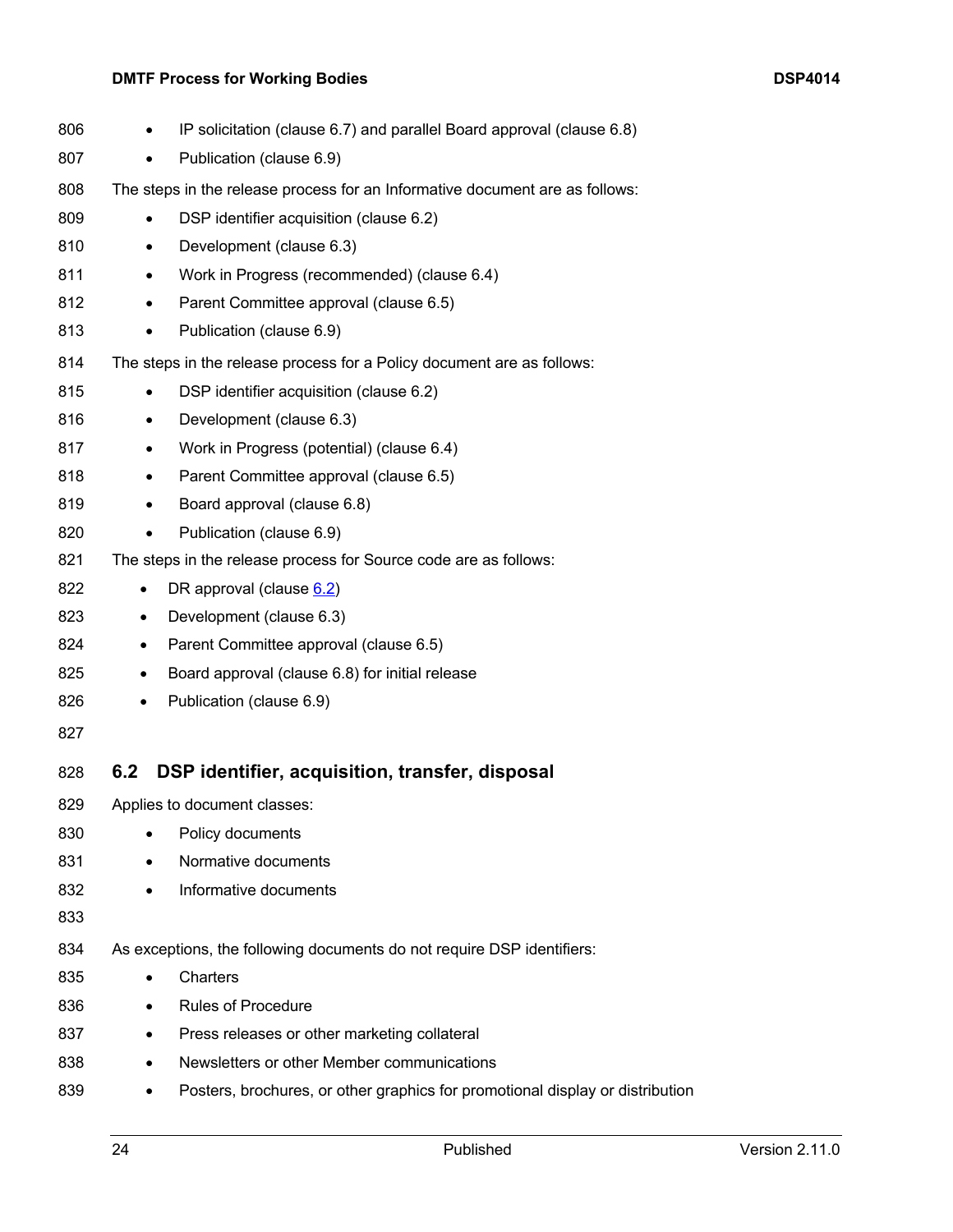- 840 Web pages
- 841 Bylaws or any other corporate document or filing
- 842 Source code

843 DSP identifiers are used to identify all applicable DMTF documents. At most one editing body may have 844 ownership of any DSP identifier at a time. A document request (DR 6.2.1) is used to acquire a new DSP ownership of any DSP identifier at a time. A document request (DR 6.2.1) is used to acquire a new DSP 845 identifier, dispose of one previously acquired but unused, obtain ownership for the document associated 846 with a DSP identifier, obtain approval of a new schema name, obtain approval for publication of DMTF<br>847 material to a non-DMTF location, or to change the document's name or disposition. The Editing Body's material to a non-DMTF location, or to change the document's name or disposition. The Editing Body's 848 Parent Committee must approve DRs before any work begins in an Editing Body.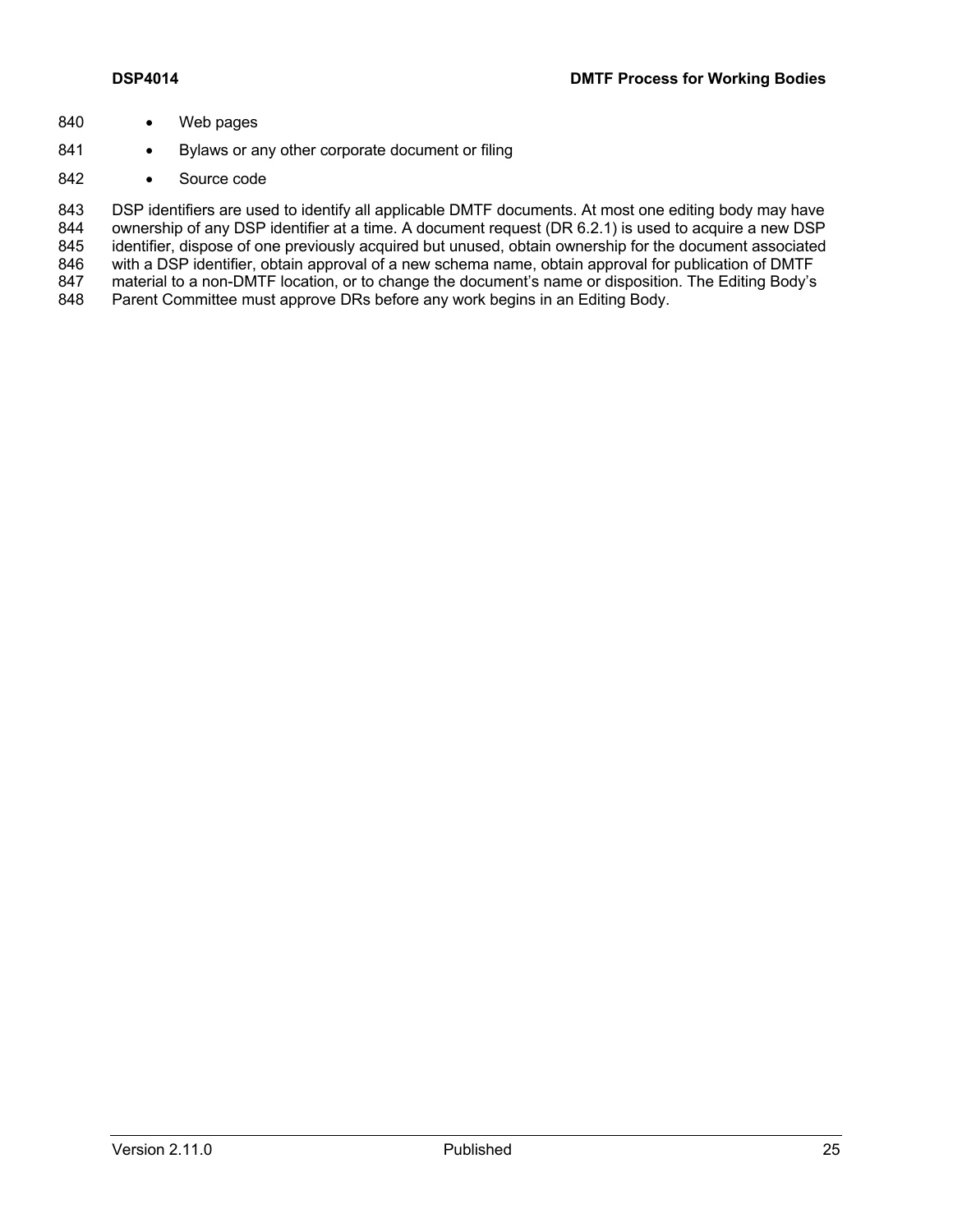#### 849 **6.2.1 Document Request (DR) content and format**

- 850 DRs must be created by using the DR template. The content of this template includes:
- 851 Chair(s) of the Body requesting the DSP identifier
- 852 Document Class being requested (Normative, Informative, Policy, Source code)
- 853 Name of the associated document or artifact
- 854 DSP identifier if previously issued
- 855 Name of the Editing Body
- 856 Date the request began
- 857 Action requested: Issue DSP identifier | Transfer Ownership | Return DSP identifier | Re-title | 858 Publication of Source| Publication of Executable| | Add New GitHub Repository | Publish GitHub 859 Repository Publicly
- 860 Background rationale for the accompanying document
- 861 Intention to publish or submit to (see clause 6.13)

#### 862 **6.2.2 DR preparation and submittal**

 The Editing Body prepares the DR clearly indicating the action proposed. Once prepared, the DR should be added to the appropriate group's Document Request folder by the DR owner with a status of "Draft." Documents added to the Document Request folder are automatically named with the following format: wgabbrevDR\$docnum.\$revnum.\$extension.

- 867 DRs shall only be submitted by chairs.
- 868 DRs shall be shared with the Parent Committee prior to voting in the Parent Committee.

#### 869 **6.2.3 DR approval**

 The Editing Body must vote to approve the DR. Once approved by the Editing Body, the DR document 871 proceeds to the Parent Committee for approval. Some DRs, such as those that take GitHub repositories public, also require board approval. After the Parent Committee (or DMTF board if applicable) approves the DR, the Committee Secretary notifies the Editing Body that the DR is approved, the name of the document that was approved, and the action taken.

#### 875 **6.2.4 DSP Number ranges**

- 876 DSP identifiers associated with DMTF documents fall into the following ranges:
- 877 0001-0999 Technical Specifications
- 878 1000-1999 Profiles
- 879 2000-2999 White Papers, Technical Notes, and other informational documents
- 880 3000-3999 Working Group Charters
- 881 4000-4999 DMTF Process documents
- 882 5000-5999 Conformance Specifications, test scenarios, and other test-related artifacts.
- 883 6000-6999 Machine Readable Profiles
- 884 8000-8999 Schema Representations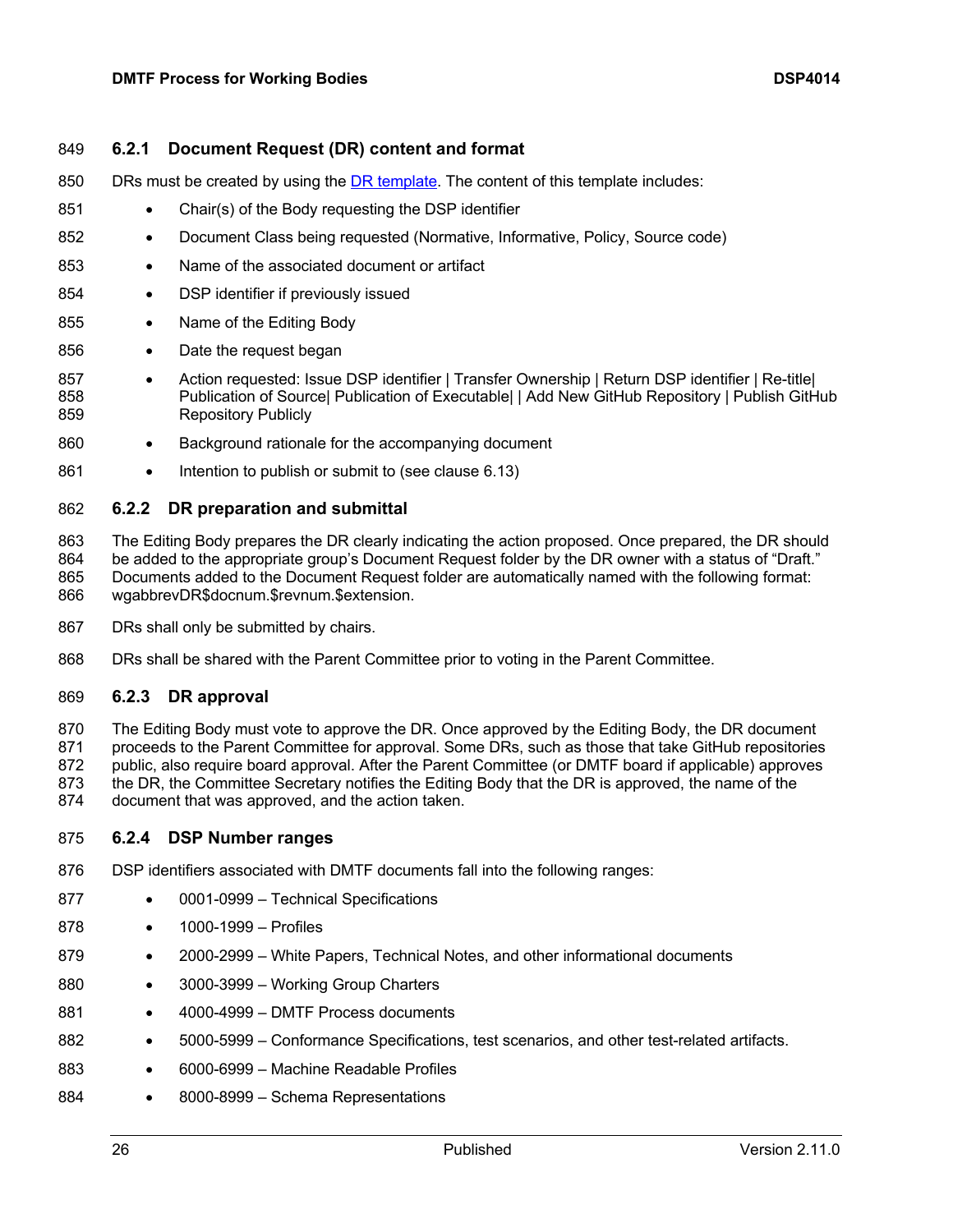885 • IS-0000 - IS-9999 – Informational Specifications

 DMTF documents that were approved before December 31, 2004, may have DSP identifiers that are outside of the preceding ranges. When these documents are revised, they must be changed to conform to these ranges. However, documents should not be revised only for the purpose of placing them in the appropriate number range.

#### **6.3 Development**

- Applies to document classes:
- 892 All document classes
- Prerequisites:
- 894 DSP Identifier has been issued if required (clause 6.2).
- 895 A DR has been processed and approved if required (clause 6.2).
- When an Editing Body is in the process of developing a document, the document shall have a document status of "Draft" and a confidentiality notation of "DMTF Confidential." A document remains in development until published.
- For Source Code, the code shall only be developed in a Body with a charter that allows it. The code repository shall meet the following requirements:
- 901 There shall be a Readme declaring the scope of the code. This scope shall be in alignment with the approved DR.
- There shall be a Licensing statement that conforms with the DMTF Software Submission Agreement
- Source Code should be developed within a Body and shall be managed during DMTF meetings.

#### **6.4 Work in Progress**

- Applies to document classes:
- All document classes
- Prerequisites:
- 910 A document in Development (clause 6.3)
- A vote in the Editing Body to publish a Work in Progress release

Working Groups are encouraged to publish Work in Progress documents early and often. An interval

 between publications of Work in Progress documents of three months is considered usual. A Work in Progress release may contain any degree of change.

#### **6.5 Parent Committee approval**

- Applies to document classes:
- 917 Informative documents
- 918 Work in Progress documents
- 919 Process documents
- 920 Prerequisites:
- 921 Work is complete for the candidate document.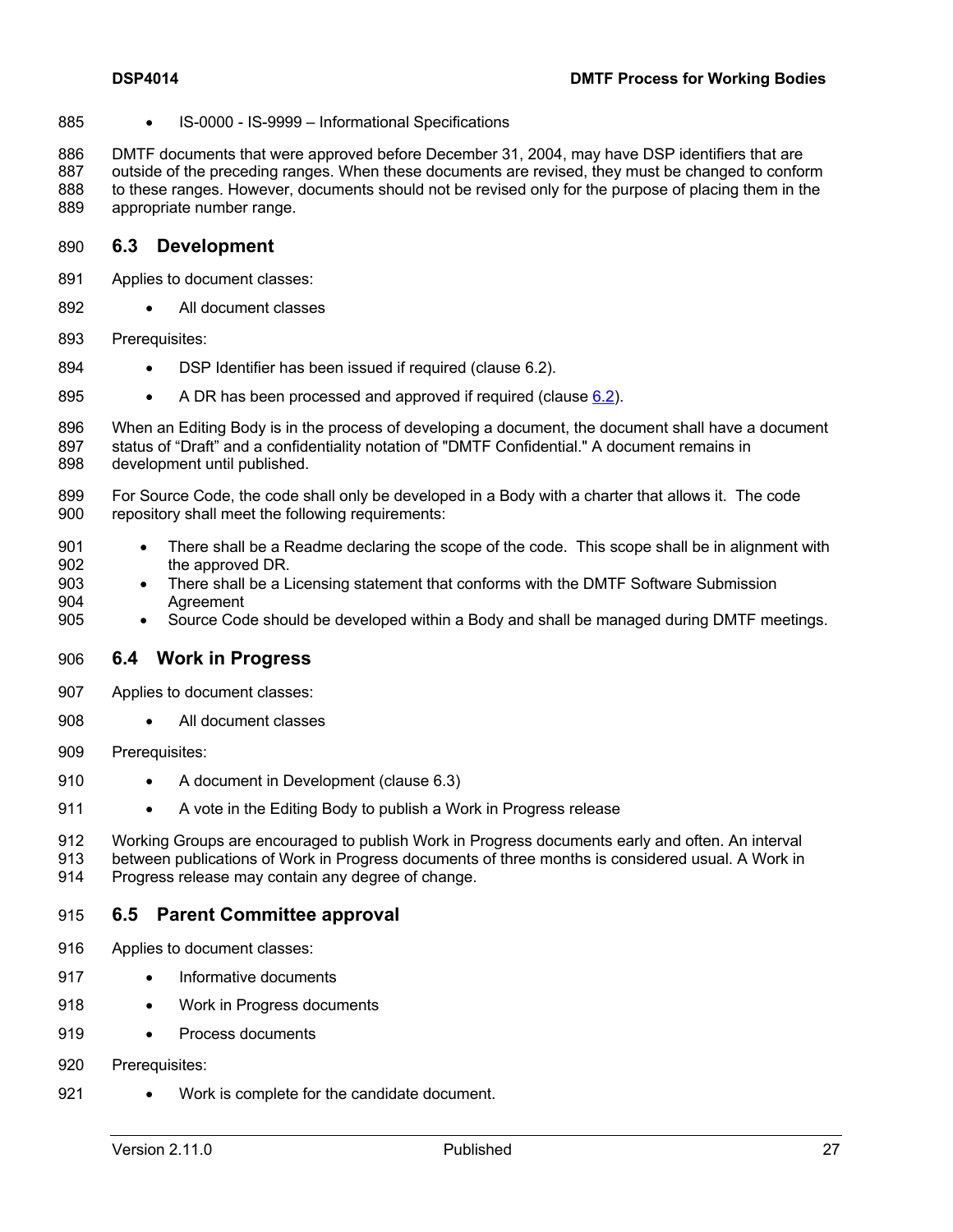#### **DMTF Process for Working Bodies DSP4014**

- 922 Substantially all non-deferred issues have been resolved.
- Editorial review in a manner acceptable to DMTF Admin has been completed.
- 924 A vote in the Editing Body to release the document has passed.

#### Exceptions:

- 926 Work in Progress documents may have any number of open issues.
- 927 Work in Progress documents do not require editorial review.

 The Parent Committee Ballots the document for publication to assure that it is within the Editing Body's scope as defined in the charter, and that process has been followed in its production. Documents with obvious quality problems may be rejected on that basis.

- **6.6 Technical Committee approval**
- Applies to document classes:
- 933 Normative documents
- Source code
- Prerequisites:
- 936 Work is complete for the candidate document.
- 937 Substantially all non-deferred issues have been resolved.
- Editorial review in a manner acceptable to DMTF Admin has been completed.
- 939 The Editing Body has voted to release the document.

 The Technical Committee Ballots the document for publication to assure that it is within the Editing Body's scope as defined in the charter, and that process has been followed in its production. Documents with obvious quality problems may be rejected on that basis.

- All normative document approval Ballots shall be electronic. Normal and usual voting methods for electronic Ballots are observed (clause 5.8.17).
- Normative documents presented for Technical Committee review may be, subsequent to Technical Committee approval, published as a Work in Progress at the discretion of the Technical Committee.

 When the Technical Committee has approved the normative document, it shall be forwarded directly to DMTF Admin for publication pending completion of IP Solicitation and Board approval, which should occur in parallel to the extent possible.

 Upon request or recommendation of a child body, the Technical Committee may delay the publication date of a normative document if supporting artifacts or dependent documentation have not yet been brought to the Technical Committee for approval; the delay shall not exceed a period longer than 90 days.

- **6.7 IP solicitation**
- Applies to document classes:
- Normative documents
- Source Code
- Prerequisites:
- Technical Committee has approved the document or repository for publication.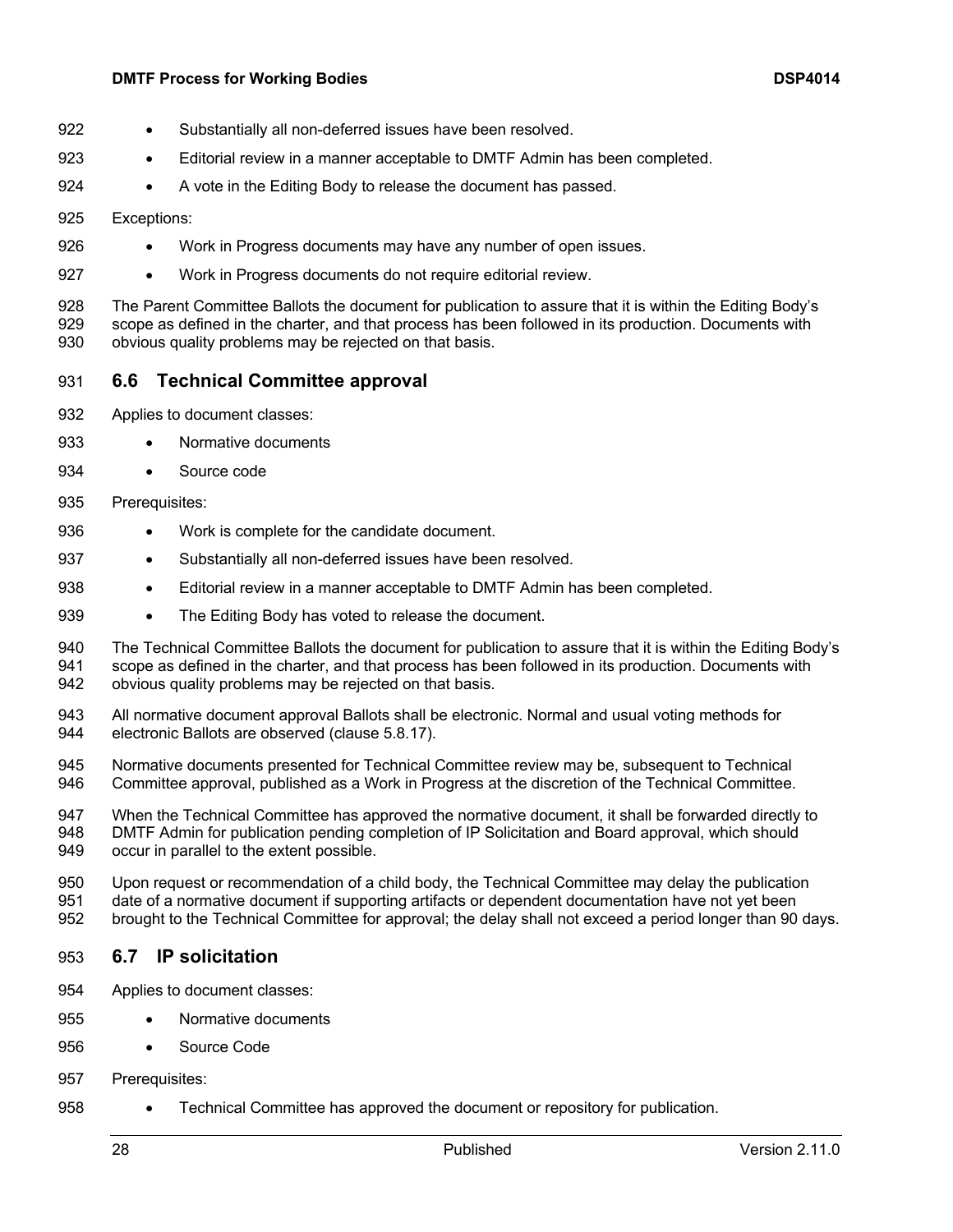- 959 The Technical Committee shall determine if an IP solicitation is needed on any draft normative document<br>960 presented for approval. An IP solicitation is required for any new normative document or initial source
- presented for approval. An IP solicitation is required for any new normative document or initial source
- code release and may be indicated if changes made by the Editing Body result in new feature or function.
- Changes to Source Code licenses or major source code release shall trigger IP solicitation. The Technical Committee may decide that no IP solicitation is required if the Editing Body makes such a
- recommendation and changes from a previously approved version contain no substantive modifications to
- function or feature.
- The chair of the Technical Committee sends the candidate document and a notice asking for claims of
- essential patent rights to the DMTF Membership. The DMTF IP solicitation period closes 30 days after the notification is sent.
- If no claims of essential patent rights are received by DMTF Admin upon the expiration of the IP solicitation period, the document or source code shall then be published.
- 971 If claims of essential patent rights are received, then DMTF Admin shall halt publication and shall inform
- the Technical Committee which shall then follow the steps as defined in the DMTF Patent and
- Technology Policy (DMTF Patent and Technology Policy). No publication is permitted until those steps
- have been completed.

### **6.8 Board approval**

- Applies to document classes:
- 977 Policy documents
- 978 Normative documents
- 979 Initial release of Source Code
- 980 Prerequisites:
- Parent Committee approval has been achieved.
- Procedure:
- The document or associated DR is added to the agenda of the next board meeting. It is the responsibility
- of the approving committee chair to assure that the document is raised for a vote at the next board meeting. The document must be made available to the board in time for a reasonable review prior to the board meeting.
- 987 If the board approves the document, it shall be forwarded to DMTF Admin for publication.
- If the board rejects the document, it shall be returned to the Editing Body with comments, if any.
- If the board fails to act on the document, it shall be added to the agenda for the next board meeting in the early part of the agenda.

#### **6.9 Publication**

- Applies to document classes:
- Policy documents
- 994 · Informative documents
- 995 Normative documents
- 996 Source Code
- The DMTF publication process proceeds after there are no more approvals.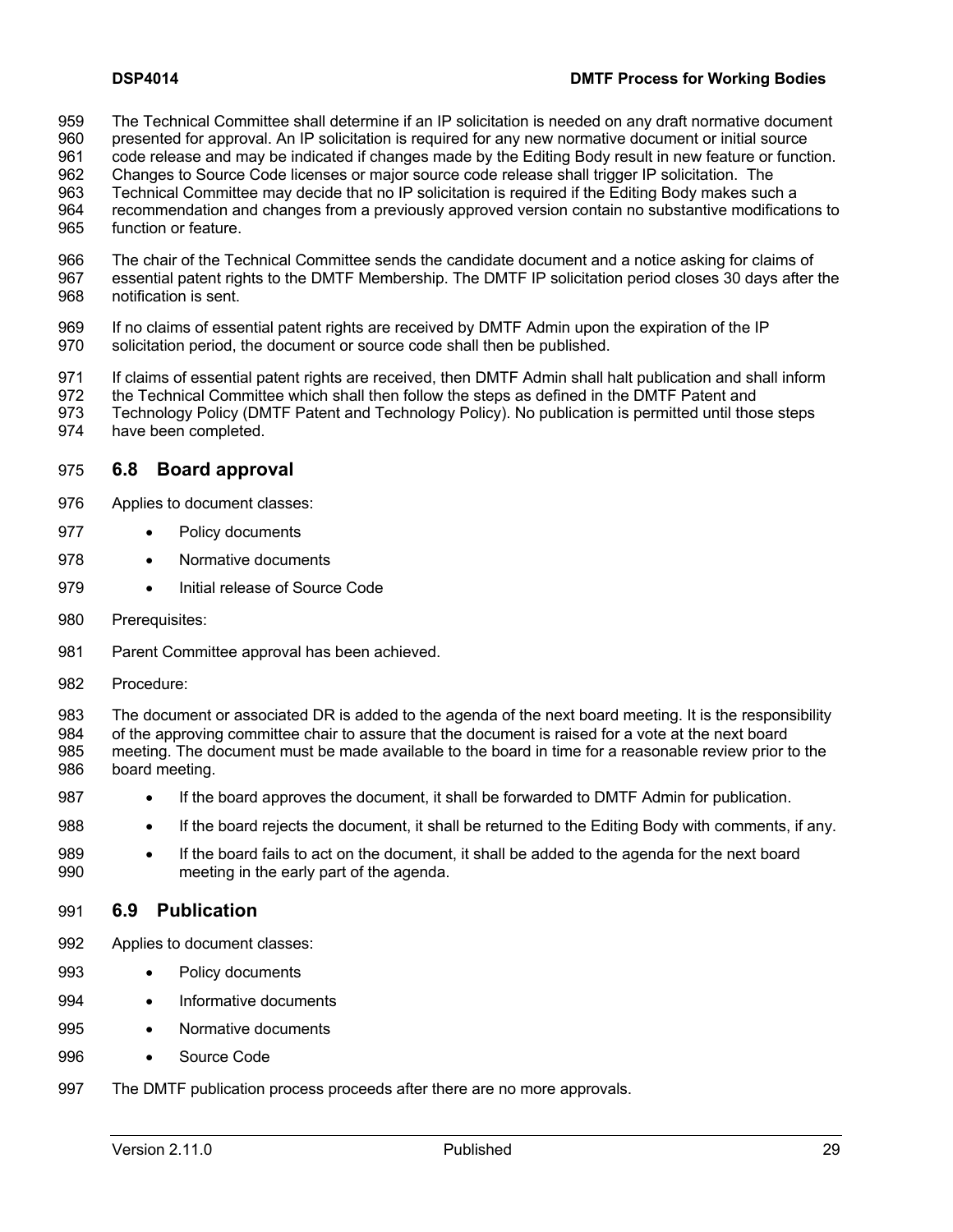- 998 The secretary or chair of the final approving body forwards the document to DMTF Admin who then 999 produces and publishes the final version of the document.
- 1000 The steps in publication include the following activities.
- 1001 Pre-publication cleanup 1002 Consists of assuring correct front-matter format and content, change of document status and 1003 publication date, removal of confidentiality notifications, and removal of the version identification 1004 except for Work in Progress releases.
- 1005 Archiving 1006 DMTF Admin will copy the document to a secure location for long-term storage.
- 1007 If a normative document, and an IP solicitation was required, hold publication until verification of 1008 successful completion of the IP solicitation.
- 1009 Movement to the published document location on the DMTF web site 1010 DMTF Admin will publish the document on the DMTF web site or public DMTF GitHub 1011 repository.
- 1012 For Source Code, the code repository shall meet the following requirements:
- 1013 There shall be a Readme declaring the scope of the code.
- 1014 There shall be a Licensing statement that conforms with the DMTF Software Submission 1015 Agreement.
- 1016 Developer Certificate of Origin (DCO) shall be enabled.
- 1017 Specifications are published and a URI is generated for the document according to the document name 1018 (clause 6.11). The document is then published on the "published documents" page and added to the appropriate document directory.

## 1020 **6.10 Front matter, numbering, and versioning for DMTF documents**

#### 1021 **6.10.1 DMTF document front matter, headers, footers**

- 1022 Applies to document classes:
- 1023 Normative documents
- 1024 Informative documents
- 1025 Policy documents

1026 Exceptions:

- 1027 Charters
- 1028 · Rules of Procedure
- 1029 Press releases or other marketing collateral
- 1030 Newsletters or other Member communications
- 1031 Posters, brochures, or other graphics for promotional display or distribution
- 1032 Web pages
- 1033 Bylaws or any other corporate document or filing
- 1034 Marketing materials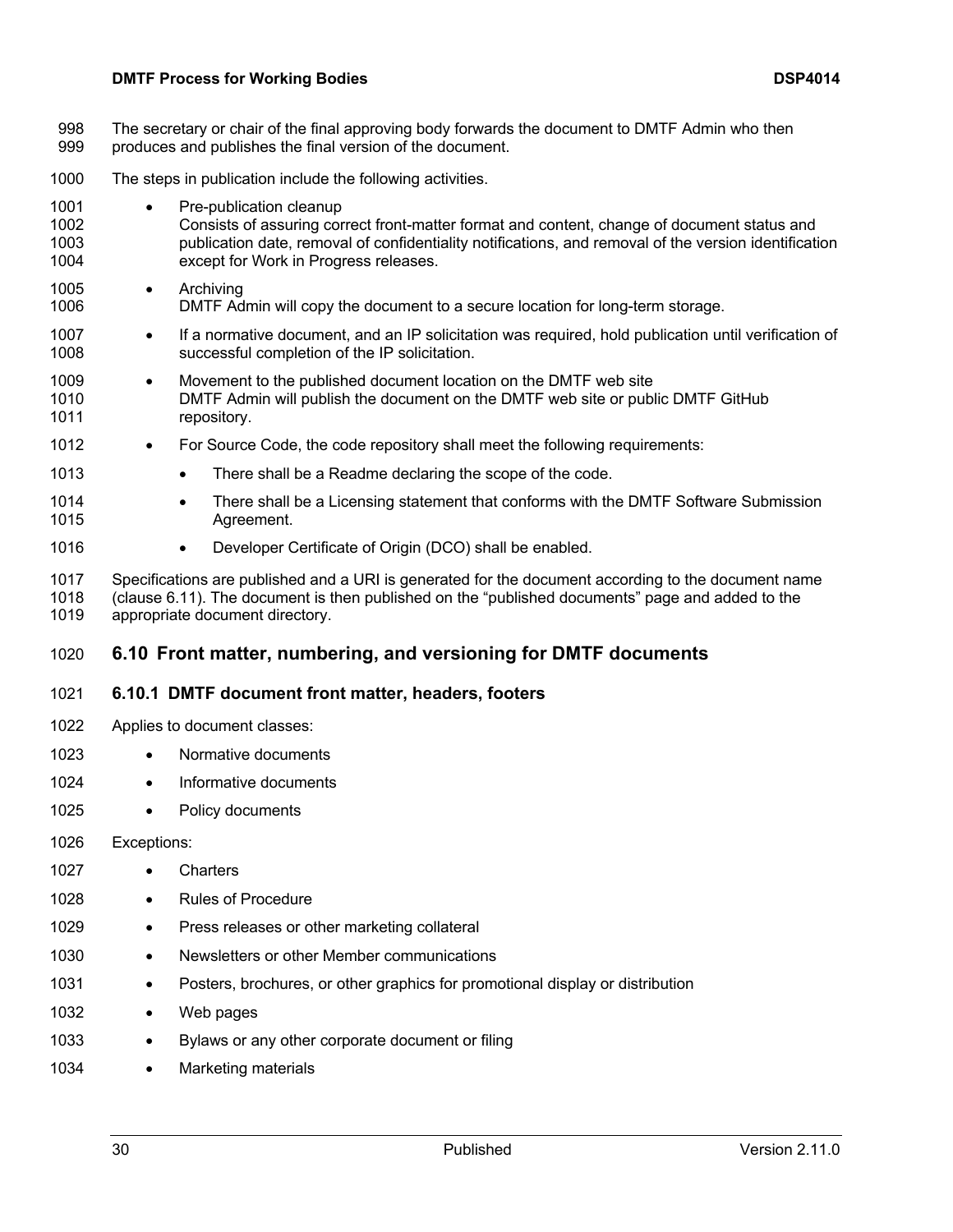- DMTF documents must begin with a front page that shall contain the following information. These items are included in the document template. • Title The title of the document as registered when the DSP identifier was obtained. • DSP identifier This must be the DSP identifier obtained according to the policy described in clause 6.2. 1041 • Version number This version number must comply with the guidelines in clause 6.11. • Date This must be the effective date of the document. • Logo A DMTF logo should be included on the title page. 1047 • Document Class "Policy," "Normative," or "Informative." 1049 • Document Status "Draft," "Work in Progress," "Candidate Specification" or "Published." 1051 • Document Disclaimer if any In the case of DMTF Works in Progress it shall be: "IMPORTANT: This document is not final. It does not necessarily reflect the views of the DMTF or its members. Because this document is a Work in Progress, this document may still change, perhaps profoundly and without notice. This document is available for public review and comment until superseded." 1057 • Documents Superseded, if any 1058 • Document Language • "DMTF Confidential" label for all DMTF documents prior to public release by DMTF Page 2 of the document shall contain the following information: 1061 • DMTF Copyright Notice • DMTF Patent Policy Notice (DMTF Patent and Technology Policy) • Notice that "The English version of this specification is the only normative version" 1064 • Notice that all feedback or comment is to be provided through the DMTF Feedback Portal<br>1065 http://www.dmtf.org/standards/feedback http://www.dmtf.org/standards/feedback Page headers shall contain: 1067 · DSP identifier • Document Title
- Page footers shall contain;
- 1070 · Page number
- 1071 Confidentiality notation "DMTF Confidential" unless published as final or as a Work in Progress
- Status "Draft," "Work in Progress," or "Published"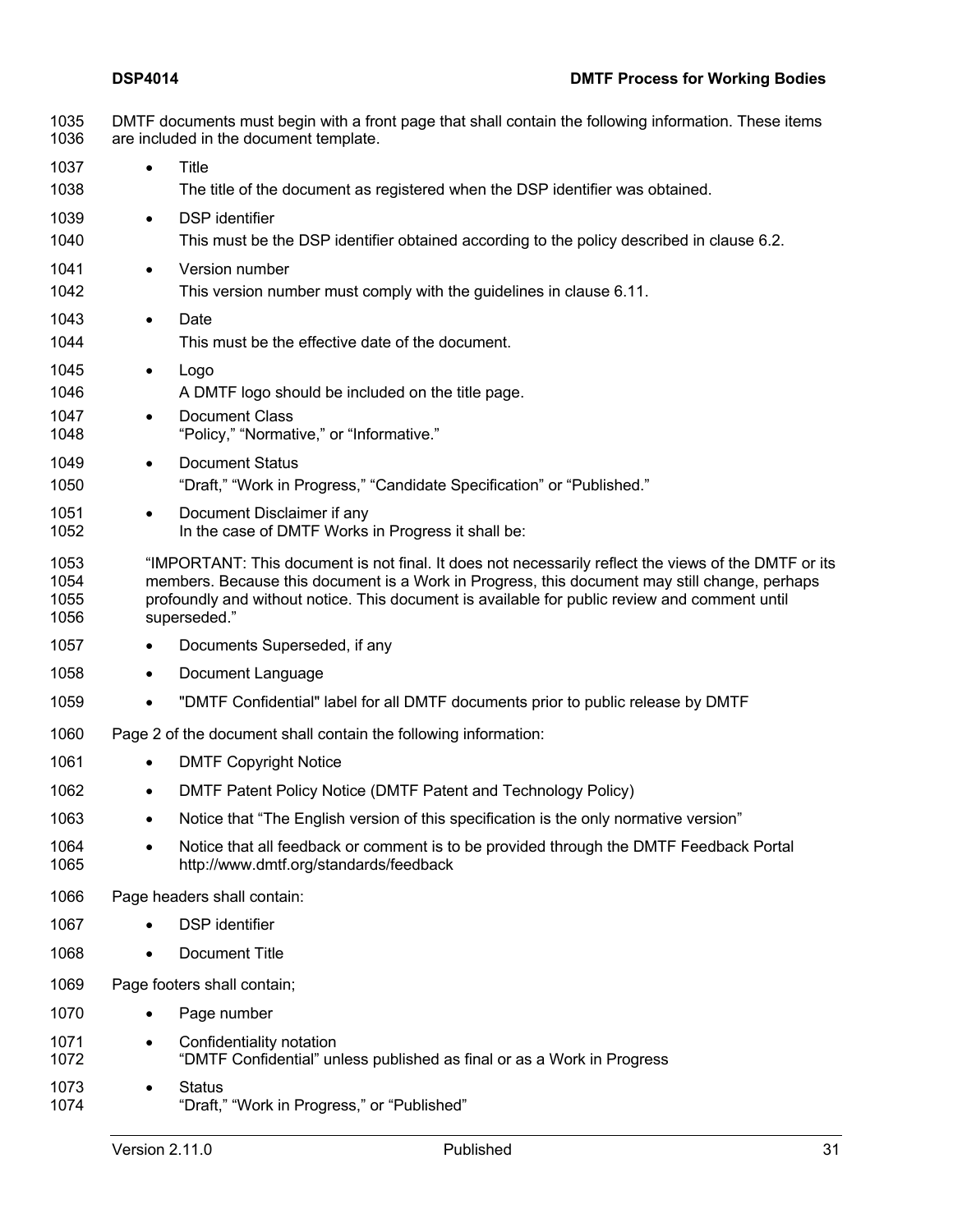• Version number

#### **6.10.2 Exception for non-display formats**

 Non-display formats such as XML files, source codes, and other machine-readable formats shall contain a comment or a file within its collection that contains the same information as in 6.10.1 above; however, 1079 the DMTF Logo is optional.

#### **6.11 Document numbering and versioning, and filenames**

#### **6.11.1 Normative, Informational and Draft Versioning**

Versioning of DMTF documents takes the form m.n.u[d[d]], where:

- 1083 **m** represents the major version identifier in numeric form. This number starts at 1 for new<br>1084 documents. A change in this number representing an update to the document indicates 1084 documents. A change in this number representing an update to the document indicates that the 1085 document contains changes that are not compatible with prior versions. document contains changes that are not compatible with prior versions.
- *n* represents the minor version identifier in numeric form. This number starts at 0 for new documents. A change in this number representing an update to the document indicates that the document contains changes that are compatible with prior versions.
- 1089 **u** represents the update (errata or coordination changes) in numeric form. This number starts at 0<br>1090 for new documents. A change in this number representing an update to the document indicates for new documents. A change in this number representing an update to the document indicates that the document contains changes that are corrections to errors in prior versions or changes in coordination with other documents. This digit may not be changed for Work in Progress documents.
- *dd* represents the draft level in alphabetic form. This indicator is required for DMTF draft documents.
- 1096 Updated versions of documents must have one of these digits or letters changed from prior versions in 1097 increasing order: gaps in the order are permitted increasing order; gaps in the order are permitted.
- Published documents are represented using only numeric entries (for example, 2.1.0 or 2.2.1).

 All DMTF document in draft status must have the draft level identified. Any references to the specification version must include the alpha identifier (*dd*) appended to the identifying version number. Drafts are denoted starting with a single alpha character and, if necessary, progressing to two-letter notation: a, b, c … x, y, z, aa, ab…zz.

#### **6.11.2 Work in Progress Versioning**

 Versioning of DMTF Work in Progress documents shall adhere to the format defined in the following table:

| <b>Published File Name</b>    | <b>Description of Approximate Stage of</b><br><b>Development</b> |
|-------------------------------|------------------------------------------------------------------|
| DSPXXXX 1.0.0WIP.01-29        | First draft with outline and initial text                        |
| <b>DSPXXXX 1.0.0WIP.30-49</b> | Base features complete, major updates expected                   |
| <b>DSPXXXX 1.0.0WIP.50-59</b> | Most major additions complete, minor changes<br>expected         |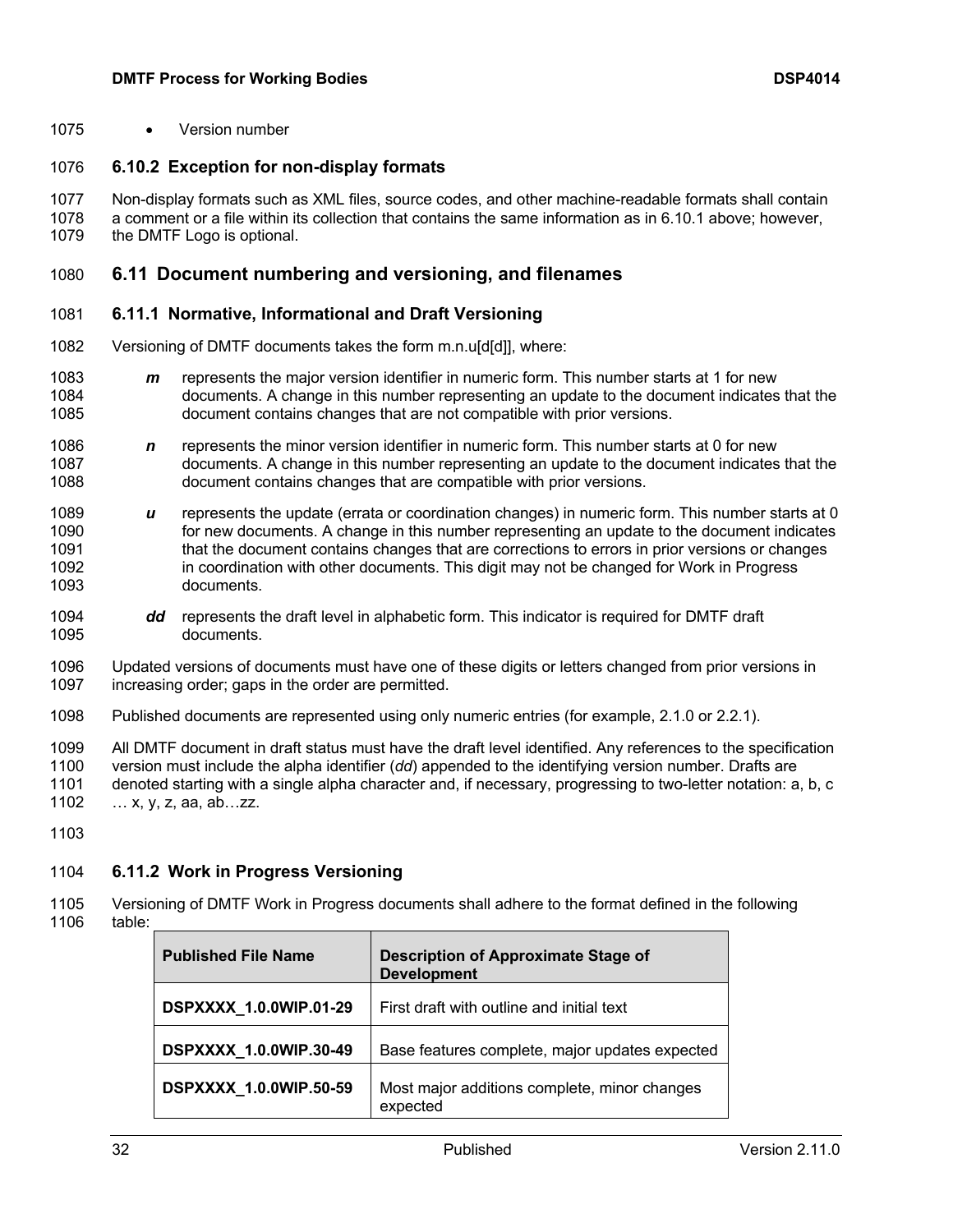| DSPXXXX 1.0.0WIP.60-89        | All major release features included, solicitation<br>for feedback advertised  |
|-------------------------------|-------------------------------------------------------------------------------|
| <b>DSPXXXX 1.0.0WIP.90-98</b> | All major release features complete, minor<br>updates remaining               |
| DSPXXXX 1.0.0WIP.99           | Complete in final review and ready for standard<br>or informational release   |
| DSPXXXX 1.0.0WIP              | Co-released when a completed document is<br>currently in the approval process |

1107 WIP artifacts are released at the discretion of the editing body. The editing body shall determine the WIP

- 1108 version based on the approximate developmental stage of the WIP artifact. Editing bodies are not 1009 required to release WIP versions at each stage. The component pieces of a WIP zip bundle shall r
- 1109 required to release WIP versions at each stage. The component pieces of a WIP. zip bundle shall reflect 1110 the WIP version of the bundle where possible. the WIP version of the bundle where possible.

#### 1111 **6.11.3 File names**

- 1112 The filename for published DMTF documents should use this format:
- 1113 "DSP"<4 digit document number>"\_"<m>"."<n>"."<u>"WIP."<WIPNUM>"-"<t>"."<file extension>" where:
- 1114 *WIPNUM* is the Work in Progress designation assigned by the authoring body
- 1115 *t* is the two letter ISO language identifier as specified in ISO 639-1:2002.
- 1116 The language identifier, *t*, and the preceding "-" may be omitted in English-language normative 1117 documents but are required for all translations..
- 1118 Additionally, this information must be embedded inside the specification itself. When specifying the
- 1119 document number for DMTF specifications numbered below 1000, the leading zero must be specified.
- 1120 For example, "DSP0825\_1.0.0.pdf" is correct, while "DSP825\_1.0.0.pdf" is not.

#### 1121 **6.12 Accepted file formats**

- 1122 DMTF sources should be in one of the formats indicated in Table 2.
- 

#### 1123 **Table 2 – Accepted source formats**

| <b>Source Type</b> | <b>Approved Formats</b>                                                                |
|--------------------|----------------------------------------------------------------------------------------|
| <b>MOF</b>         | UTF-8 text format                                                                      |
| <b>UML</b>         | XMI (.xmi)                                                                             |
| Diagrams           | Visio, SVG or ODF                                                                      |
| Presentations      | PowerPoint (.ppt, pptx), Visio (.vsd, .vsdx), or ODF                                   |
| Specifications     | Word (.doc, .docx), ODF, HTML, UTF-8 or UTF-16 text format, Visio, or Markdown<br>(md) |
| Text               | Text (.txt)                                                                            |
| Web                | Hypertext .htm .html                                                                   |
| Image              | JPEG (.jpg, .jpeg), Raster (.eps, .png,) Vector (.svg)                                 |
| Source Code        | Varies per programing language                                                         |
| Internal Document  | Excel (.xlsx, .xls) Word (.doc, .docx) PowerPoint (.ppt, .pptx)                        |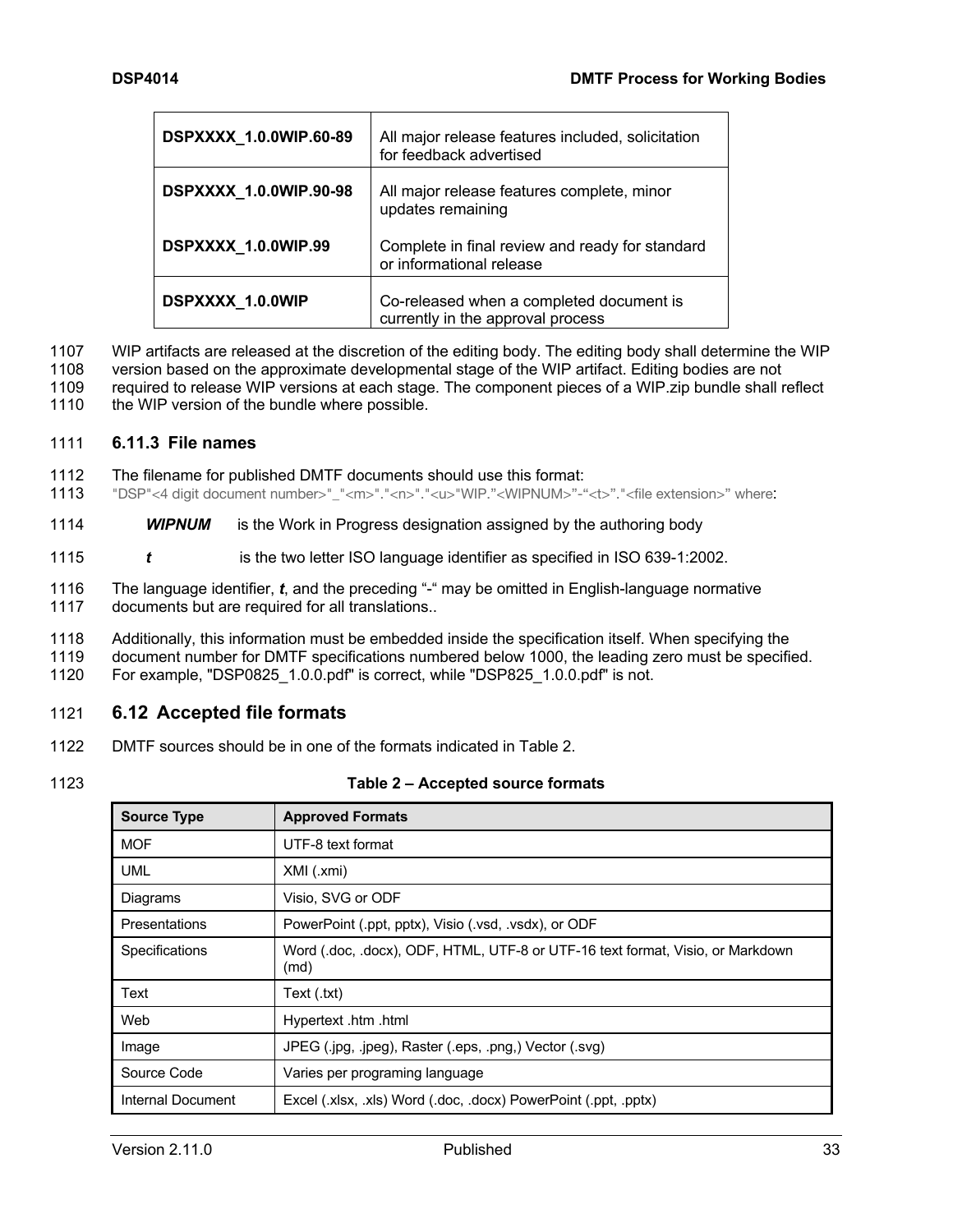- 1124 Note that source for graphical representations of UML or for class or instance diagrams can be either XMI 1125 or Visio.
- 1126 The Editing Body must submit DMTF documents for approval in a format indicated in Table 3. The Editing 1<br>1127 Body must also provide access to the document source.
- Body must also provide access to the document source.
- 

#### 1128 **Table 3 – Permitted published formats**

| <b>Artifact Type</b>                                          | <b>Approved Formats</b>                                          |
|---------------------------------------------------------------|------------------------------------------------------------------|
| Source Code and other machine readable artifacts              | UTF-8 text, or as required                                       |
| UML                                                           | <b>PDF</b>                                                       |
| Specifications, DMTF Standards, White Papers, Technical Notes | PDF and HTML                                                     |
| Bundled Schema, Mockups, Informational Specification Bundles  | ZIP (.zip - may contain .pdf, .xml,<br>.yaml, .json, .bin, .map) |

1129 Supplemental information may be provided in HTML (for example, hyperlinked MOF documentation),

1130 UTF-8 text format (for example, XML MOF rendering), PDF, Visio, or as appropriate for the intended use.

1131 Published artifacts or collections of artifacts, may be provided in compressed (.zip) format for download convenience.

## 1133 **6.13 Document disposition**

1134 DMTF documents, after reaching their final approval at either the Board or the Committee levels, are 1135 usually published through the DMTF web site. Some circumstances require that DMTF documents be 1136 released in an alternate manner instead of, or in addition to, publication on the DMTF web site, for

1137 example, when a document is released to another entity. This clause describes the requirements and

1138 methods for the dispensation of documents.

#### 1139 **6.13.1.1 Submission and transfer**

1140 When the document is intended to be either transferred or submitted to another organization, the

1141 document needs to have a statement regarding the nature of the submission or transfer and a statement

1142 about copyright grant. This statement can be either a part of the document or a separate document, such <br>1143 as a cover letter. An IP disclaimer should be included if the document is a specification. When the

1143 as a cover letter. An IP disclaimer should be included if the document is a specification. When the 1144 document is source code, an open source license conformant with DMTF policy should be include

document is source code, an open source license conformant with DMTF policy should be included in the

1145 source. If included, the document is subject to approval by DMTF legal counsel before release.

1146 Documents intended to be published by, submitted or transferred to another organization are subject to 14<br>1147 DMTF Board approval regardless of Document Type and Final Document Status, with the exception of DMTF Board approval regardless of Document Type and Final Document Status, with the exception of

- 1148 informational presentations to be presented at public forums such as conferences and symposiums. A
- 1149 DR should be prepared that contains the appropriate information about the request and then taken<br>1150 through the process as defined in clause 6.2 prior to DMTF Board approval.
- through the process as defined in clause 6.2 prior to DMTF Board approval.

## 1151 **6.13.2 Availability of document versions and obsolescence**

1152 The release of a new version of a specification, white paper, or document does not make previous

1153 versions obsolete. Versions become obsolete when the market no longer requires them. The underlying

1154 goal is upward compatibility between versions. This goal should be approached with caution because 1155 maintaining upward compatibility between versions may not always be possible.

1156 Updates to a specification, white paper, or document are submitted to the Editing Body. Each<br>1157 Specification must contain a change history. (For graphical documents, such as UML diagrams specification must contain a change history. (For graphical documents, such as UML diagrams, that are 1158 not conducive to including a change history, this history is included in the MOF file.) The status of these

1159 documents must be indicated as "Work in Progress," "Informational," "DMTF Draft Standard," or "DMTF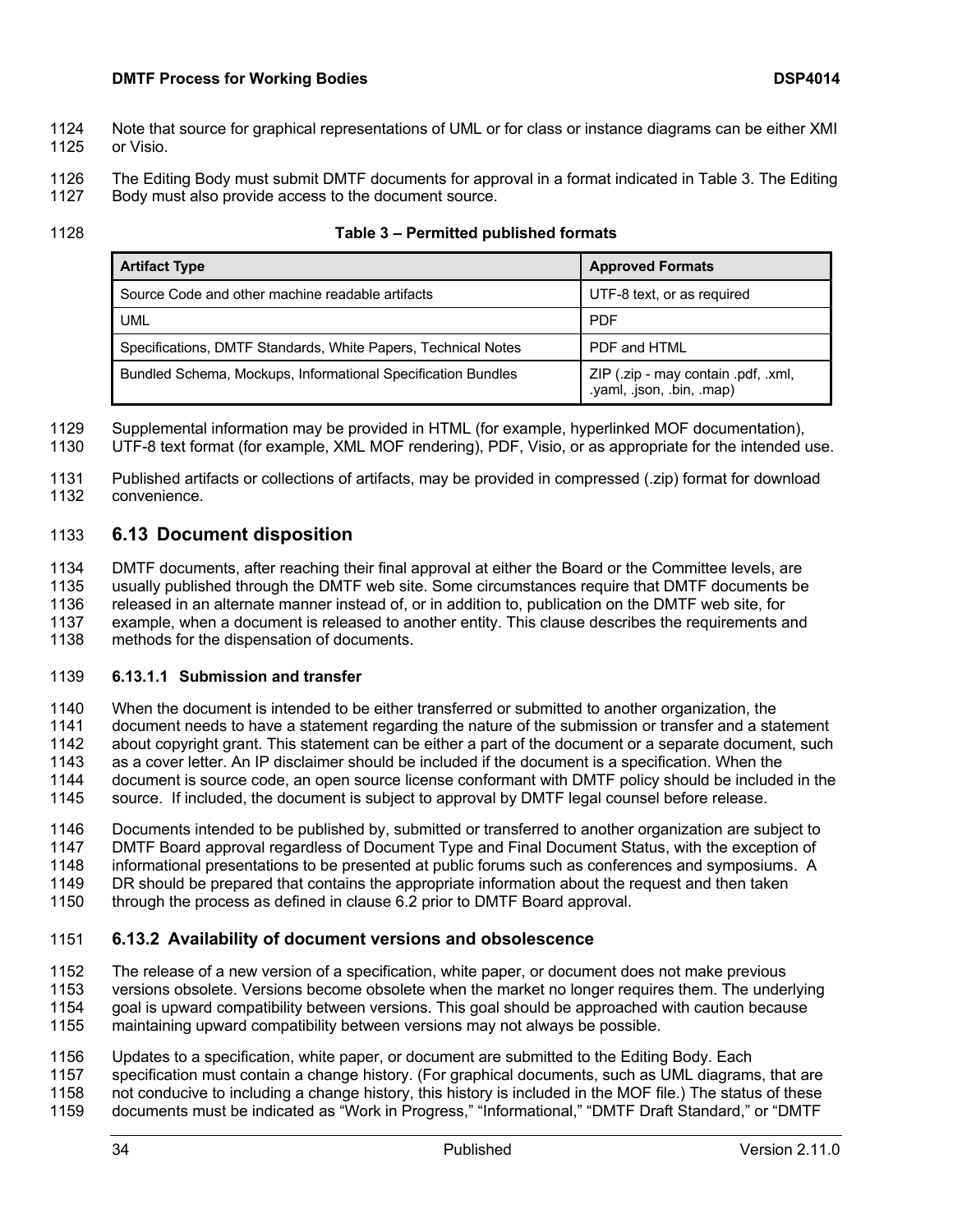- 1160 Standard." A change log and completed Change Request forms must be maintained for all specifications, 1161 white papers, and documents.
- 1162 Specifications and other documents that have reached a level of maturity where they are no longer<br>1163 actively being updated should be posted to a clause of the DMTF web site dedicated to "historical"

actively being updated should be posted to a clause of the DMTF web site dedicated to "historical"

1164 documents. The web site must contain information indicating that this specification is still relevant to the<br>1165 industry but new versions should not be expected. Specifications that are greater than five vears old a

industry but new versions should not be expected. Specifications that are greater than five years old and

- are DMTF Standard should be reviewed by the owning Parent Committee annually to see if they should
- be moved to this portion of the web site, but the URL to the document should not change. Previous versions of MOF Schema that are greater than two years old may fall into the "historical" category and
- should be treated appropriately. Note that the URI of the document should remain persistent (remain the
- same over time) to allow other specifications to reference DMTF Standards.

## **7 Issue resolution**

#### **7.1 Issue resolution process**

During the normal course of document development or approval, issues may be raised against

documents. It is expected that all issues shall be resolved or addressed before the issue is closed. Issues

may be raised by members of the Editing Body in committee or during Ballot, by Parent Bodies during

review or approval, during the IP solicitation phase of document approval, or by external entities for

Works in Progress.

#### **7.1.1 Issue tracking and recordkeeping**

 All issues reported shall be recorded and the record kept as part of the Editing Body's permanent records. The record shall contain the following minimum information:

- 1181 Date issue was reported
- 1182 · Issue reporter
- 1183 · Issue description
- 1184 Date issue was resolved
- 1185 Resolution description
- 1186 Document revision containing resolution
- Evidence that the issue reporter has accepted the resolution in the case of an external reporter

#### **7.1.1.1 Recordkeeping mechanism**

1189 Any method may be used to track issues. The DMTF provides a number of tools that may be used;<br>1190 bowever, any method that is persistent and that may be archived can be utilized. however, any method that is persistent and that may be archived can be utilized.

#### **7.1.2 Editing Body final decisions**

 Issues are decided according to voting rules defined herein (clause 5.8.14). In the case that a reporter does not agree with the issue resolution as proposed by the editing Body and provides a rationale that may be considered new information, a simple majority vote in the Editing body may be performed to re-open the issue. Should that simple majority vote fail, the resolution of record may be considered final.

- 
- 
-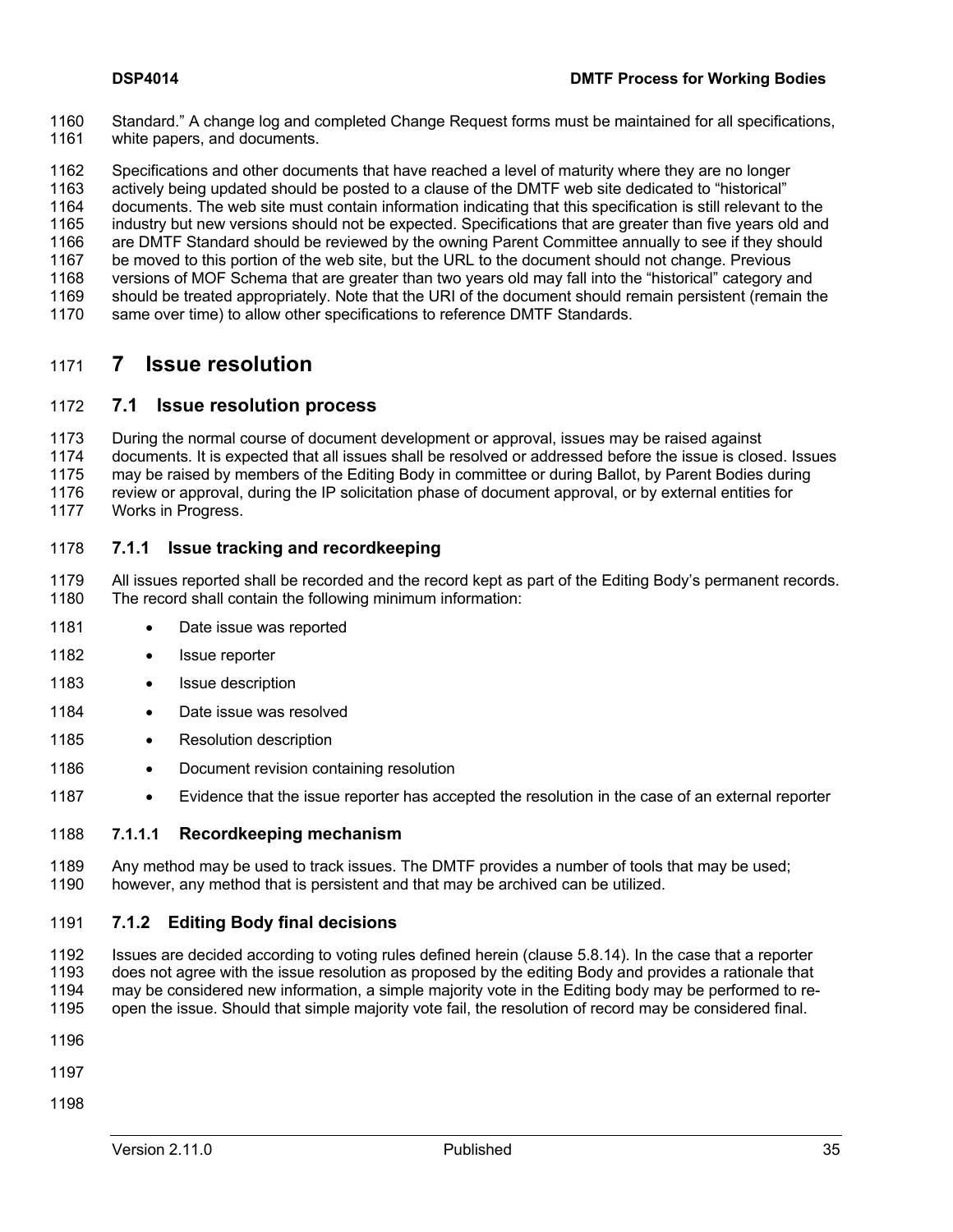### **DMTF Process for Working Bodies DSP4014**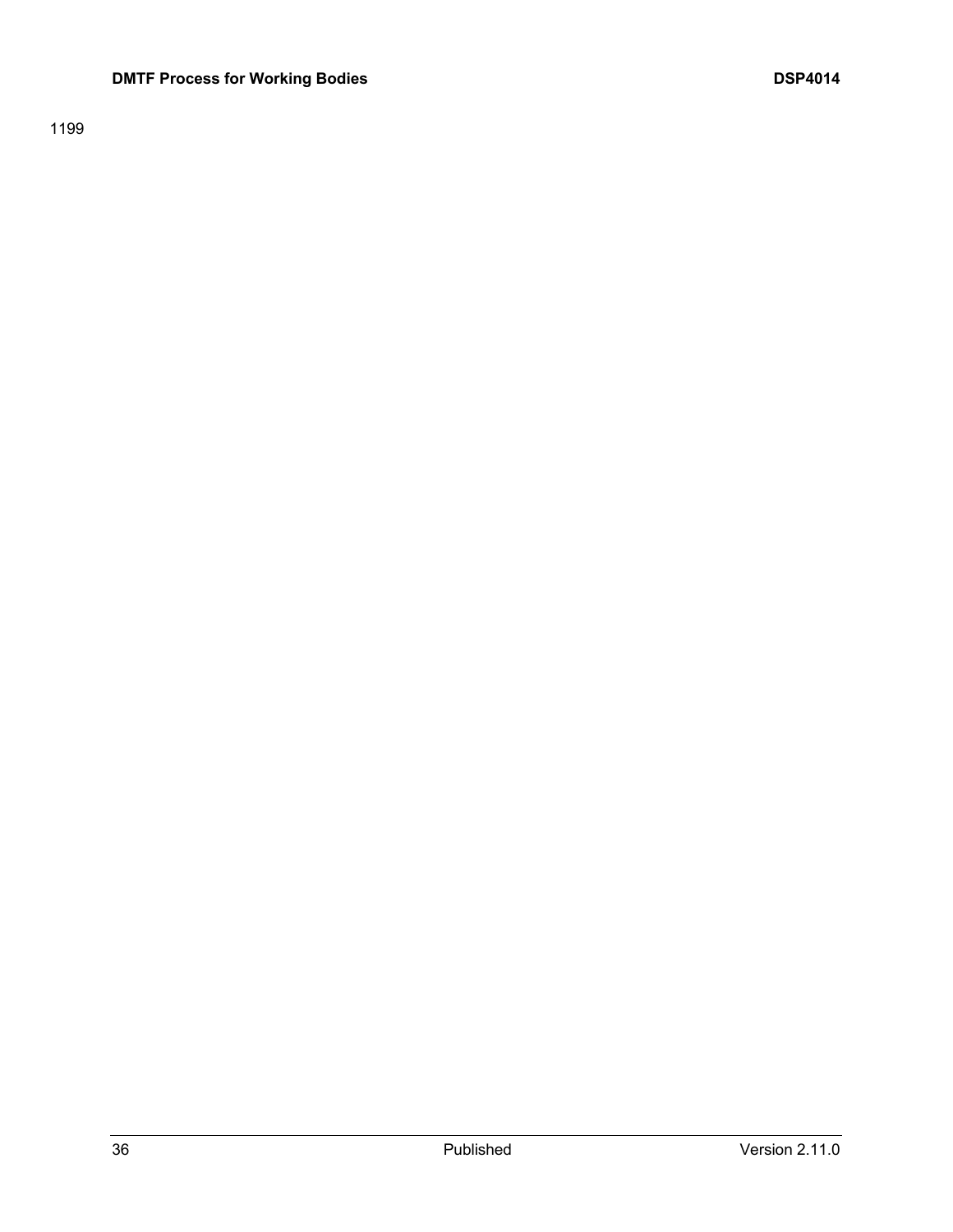## **8 DMTF Management Initiatives**

 "Management Initiative" is a term used to describe a set of activities, specifications, or documents that address a domain of DMTF organizational emphasis. Management Initiatives may be proposed by any 1203 Member, but are reviewed and approved by the Board of Directors due to the anticipated strategic<br>1204 importance and commitment of resources of such initiatives. importance and commitment of resources of such initiatives.

- 1205 Management Initiatives must have technical components involving one or more Bodies.
- 1206 Management Initiatives must have requirements for messaging or technical evangelism to promote the Management Initiative for the mutual benefit of the DMTF membership.
- 1208 Proposals for new Management Initiatives are presented to the Board and are enacted when **approved. Proposals should include the reason why it is a particularly good opportunity for the** DMTF, the activities expected, a schedule, and any anticipated budget impact.

#### **8.1 Management Initiative coordination**

 The Board may appoint a lead for the purpose of coordinating each Management Initiative. If no lead is appointed, the Marketing Taskforce shall coordinate all messaging components with the chairs of the participating Bodies.

## **9 Information access**

1216 A policy of the DMTF is to have stable information available to its members. Body members are entitled to<br>1217 have access to any pertinent data related to the decisions and operations of the team. have access to any pertinent data related to the decisions and operations of the team.

#### **9.1 Web posting**

1219 It is the responsibility of the chairs to ensure that all of the data required for the work of the team is made<br>1220 available to all participants. Chairs accomplish this by posting to the Body's web page in the "Memb available to all participants. Chairs accomplish this by posting to the Body's web page in the "Members"

Only" clause of the DMTF web site.

#### **9.2 Email lists**

 The DMTF maintains email lists for each Body for distributing information to its members. The email lists 1224 are for the internal use of the Body's members in support of their development or marketing activities.<br>1225 These lists are not for general dissemination of information. These lists are not for general dissemination of information.

#### **9.3 Information restriction**

 The restriction of unpublished information to a Body and those that are necessary to approve publication is to protect the DMTF and all its members from partial ideas or incomplete or inaccurate information taken out of context. Participants understand the history and context of this internal information.

#### **9.4 Information dissemination**

 Members are permitted to disseminate unreleased DMTF information within their organization as long as the information is marked as "DMTF Confidential." Confidential information should not be redistributed to any non-member without the permission of the DMTF Board of Directors.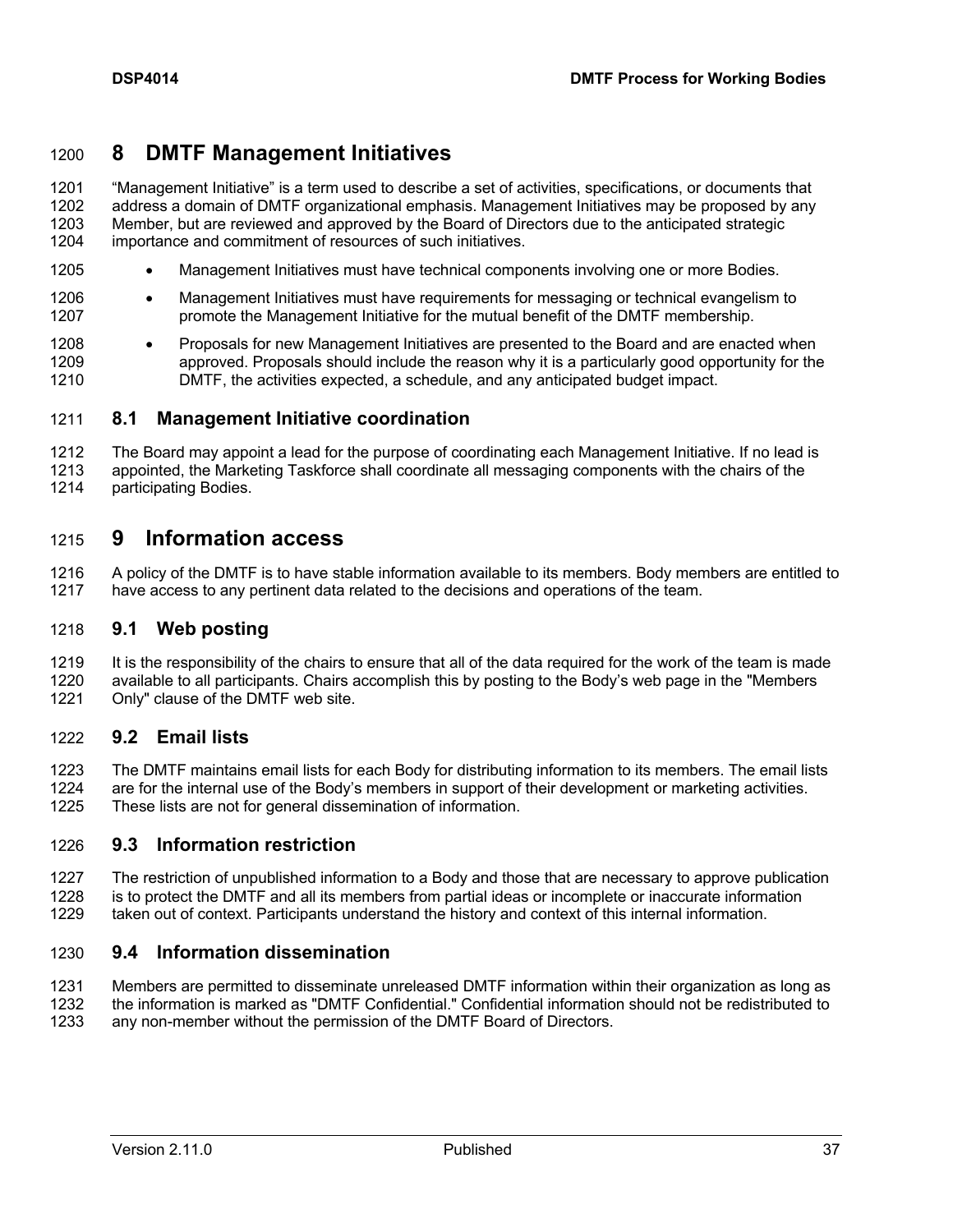### **9.5 Document information**

 Document information is generally disseminated through the DMTF web site, and the members are informed of document updates through the DMTF newsletter or other means. Access to the published document web pages is open to anyone.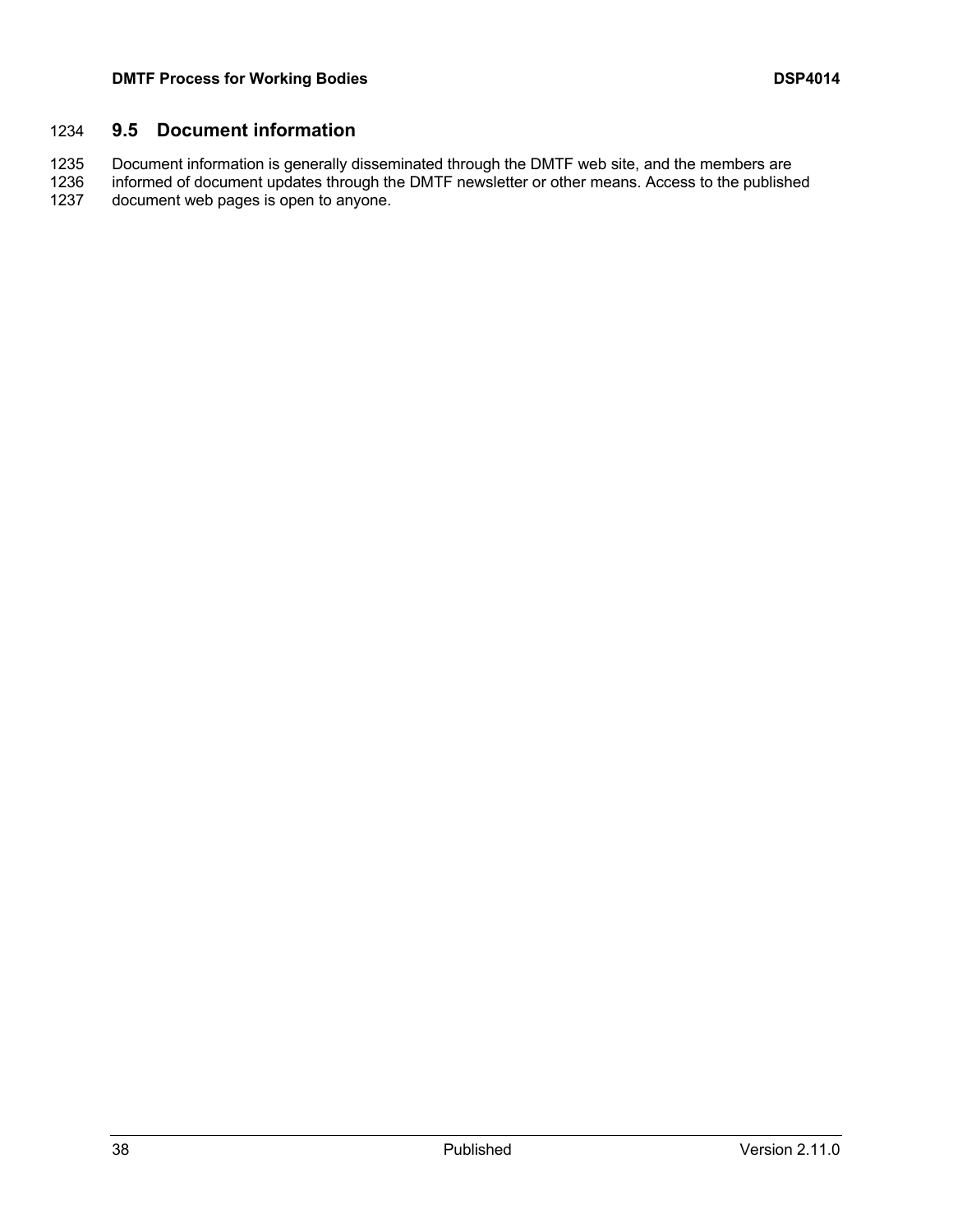1240

1239 **(informative)**

1241 **Change log**

| <b>Version</b> | <b>Date</b> | <b>Description</b>                                                                                                                                                                                                                                                                                                                                                                       |
|----------------|-------------|------------------------------------------------------------------------------------------------------------------------------------------------------------------------------------------------------------------------------------------------------------------------------------------------------------------------------------------------------------------------------------------|
| 1.0.0          | 2013-10-22  | Consolidated DSP4002 and DSP4004, normalized some duplicate language,<br>re-wrote electronic voting rules to tighten, clarify, and bring into conformance<br>with RONR                                                                                                                                                                                                                   |
| 1.0.1          | 2013-10-29  | Corrected vote counting to "votes cast"                                                                                                                                                                                                                                                                                                                                                  |
| 1.1.0          | 2014-03-20  | Policy change on publication and expiration of WIP documents<br>Forums may be formed by any Body<br>Process defined for returning DSP identifiers<br>DR form removed from DSP4014<br>Member level roles and rights clarified.<br><b>Eliminated Sponsored Member</b>                                                                                                                      |
| 2.0.0          | 2014-10-31  | Removed Technical Committee specific processes,<br>Removed subcommittees<br>Simplified issue tracking requirements<br>Moved DSP number ranges<br>Added requirements for meeting minutes<br>Prohibited audio or video recording<br>Defined Task Forces replacing Subteams<br>Defined new Document Release process<br>Defined regular means to quiesce, re-activate, and de-charter Bodies |
| 2.1.0          | 2015-02-13  | Changed order of document approval and IP solicitation at the Technical<br>Committee<br>Added an Observer role                                                                                                                                                                                                                                                                           |
| 2.2.0          | 2015-08-06  | Added once more a board vote on specification releases                                                                                                                                                                                                                                                                                                                                   |
| 2.3.0          | 2015-12-10  | Added DSP4010 to the list of referenced documents<br>Updated clauses 5.8.10.1 (Financial rules) and 6.5 (Parent Committee<br>approval)                                                                                                                                                                                                                                                   |
| 2.4.0          | 2016-05-31  | Added ability to publish DMTF material on non-DMTF locations. Clarified<br>process around such publication.                                                                                                                                                                                                                                                                              |
| 2.5.0          | 2016-08-01  | Clarified ability for academic members to observe in DMTF bodies, including<br>Forums.                                                                                                                                                                                                                                                                                                   |
| 2.6.0          | 2016-11-18  | Clarified roles and responsibilities. Cleaned up the introduction for consistency.                                                                                                                                                                                                                                                                                                       |
| 2.6.1          | 2017-08-09  | Updates to the document disposition clause.                                                                                                                                                                                                                                                                                                                                              |
| 2.7.0          | 2019-06-25  | Normative documents may be released as WIP in parallel with IP solicitation.<br>Upon request of a child body, the TC may delay the publication of an approved<br>document by no more than 90 days.<br>Editorial fixes and corrections.                                                                                                                                                   |
| 2.7.1          | 2020-04-07  | <b>Editorial fix</b>                                                                                                                                                                                                                                                                                                                                                                     |